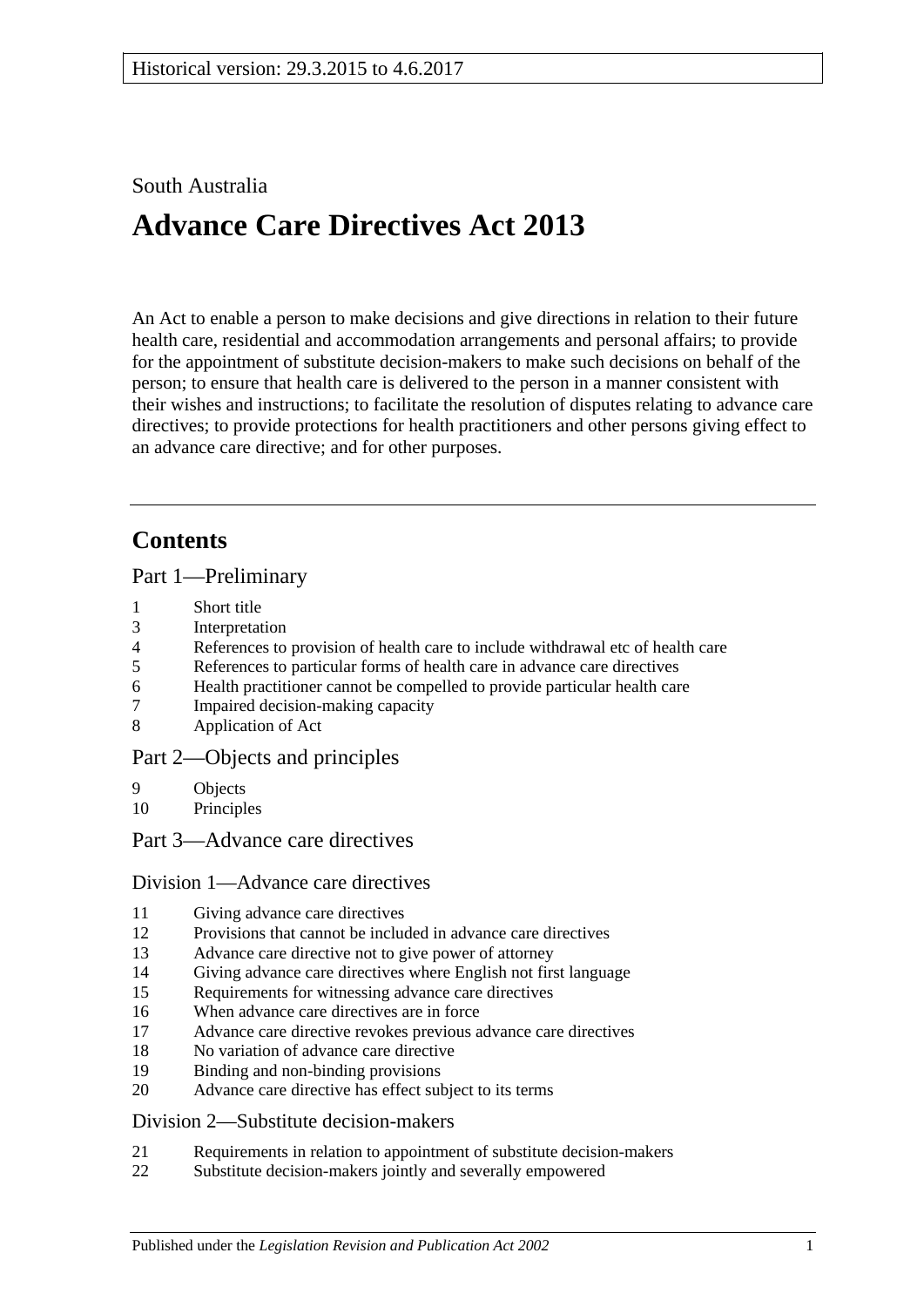- [Powers of substitute decision-maker](#page-12-4)
- [Exercise of powers by substitute decision-maker](#page-13-0)
- [Substitute decision-maker to give notice of decisions](#page-13-1)
- [Substitute decision-maker may obtain advice](#page-13-2)
- [Substitute decision-maker may renounce appointment](#page-14-0)
- [Death of substitute decision-maker does not affect validity of advance care directive](#page-14-1)

Division [3—Revoking advance care directives](#page-14-2)

Subdivision [1—Revoking advance care directive where person competent](#page-14-3)

[Revoking advance care directive where person competent](#page-14-4)

Subdivision [2—Revoking advance care directive where person not competent](#page-15-0)

- [Application of Subdivision](#page-15-1)
- [Tribunal to be advised of wish for revocation](#page-15-2)
- [Revoking advance care directives where person not competent](#page-15-3)

#### Part [4—Recognition of advance care directives from other jurisdictions](#page-16-0)

[Advance care directives from other jurisdictions](#page-16-1)

#### Part [5—Giving effect to advance care directives](#page-17-0)

- [When things can happen under an advance care directive](#page-17-1)
- [Substitute decision-maker to give effect to advance care directive](#page-17-2)
- [Health practitioners to give effect to advance care directives](#page-18-0)
- [Conscientious objection](#page-19-0)
- [Consent etc taken to be that of person who gave advance care directive](#page-19-1)<br>39 Consent taken to be withdrawn in certain circumstances
- [Consent taken to be withdrawn in certain circumstances](#page-19-2)

#### Part [6—Validity and limitation of liability](#page-19-3)

- [Presumption of validity](#page-19-4)
- [Protection from liability](#page-19-5)
- [Validity of acts etc under revoked or varied advance care directive](#page-20-0)

#### Part [7—Dispute resolution, reviews and appeals](#page-20-1)

#### Division [1—Preliminary](#page-20-2)

- [Interpretation](#page-20-3)
- [Application of Part](#page-20-4)

#### Division [2—Resolution of disputes by Public Advocate](#page-20-5)

- [Resolution of disputes by Public Advocate](#page-20-6)
- [Public Advocate may refer matter to Tribunal](#page-22-0)
- 46A [Public Advocate may refer question of law to Supreme Court](#page-22-1)

#### Division [3—Resolution of disputes by Tribunal](#page-22-2)

- [Tribunal to give priority to wishes of person who gave advance care directive](#page-22-3)
- [Resolution of disputes by Tribunal](#page-22-4)
- [Tribunal may refer matter to Public Advocate](#page-23-0)
- [Failing to comply with direction of Tribunal](#page-23-1)
- [Orders of Tribunal in relation to substitute decision-makers](#page-24-0)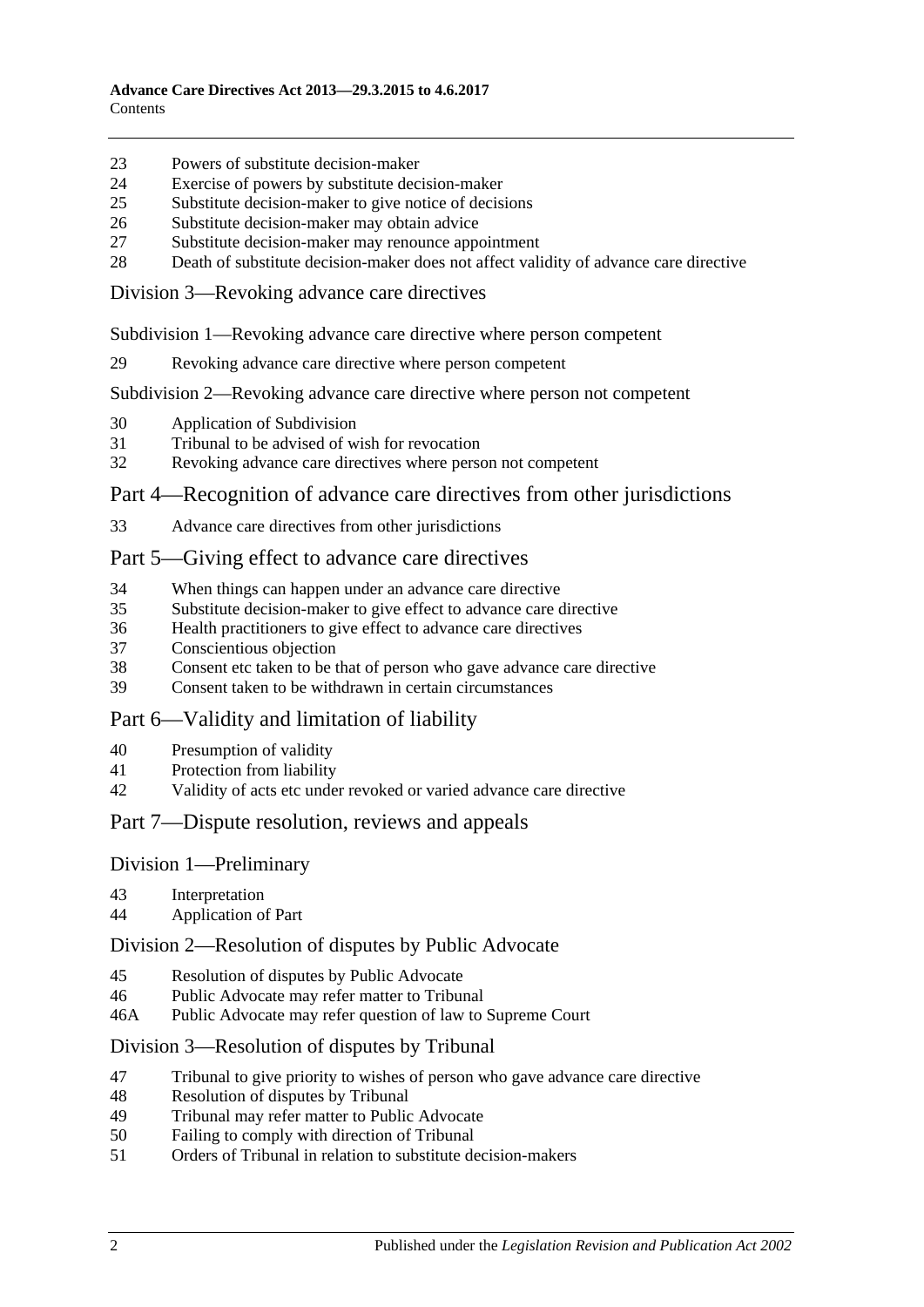Division [4—Urgent review by Supreme Court of substitute decision-maker's](#page-25-0)  [decision](#page-25-0)

#### 52 [Urgent review by Supreme Court](#page-25-1)

[Division 5—Reviews and appeals](#page-25-2)

53 [Reviews and appeals](#page-25-3)

### [Part 7A—Special provisions relating to Tribunal](#page-26-0)

- 54 [Tribunal must give notice of proceedings](#page-26-1)
- 54A [Reasons for decisions](#page-27-0)
- 54B [Representation of person who is subject of proceedings](#page-27-1)

#### Part [8—Offences](#page-27-2)

- 55 [False or misleading statements](#page-27-3)
- 56 [Fraud, undue influence etc](#page-27-4)

#### Part [9—Miscellaneous](#page-28-0)

- 57 [Giving notice to substitute decision-makers](#page-28-1)
- 58 [Prohibition of publication of reports of proceedings](#page-28-2)
- 59 [Service of documents](#page-29-0)
- 60 [Victimisation](#page-29-1)
- 61 [Confidentiality](#page-30-0)
- 62 [Review of Act](#page-30-1)
- 63 [Regulations](#page-31-0)

#### Schedule [1—Transitional provisions](#page-31-1)

#### Part 8—Transitional provisions

- 32 [Transitional provisions relating to anticipatory directions under](#page-31-2) *Consent to Medical [Treatment and Palliative Care Act](#page-31-2) 1995*
- 33 [Transitional provisions relating to medical agents under](#page-32-0) *Consent to Medical Treatment [and Palliative Care Act](#page-32-0) 1995*
- 34 [Transitional provisions relating to other instruments continued under](#page-33-0) *Consent to Medical [Treatment and Palliative Care Act](#page-33-0) 1995*
- 35 [Transitional provisions relating to enduring guardians under](#page-34-0) *Guardianship and [Administration Act](#page-34-0) 1993*
- 36 [Only 1 advance care directive to be created](#page-34-1)
- 37 [Disputes](#page-35-0)

#### [Legislative history](#page-36-0)

## <span id="page-2-0"></span>**The Parliament of South Australia enacts as follows:**

## **Part 1—Preliminary**

### <span id="page-2-1"></span>**1—Short title**

This Act may be cited as the *Advance Care Directives Act 2013*.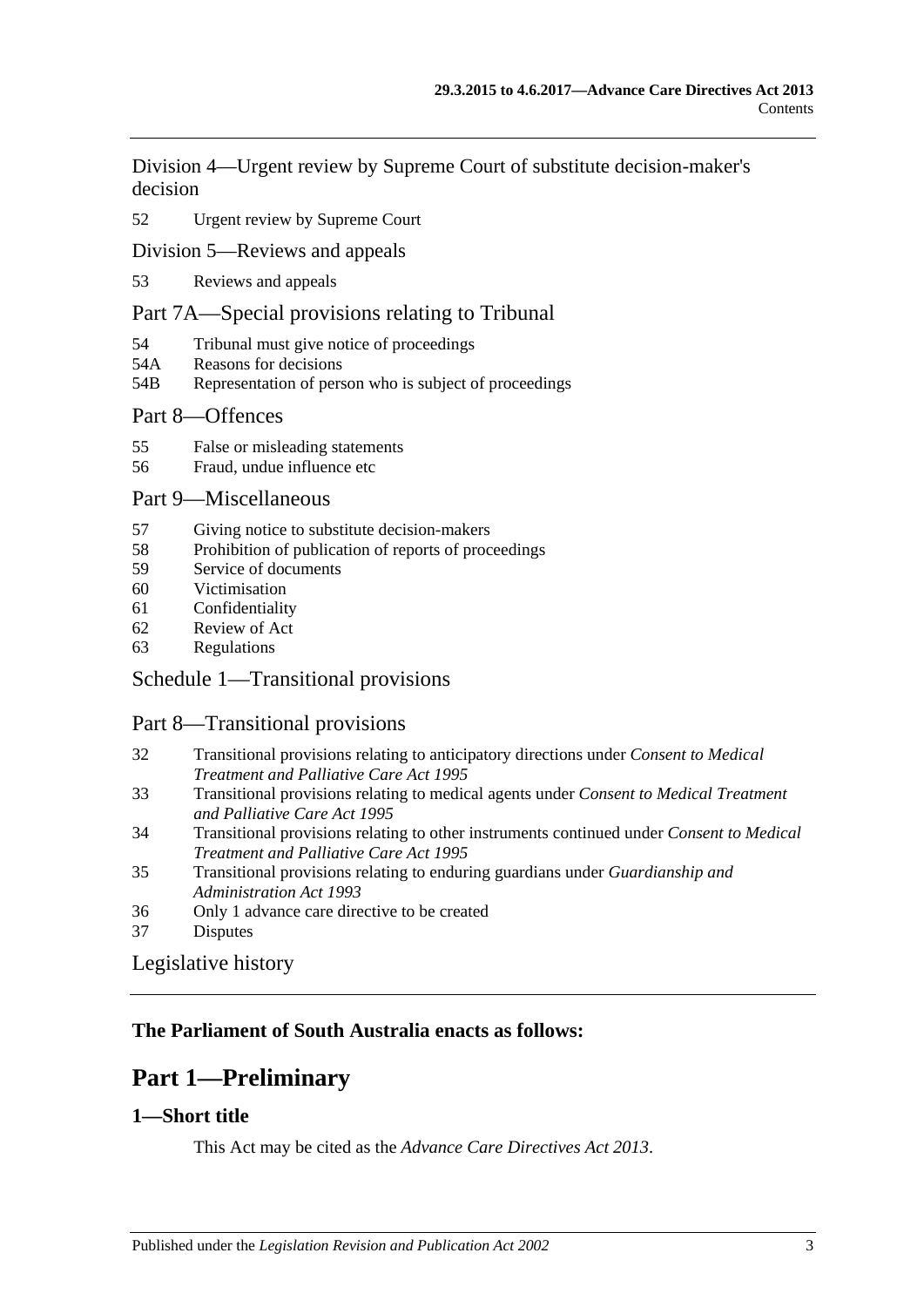## <span id="page-3-1"></span><span id="page-3-0"></span>**3—Interpretation**

(1) In this Act, unless the contrary intention appears—

*advance care directive* means an advance care directive given under this Act that is in force (and includes, where the context requires, a reference to the advance care directive form in relation to a particular advance care directive);

*advance care directive form* means the form for giving advance care directives approved by the Minister from time to time and published in the Gazette;

*binding provision* of an advance care directive—see [section](#page-11-3) 19;

*decision*, of the Tribunal, has the same meaning as in the *[South Australian Civil and](http://www.legislation.sa.gov.au/index.aspx?action=legref&type=act&legtitle=South%20Australian%20Civil%20and%20Administrative%20Tribunal%20Act%202013)  [Administrative Tribunal Act](http://www.legislation.sa.gov.au/index.aspx?action=legref&type=act&legtitle=South%20Australian%20Civil%20and%20Administrative%20Tribunal%20Act%202013) 2013*;

*health care* means any care, service, procedure or treatment (including medical treatment) provided by, or under the supervision of, a health practitioner for the purpose of diagnosing, maintaining or treating a physical or mental condition of a person;

**Note—**

See also [section](#page-4-0) 4.

*health practitioner* means a person who practises 1 or more of the following:

- (a) a health profession (within the meaning of the *Health Practitioner Regulation National Law (South Australia)*);
- (b) any other profession or practice declared by the regulations to be included in the ambit of this definition;

*impaired decision-making capacity*, in relation to a decision—see [section](#page-5-0) 7;

*internal review* means a review under section 70 of the *[South Australian Civil and](http://www.legislation.sa.gov.au/index.aspx?action=legref&type=act&legtitle=South%20Australian%20Civil%20and%20Administrative%20Tribunal%20Act%202013)  [Administrative Tribunal Act](http://www.legislation.sa.gov.au/index.aspx?action=legref&type=act&legtitle=South%20Australian%20Civil%20and%20Administrative%20Tribunal%20Act%202013) 2013*;

*life sustaining measures* has the same meaning as in the *[Consent to Medical](http://www.legislation.sa.gov.au/index.aspx?action=legref&type=act&legtitle=Consent%20to%20Medical%20Treatment%20and%20Palliative%20Care%20Act%201995)  [Treatment and Palliative Care Act](http://www.legislation.sa.gov.au/index.aspx?action=legref&type=act&legtitle=Consent%20to%20Medical%20Treatment%20and%20Palliative%20Care%20Act%201995) 1995*;

*medical practitioner* means a person registered under the *Health Practitioner Regulation National Law* to practise in the medical profession (other than as a student);

*medical treatment* means the provision by a medical practitioner of physical, surgical or psychological therapy to a person (including the provision of such therapy for the purposes of preventing disease, restoring or replacing bodily function in the face of disease or injury or improving comfort and quality of life) and includes the prescription or supply of drugs;

*non-binding provision*, of an advance care directive—see [section](#page-11-3) 19;

*Public Advocate* means the person holding or acting in the office of Public Advocate under the *[Guardianship and Administration Act](http://www.legislation.sa.gov.au/index.aspx?action=legref&type=act&legtitle=Guardianship%20and%20Administration%20Act%201993) 1993*;

*substitute decision-maker*, under a particular advance care directive, means a substitute decision-maker appointed under Part [3 Division](#page-12-1) 2 or [Part](#page-20-1) 7;

*Tribunal* means the South Australian Civil and Administrative Tribunal established under the *[South Australian Civil and Administrative Tribunal Act](http://www.legislation.sa.gov.au/index.aspx?action=legref&type=act&legtitle=South%20Australian%20Civil%20and%20Administrative%20Tribunal%20Act%202013) 2013*.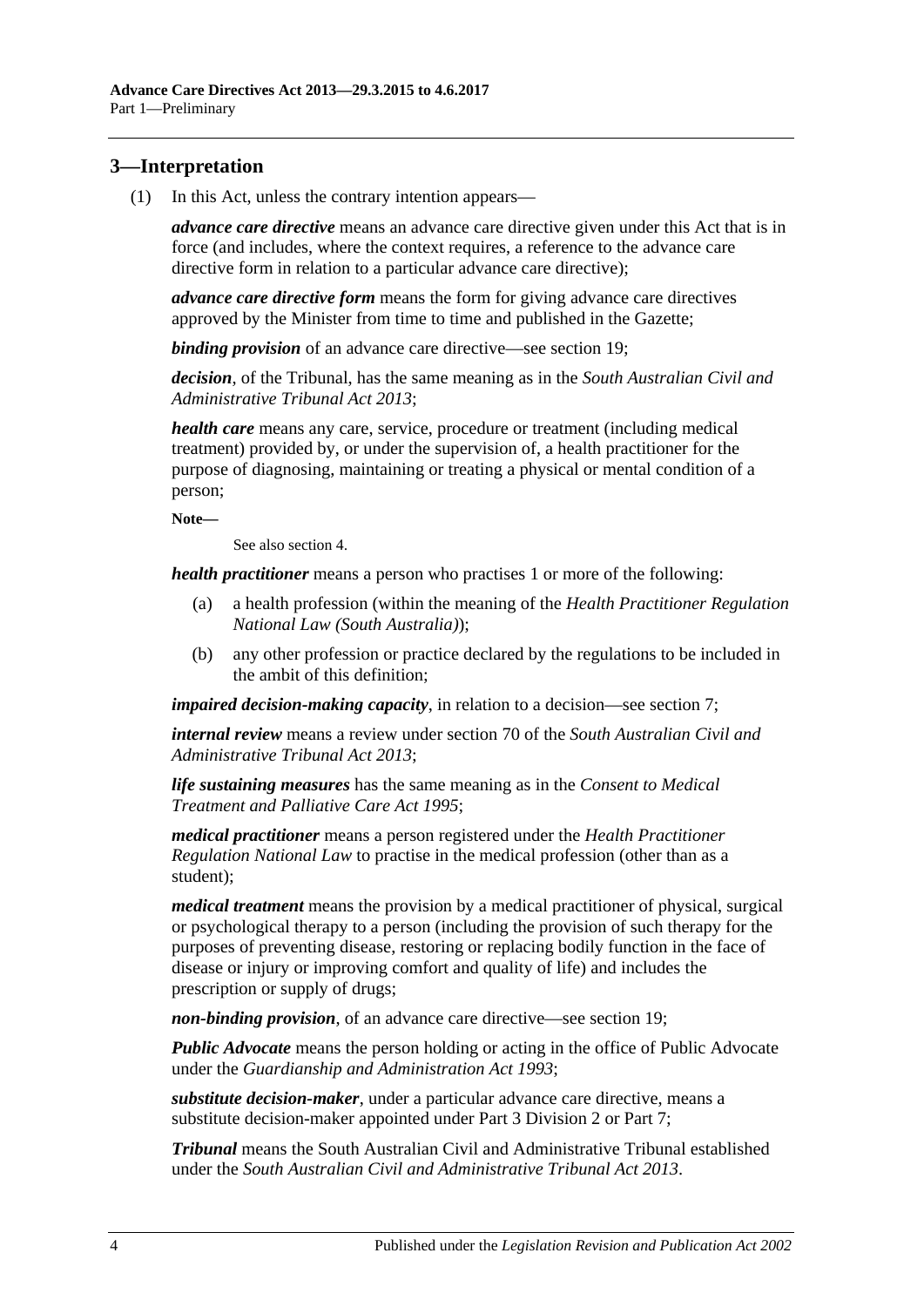- (2) For the purposes of this Act, a reference to an act will be taken to include a reference to an attempt to do the act, and a refusal or omission to act.
- (3) For the purposes of this Act, a reference to a decision made by a substitute decision-maker appointed under an advance care directive will be taken to include a reference to an exercise of a power by the substitute decision-maker under the advance care directive.
- (4) For the purposes of this Act, a reference to a provision of an advance care directive will be taken to include a reference to a condition, instruction or direction of an advance care directive.

## <span id="page-4-0"></span>**4—References to provision of health care to include withdrawal etc of health care**

Unless the contrary intention appears, a reference in this Act to the provision of health care to a person will be taken to include a reference to the withdrawal, or withholding, of health care to the person (including, to avoid doubt, the withdrawal or withholding of life sustaining measures).

### <span id="page-4-1"></span>**5—References to particular forms of health care in advance care directives**

Subject to any provision of the advance care directive to the contrary, a reference in an advance care directive to particular health care will be taken to include a reference to any other health care that is of substantially the same kind, or that is only distinguishable on technical grounds not likely to be understood or appreciated by the person who gave the advance care directive.

#### <span id="page-4-3"></span><span id="page-4-2"></span>**6—Health practitioner cannot be compelled to provide particular health care**

- (1) Nothing in this Act authorises the making of—
	- (a) a provision of an advance care directive; or
	- (b) a decision by a substitute decision-maker under an advance care directive; or
	- (c) an order made under [Part](#page-20-1) 7,

that purports to compel a health practitioner to provide a particular form of health care to a person.

#### **Note—**

Whilst a person can indicate his or her wishes in respect of the health care he or she wishes to receive, ultimately the question of what form of health care should be provided to a patient is a matter for the health practitioner to decide (however, a person is entitled to refuse health care of any kind, or to require it to be stopped, including health care that saves or prolongs his or her life).

- (2) [Subsection](#page-4-3) (1) does not apply to health care comprising the withdrawal, or withholding, of health care to the person.
- (3) A provision of an advance care directive, a decision of a substitute decision-maker under an advance care directive or an order made under [Part](#page-20-1) 7 is, to the extent that it contravenes [subsection](#page-4-3) (1), void and of no effect.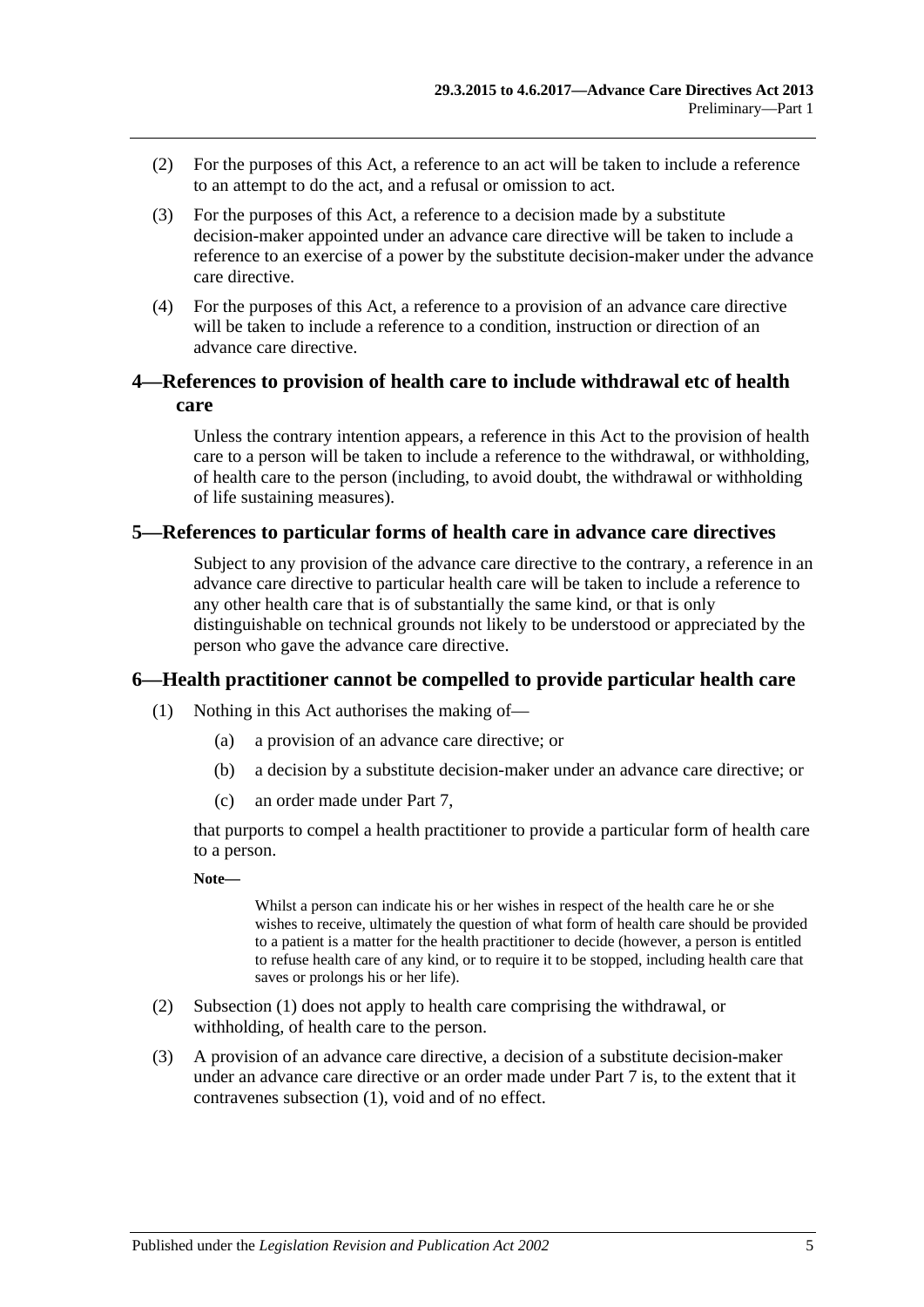## <span id="page-5-0"></span>**7—Impaired decision-making capacity**

- (1) For the purposes of this Act, a person will be taken to have impaired decision-making capacity in respect of a particular decision if—
	- (a) the person is not capable of—
		- (i) understanding any information that may be relevant to the decision (including information relating to the consequences of making a particular decision); or
		- (ii) retaining such information; or
		- (iii) using such information in the course of making the decision; or
		- (iv) communicating his or her decision in any manner; or
	- (b) the person has satisfied any requirement in an advance care directive given by the person that sets out when he or she is to be considered to have impaired decision-making capacity (however described) in respect of a decision of the relevant kind.
- (2) For the purposes of this Act—
	- (a) a person will not be taken to be incapable of understanding information merely because the person is not able to understand matters of a technical or trivial nature; and
	- (b) a person will not be taken to be incapable of retaining information merely because the person can only retain the information for a limited time; and
	- (c) a person may fluctuate between having impaired decision-making capacity and full decision-making capacity; and
	- (d) a person's decision-making capacity will not be taken to be impaired merely because a decision made by the person results, or may result, in an adverse outcome for the person.

## <span id="page-5-1"></span>**8—Application of Act**

This Act applies within the State, and outside of the State to the full extent of the extraterritorial power of the Parliament.

## <span id="page-5-2"></span>**Part 2—Objects and principles**

#### <span id="page-5-3"></span>**9—Objects**

The objects of this Act include the following:

- (a) to enable competent adults to give directions about their future health care, residential and accommodation arrangements and personal affairs;
- (b) to enable competent adults to express their wishes and values in respect of health care, residential and accommodation arrangements and personal affairs, including by specifying outcomes or interventions that they wish to avoid;
- (c) to enable competent adults to allow decisions about their future health care, residential and accommodation arrangements and personal affairs to be made by another person on their behalf;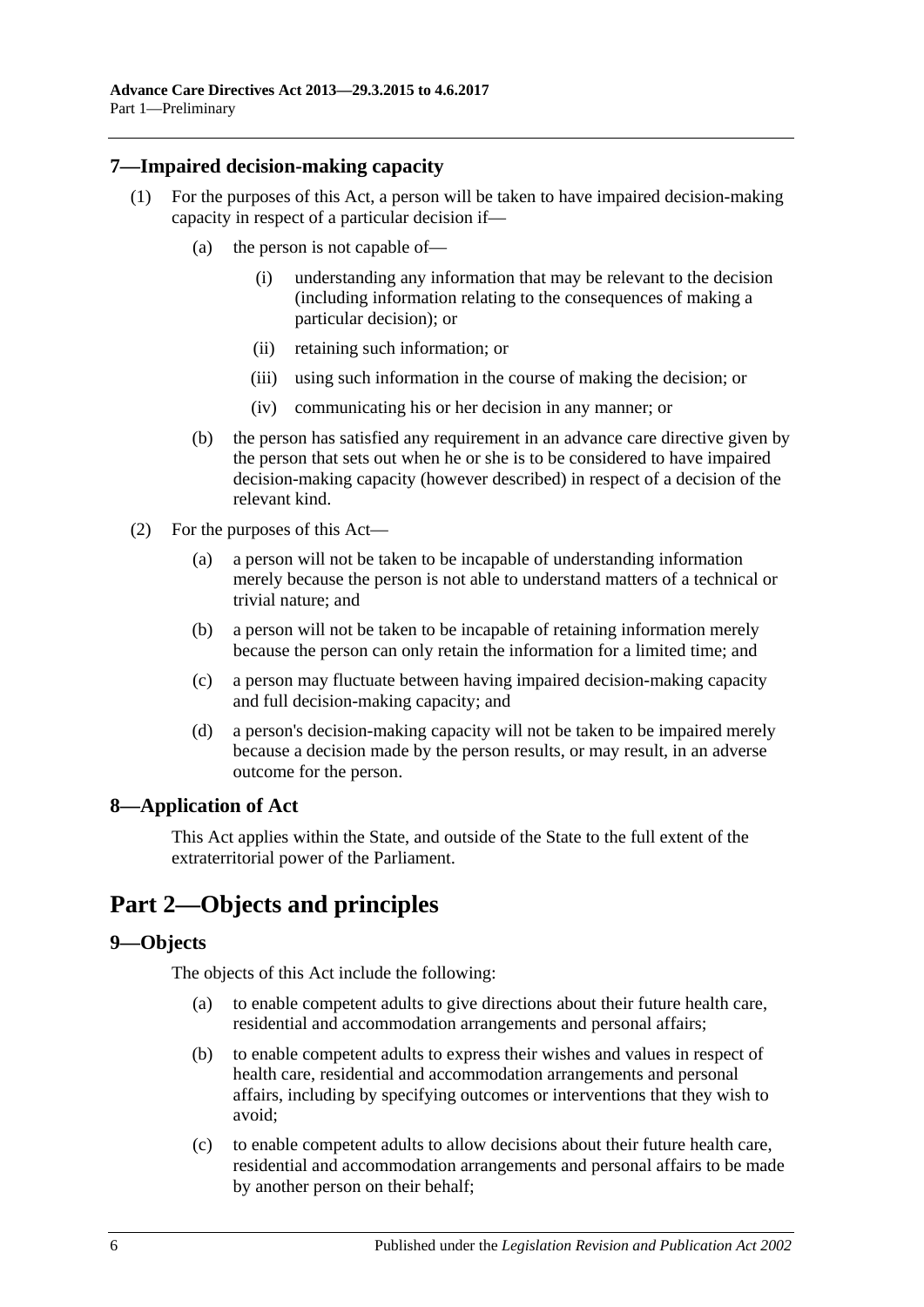- (d) to ensure, as far as is reasonably practicable and appropriate, that health care that is provided to a person who has given an advance care directive accords with the person's directions, wishes and values;
- (e) to ensure that the directions, wishes and values of a person who has given an advance care directive are considered in dealing with the person's residential and accommodation arrangements and personal affairs;
- (f) to protect health practitioners and others giving effect to the directions, wishes and values of a person who has given an advance care directive;
- (g) to provide mechanisms for the resolution of disputes relating to decisions made on behalf of those who have given an advance care directive.

## <span id="page-6-0"></span>**10—Principles**

The following principles must be taken into account in connection with the administration, operation and enforcement of this Act (including, to avoid doubt, the resolution of disputes under [Part](#page-20-1) 7):

- (a) an advance care directive enables a competent adult to make decisions about his or her future health care, residential and accommodation arrangements and personal affairs either by stating their own wishes and instructions or through 1 or more substitute decision-makers;
- (b) a competent adult can decide what constitutes quality of life for him or her and can express that in advance in an advance care directive;
- (c) a person is, in the absence of evidence or a law of the State to the contrary, to be presumed to have full decision-making capacity in respect of decisions about his or her health care, residential and accommodation arrangements and personal affairs;
- (d) a person must be allowed to make their own decisions about their health care, residential and accommodation arrangements and personal affairs to the extent that they are able, and be supported to enable them to make such decisions for as long as they can;
- (e) a person can exercise their autonomy by making self-determined decisions, delegating decision making to others, making collaborative decisions within a family or community, or a combination of any of these, according to a person's culture, background, history, spiritual or religious beliefs;
- (f) subject to this Act, an advance care directive, and each substitute decision-maker appointed under an advance care directive, has the same authority as the person who gave the advance care directive had when he or she had full decision-making capacity;
- (g) a decision made by a person on behalf of another in accordance with this Act—
	- (i) must, as far as is reasonably practicable, reflect the decision that the person would have made in the circumstances; and
	- (ii) must, in the absence of any specific instructions or expressed views of the person, be consistent with the proper care of the person and the protection of his or her interests; and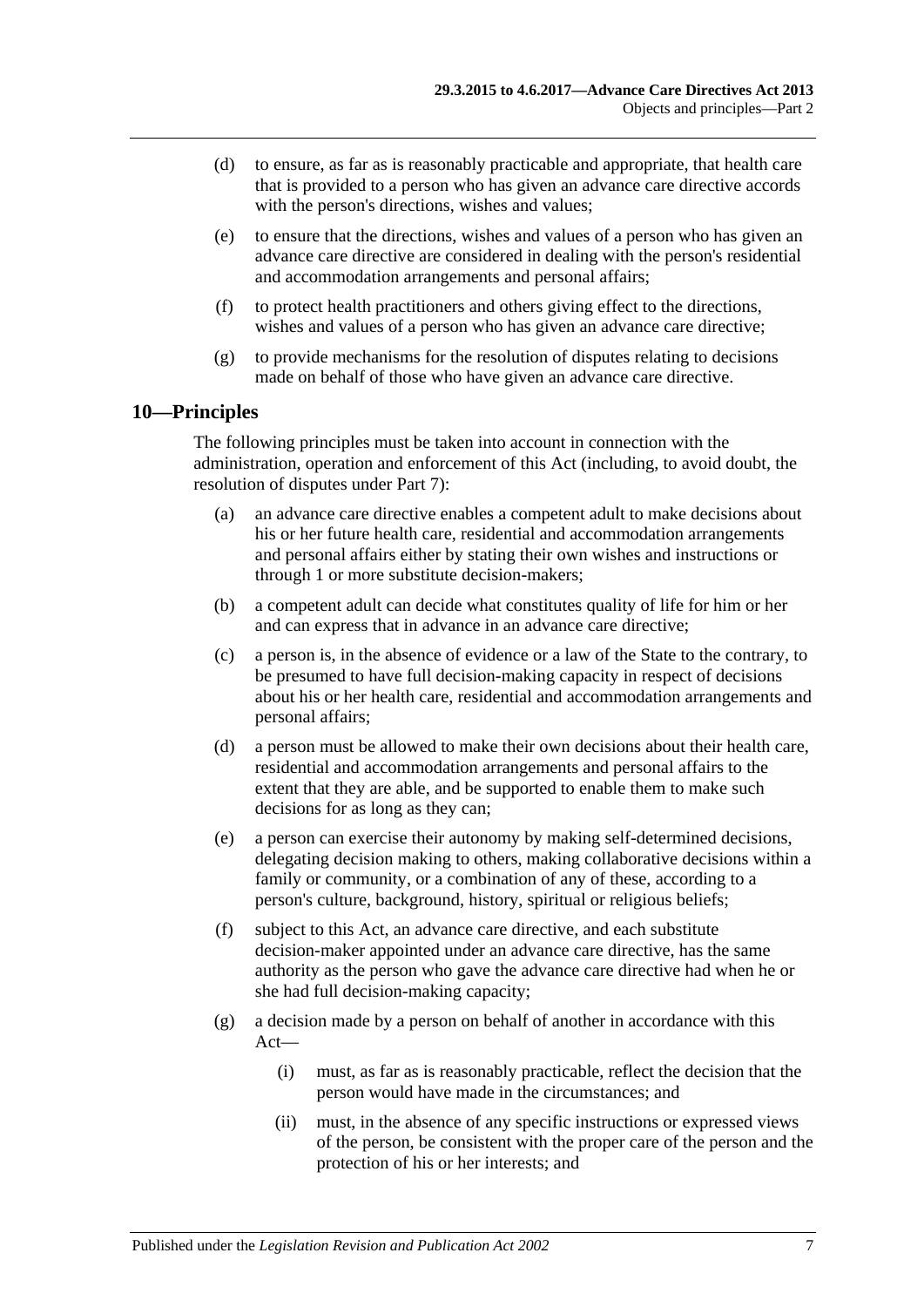- (iii) must not, as far as is reasonably practicable, restrict the basic rights and freedoms of the person;
- (h) in the event of a dispute arising in relation to an advance care directive, the wishes (whether expressed or implied) of the person who gave the advance care directive are of paramount importance and should, insofar as is reasonably practicable, be given effect;
- (i) subject to this Act, in determining the wishes of a person who gave an advance care directive in relation to a particular matter, consideration may be given to—
	- (i) any past wishes expressed by the person in relation to the matter; and
	- (ii) the person's values as displayed or expressed during the whole or any part of his or her life; and
	- (iii) any other matter that is relevant in determining the wishes of the person in relation to the matter.

## <span id="page-7-1"></span><span id="page-7-0"></span>**Part 3—Advance care directives**

## **Division 1—Advance care directives**

## <span id="page-7-2"></span>**11—Giving advance care directives**

- (1) A competent adult may give an advance care directive if he or she—
	- (a) understands what an advance care directive is; and
	- (b) understands the consequences of giving an advance care directive.
- (2) Subject to this section, a person gives an advance care directive by—
	- (a) completing any relevant sections of an advance care directive form in accordance with this Act and any instructions contained on that form, or causing any relevant sections to be so completed; and

**Note—**

An advance care directive form must be the approved form—see the definition of *advance care directive form* i[n section](#page-3-1) 3(1).

- (b) having the completed advance care directive form witnessed in accordance with this Act; and
- (c) complying with any other requirements set out in the regulations in relation to giving advance care directives.
- (3) Subject to this Act, an advance care directive can make such provision relating to the future health care, residential and accommodation matters and personal affairs of the person giving the advance care directive as he or she thinks fit.
- (4) Nothing in this Act authorises a person to give an advance care directive for or on behalf of another person.

**Note—**

A parent, for example, cannot give an advance care directive on behalf of his or her child.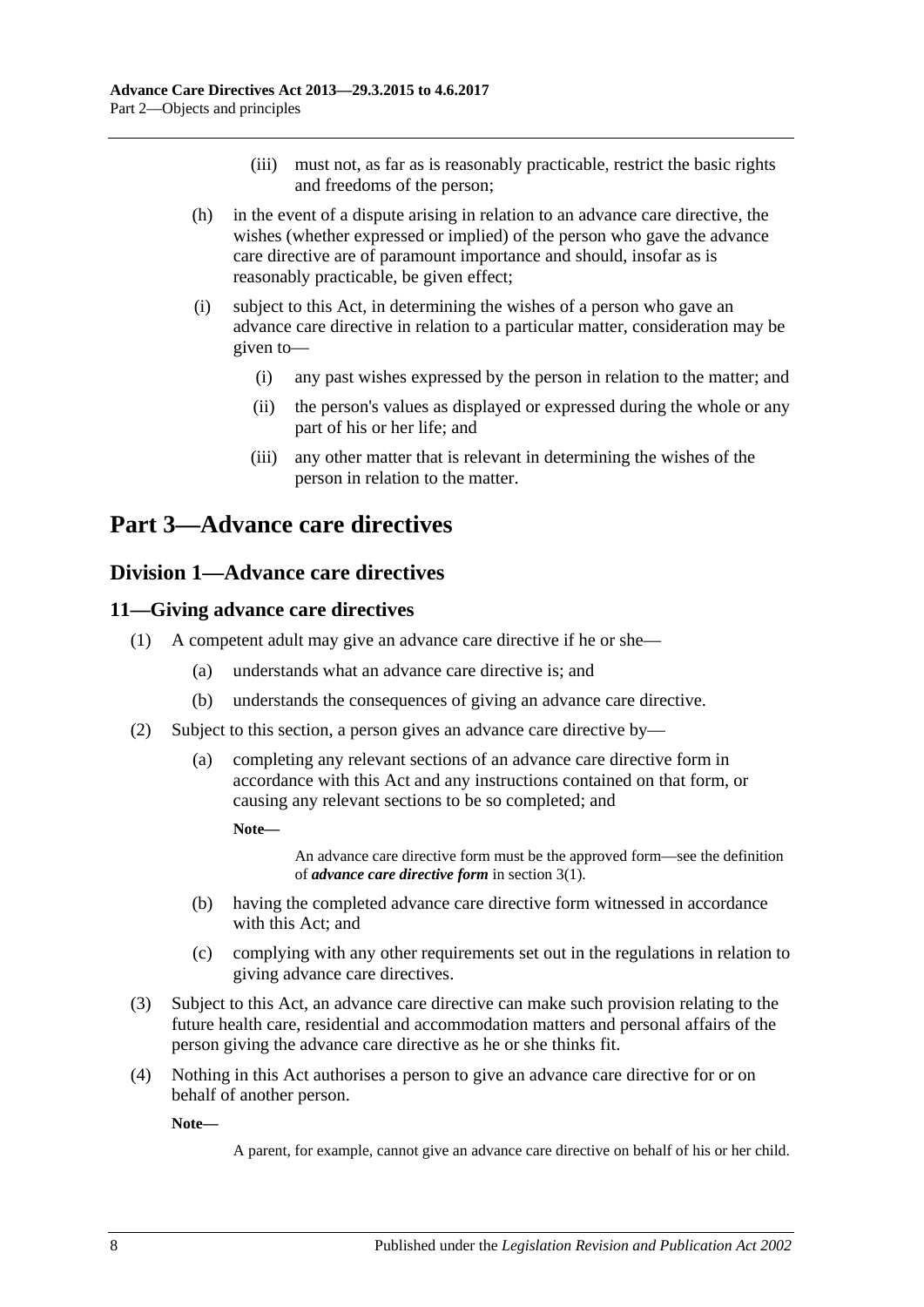- (5) An advance care directive, or a provision of an advance care directive, is not invalid merely because—
	- (a) the person giving the advance care directive did not complete a particular section of the advance care directive form (other than a section specified in an instruction on the form as being a section that must be completed); or
	- (b) the person giving the advance care directive did not appoint a substitute decision-maker; or
	- (c) the person giving the advance care directive was not fully informed in relation to each medical condition, or any other circumstance, to which the advance care directive relates; or
	- (d) the person giving the advance care directive did not seek legal or other professional advice in relation to the advance care directive; or
	- (e) the advance care directive contains a minor error (being an error that does not affect the ability to understand the wishes and instructions of the person who gave the advance care directive); or

**Note—**

The type of error contemplated by this paragraph includes a misspelling or obsolete reference.

- (f) instructions in the advance care directive are expressed in informal language rather than medical or technical terminology; or
- (g) the person giving the advance care directive expressed their wishes in general terms rather than specific instructions, or that his or her wishes in relation to a particular matter need to be inferred from the advance care directive; or
- (h) instructions in the advance care directive are based solely on religious, moral or social grounds.

## <span id="page-8-1"></span><span id="page-8-0"></span>**12—Provisions that cannot be included in advance care directives**

- (1) Subject to this Act, an advance care directive cannot make provisions of the following kinds:
	- (a) a provision—
		- (i) that is unlawful; or
		- (ii) that would require an unlawful act to be performed; or

#### **Example—**

An example of such a provision would be a request for euthanasia.

- (iii) that would, if given effect, cause a health practitioner or other person to contravene a professional standard or code of conduct (however described) applying to the health practitioner or person;
- <span id="page-8-2"></span>(b) a provision that comprises a refusal of mandatory medical treatment;
- (c) any other provision of a kind declared by the regulations to be within the ambit of this section.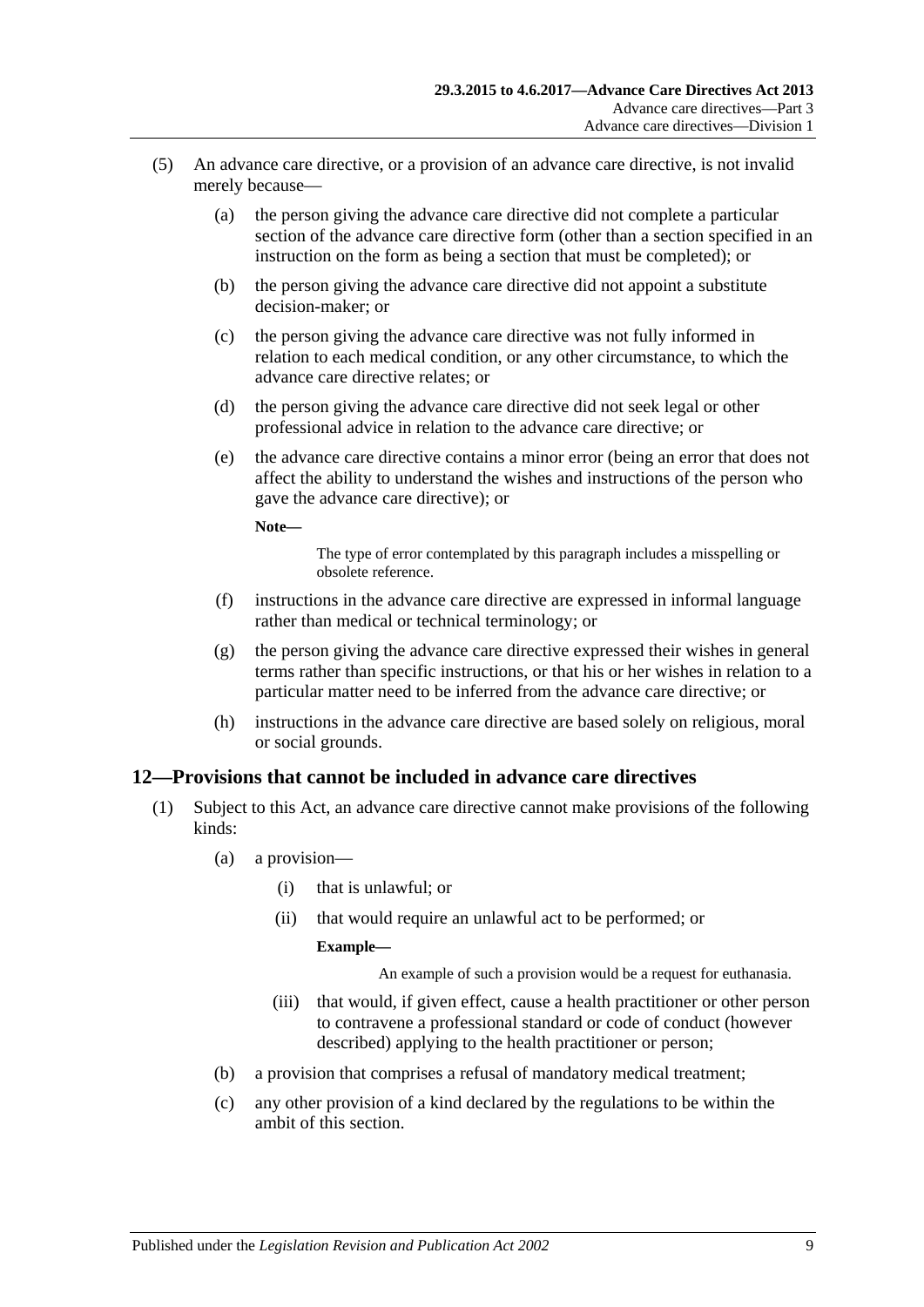- (2) For the purposes of [subsection](#page-8-1) (1), a reference to a professional standard or code of conduct does not include a reference to a standard or code of conduct prepared by or on behalf of a hospital, clinic, hospice, nursing home or any other place at which health care is provided to a person that regulates the provision of health care or other services at that place.
- (3) A provision of an advance care directive that contravenes [subsection](#page-8-1) (1) is, to the extent of the contravention, void and of no effect.
- (4) In this section—

#### *mandatory medical treatment* means—

- (a) medical treatment ordered under a community treatment order or an inpatient treatment order under the *[Mental Health Act](http://www.legislation.sa.gov.au/index.aspx?action=legref&type=act&legtitle=Mental%20Health%20Act%202009) 2009*; or
- (b) any other medical treatment of a kind prescribed by regulations for the purposes of this definition.

### <span id="page-9-0"></span>**13—Advance care directive not to give power of attorney**

(1) Nothing in this Act authorises an advance care directive to have the effect of giving a power of attorney.

**Note—**

A power of attorney under the *[Powers of Attorney and Agency Act](http://www.legislation.sa.gov.au/index.aspx?action=legref&type=act&legtitle=Powers%20of%20Attorney%20and%20Agency%20Act%201984) 1984* is required if the substitute decision-maker is to deal with the financial and legal affairs of the person giving the advance care directive.

(2) A provision of an advance care directive that purports to give a power of attorney is void and of no effect.

## <span id="page-9-1"></span>**14—Giving advance care directives where English not first language**

- (1) The following provisions apply where a person for whom English is not his or her first language wishes to give an advance care directive:
	- (a) the advance care directive may be given with the assistance of an interpreter in relation to a language in which the person is fluent (the *interpreter*);
	- (b) any information required under this Act to be given to the person in relation to the advance care directive must be given to the person through the interpreter;
	- (c) the advance care directive form must be completed in English;
	- (d) the interpreter must complete the relevant section of the advance care directive form certifying that—
		- (i) in his or her opinion, any information required under this Act to be given to the person giving the advance care directive was given to, and appeared to be understood by, the person; and
		- (ii) the information recorded in the advance care directive form accurately reproduces in English the original information and instructions of the person provided in the course of giving the advance care directive;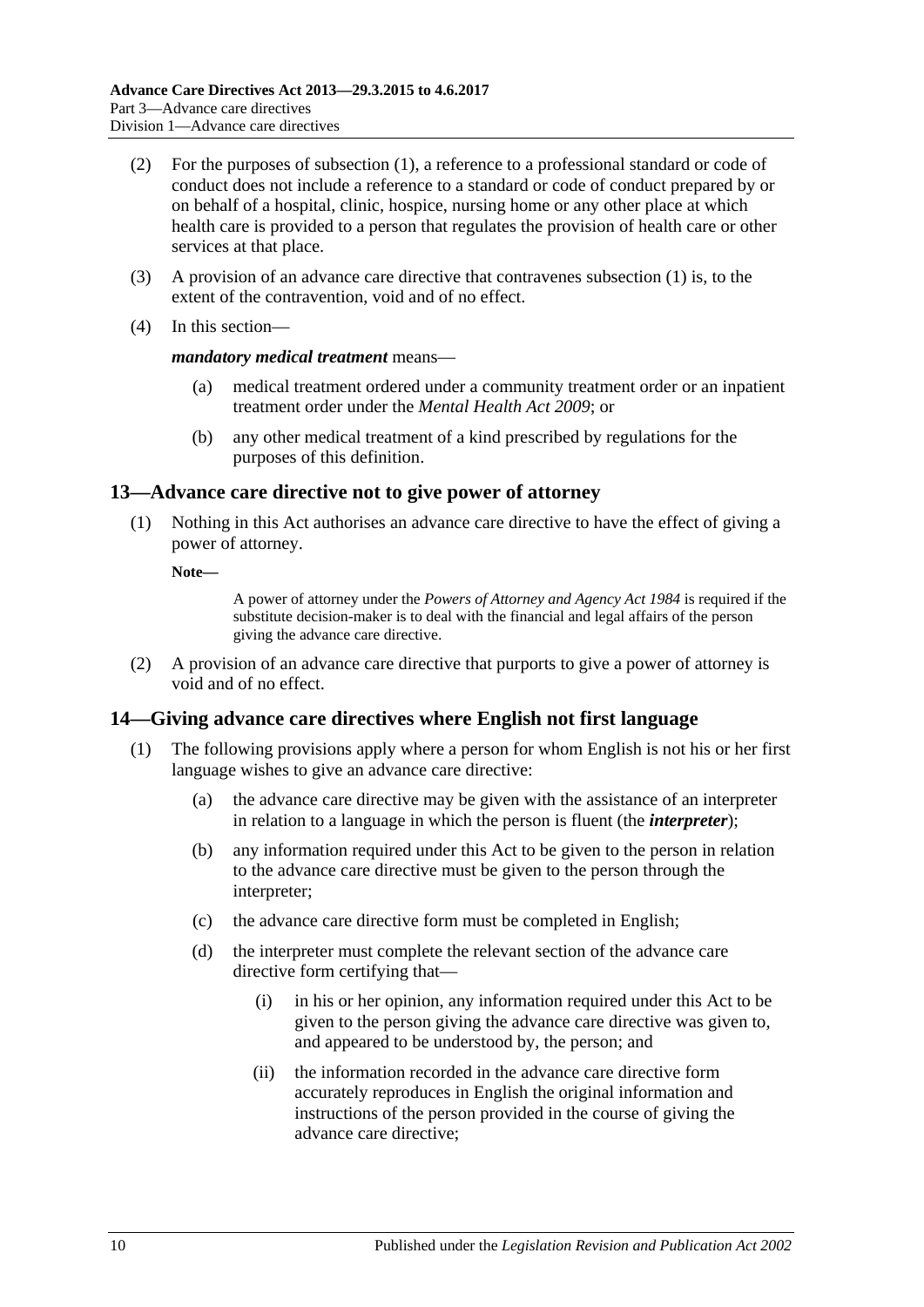- (e) if an advance care directive form is completed in accordance with this section, the advance care directive will, for the purposes of this Act, be taken to have been given by the person.
- (2) Nothing in this section prevents a person who is a suitable witness in relation to a particular advance care directive from being an interpreter under this section.

## <span id="page-10-0"></span>**15—Requirements for witnessing advance care directives**

- (1) An advance care directive will only be taken to have been witnessed in accordance with this Act if—
	- (a) the advance care directive form is witnessed by a suitable witness in accordance with the regulations; and
	- (b) the suitable witness completes the appropriate parts of the advance care directive form certifying that—
		- (i) he or she gave to the person giving the advance care directive any information required by the regulations for the purposes of this section; and
		- (ii) he or she explained to the person giving the advance care directive the legal effects of giving an advance care directive of the kind proposed; and
		- (iii) in his or her opinion, the person giving the advance care directive appeared to understand the information and explanation given to him or her by the suitable witness under this paragraph; and
		- (iv) in his or her opinion, the person giving the advance care directive did not appear to be acting under any form of duress or coercion; and
	- (c) any other requirements set out in the regulations in relation to the witnessing of advance care directives have been complied with.
- (2) However, a person cannot be a suitable witness in relation to a particular advance care directive—
	- (a) if he or she is appointed under the advance care directive as a substitute decision-maker; or
	- (b) if he or she has a direct or indirect interest in the estate of the person giving the advance care directive (whether as a beneficiary of the person's will or otherwise); or
	- (c) if he or she is a health practitioner who is responsible (whether solely or with others) for the health care of the person giving the advance care directive; or
	- (d) if he or she occupies a position of authority in a hospital, hospice, nursing home or other facility at which the person giving the advance care directive resides; or
	- (e) in any other circumstances set out in the regulations in which a person cannot be a suitable witness in relation to a particular advance care directive.
- (3) For the purposes of this section, a reference to duress or coercion in relation to a person giving an advance care directive includes a reference to duress or coercion due solely to a perception or mistake on the part of the person.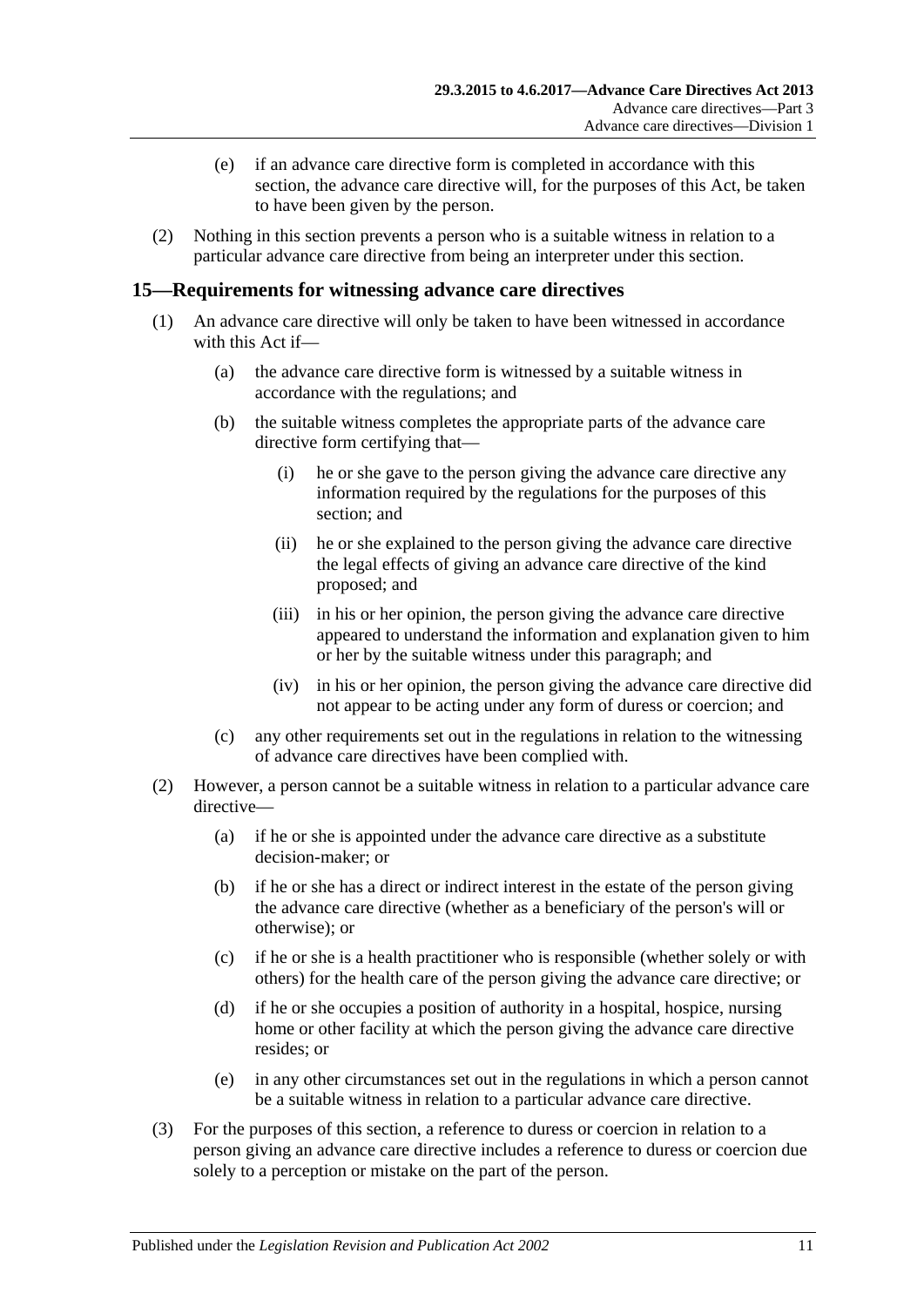(4) In this section—

*suitable witness* means a person, or a class of persons, who satisfies any requirements prescribed by the regulations for the purposes of this definition.

## <span id="page-11-0"></span>**16—When advance care directives are in force**

- (1) An advance care directive will be taken to be in force from the time that the advance care directive is witnessed in accordance with this Act.
- (2) Subject to this Act, an advance care directive remains in force—
	- $(a)$
- (i) if an expiry date is specified in the advance care directive—until that day; or
- (ii) if no expiry date is specified in the advance care directive—until it is revoked in accordance with this Act; or
- (b) until the death of the person who gave the advance care directive,

whichever occurs first.

### <span id="page-11-1"></span>**17—Advance care directive revokes previous advance care directives**

- (1) Subject to this Act, if a person gives an advance care directive, any previous advance care directives given by the person are revoked.
- (2) A revocation of a previous advance care directive will be taken to have occurred at the time the later advance care directive is taken to be in force.

## <span id="page-11-2"></span>**18—No variation of advance care directive**

Subject to this Act, an advance care directive cannot be varied.

**Note—**

If a person wishes to vary the terms of his or her advance care directive, he or she must prepare a new one in accordance with this Act. However, only a competent adult can give an advance care directive—see [section](#page-7-2) 11.

There is, however, capacity for the Tribunal to vary an advance care directive by appointing another substitute decision-maker in certain circumstances—see [Part](#page-22-2) 7 [Division](#page-22-2) 3.

#### <span id="page-11-3"></span>**19—Binding and non-binding provisions**

(1) Subject to this section, a provision of an advance care directive comprising a refusal of particular health care (whether express or implied) will, for the purposes of this Act, be taken to be a *binding provision*.

**Note—**

Certain provisions of an advance care directive refusing some forms of mandatory medical treatment are void—see section [12\(1\)\(b\).](#page-8-2)

- (2) If a binding provision of an advance care directive is expressed to apply, or to be binding, only in specified circumstances, the provision will be taken to be a binding provision only in respect of those circumstances.
- (3) All other provisions of an advance care directive are *non-binding provisions*.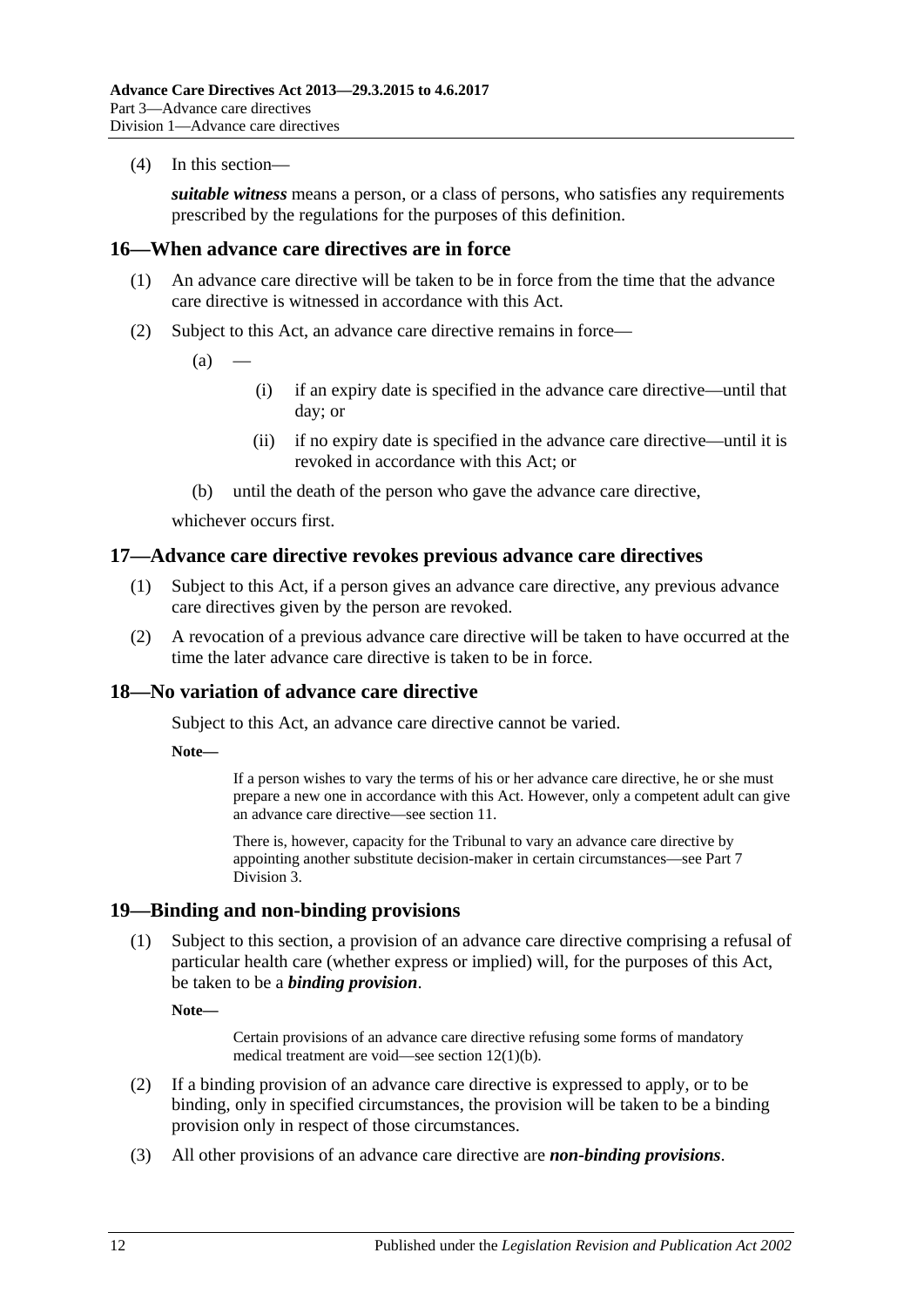## <span id="page-12-0"></span>**20—Advance care directive has effect subject to its terms**

Subject to this Act, and to any other Act or law, an advance care directive has effect according to its terms.

## <span id="page-12-1"></span>**Division 2—Substitute decision-makers**

#### <span id="page-12-2"></span>**21—Requirements in relation to appointment of substitute decision-makers**

(1) Subject to this Act, a person giving an advance care directive may appoint 1 or more adults to be substitute decision-makers in respect of the advance care directive.

#### **Note—**

Nothing in this Act requires a substitute decision-maker to be appointed under an advance care directive—a person may choose simply to give instructions in his or her advance care directive.

- <span id="page-12-6"></span>(2) However, the following persons cannot be appointed or act as a substitute decision-maker in relation to a particular advance care directive:
	- (a) a person who is not competent;
	- (b) a health practitioner who is responsible (whether solely or with others) for the health care of the person giving the advance care directive;
	- (c) a paid carer of the person giving the advance care directive;
	- (d) any other person of a class prescribed by the regulations for the purposes of this section.
- (3) An appointment of a substitute decision-maker must comply with any other requirements set out in the regulations for the purposes of this section.
- (4) An appointment in contravention of this section is void and of no effect.

#### <span id="page-12-3"></span>**22—Substitute decision-makers jointly and severally empowered**

Subject to this Act and to any provision of an advance care directive to the contrary, if a person giving an advance care directive appoints more than 1 substitute decision-maker in respect of the advance care directive, the substitute decision-makers are jointly and severally empowered to make decisions under the advance care directive.

## <span id="page-12-5"></span><span id="page-12-4"></span>**23—Powers of substitute decision-maker**

- (1) Subject to this Act and to any provision of the advance care directive, a substitute decision-maker appointed under an advance care directive may make any decision that the person who gave the advance care directive could have lawfully made in respect of the following areas:
	- (a) health care (other than a kind of health care declared by the regulations to be excluded from the ambit of this paragraph);
	- (b) residential and accommodation arrangements;
	- (c) personal affairs.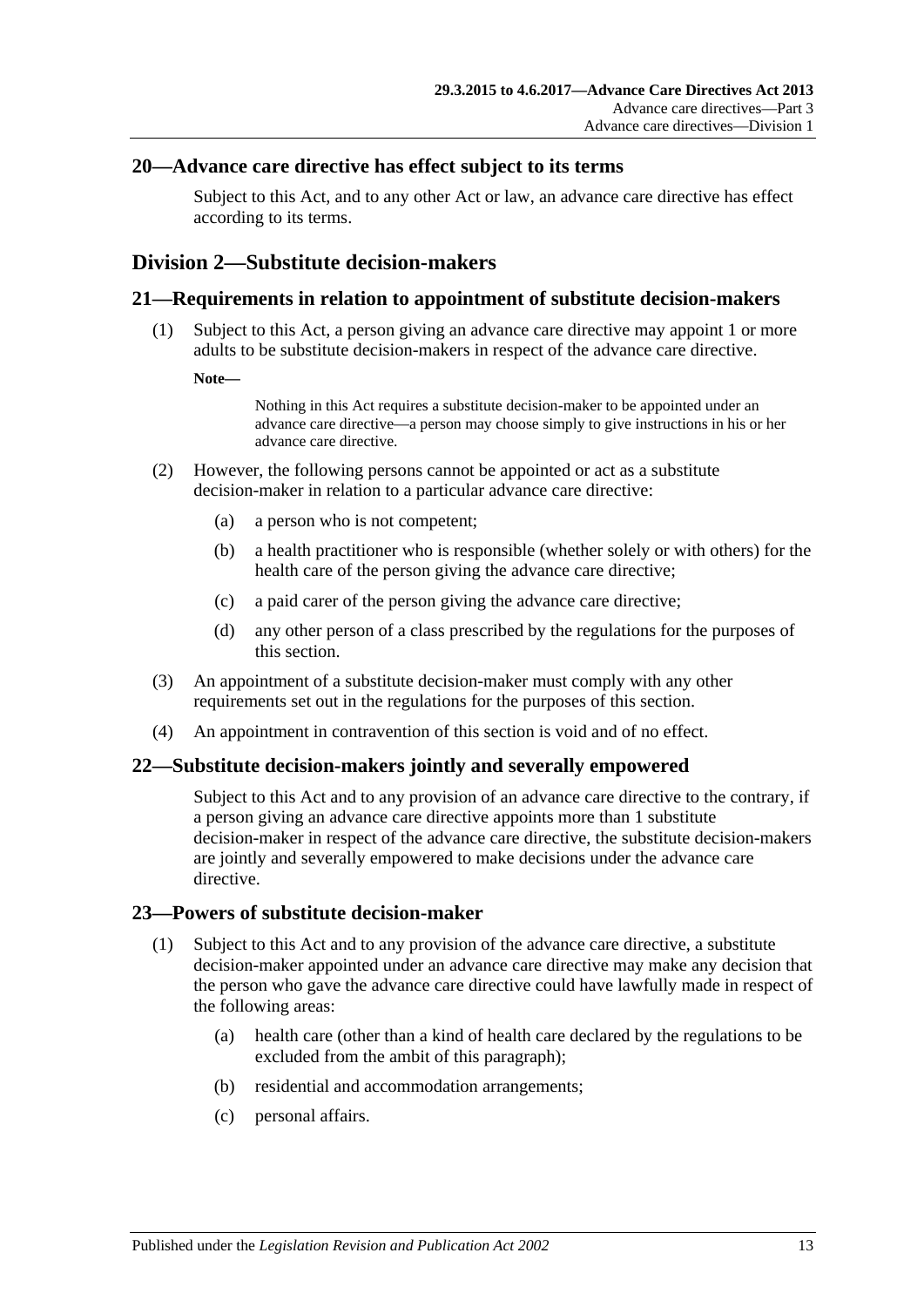(2) Nothing in [subsection](#page-12-5) (1) authorises a substitute decision-maker to make a decision of a kind that requires the substitute decision-maker to have been given the person's power of attorney unless the required power of attorney has in fact been given to the substitute decision-maker.

**Note—**

A power of attorney cannot be given by an advance care directive—se[e section](#page-9-0) 13.

- (3) An advance care directive does not authorise a substitute decision-maker to perform functions that the person who gave the advance care directive has as a trustee or personal representative of another.
- (4) Despite any provision of an advance care directive to the contrary, an advance care directive does not authorise a substitute decision-maker to refuse the following:
	- (a) the administration of drugs to relieve pain or distress;
	- (b) the natural provision of food and liquids by mouth.

### <span id="page-13-0"></span>**24—Exercise of powers by substitute decision-maker**

- (1) Without limiting any other provision of this Act, a substitute decision-maker may only make a decision under an advance care directive if—
	- (a) the substitute decision-maker produces the advance care directive at the request of a health practitioner who is to provide health care in accordance with the decision; and
	- (b) the substitute decision-maker is not prevented under this or any other Act or law from acting under the advance care directive; and
	- (c) the substitute decision-maker is competent at the time the decision is made.
- (2) A requirement under this section to produce an advance care directive will be taken to be satisfied if—
	- (a) the substitute decision-maker produces a document that has been certified, in accordance with the regulations, as a true copy of the advance care directive; or
	- (b) the substitute decision-maker makes available a copy of the advance care directive in accordance with a scheme set out in the regulations in respect of electronic access to, or provision of, copies of advance care directives.

## <span id="page-13-1"></span>**25—Substitute decision-maker to give notice of decisions**

If a substitute decision-maker makes a decision under the advance care directive, he or she must take reasonable steps to notify each other substitute decision-maker appointed under the advance care directive of the decision.

#### <span id="page-13-2"></span>**26—Substitute decision-maker may obtain advice**

(1) Despite any other Act or law, a substitute decision-maker may obtain such advice (whether of a professional or technical nature or otherwise) as he or she reasonably requires in relation to the exercise of his or her powers, or discharge of his or her responsibilities, under an advance care directive.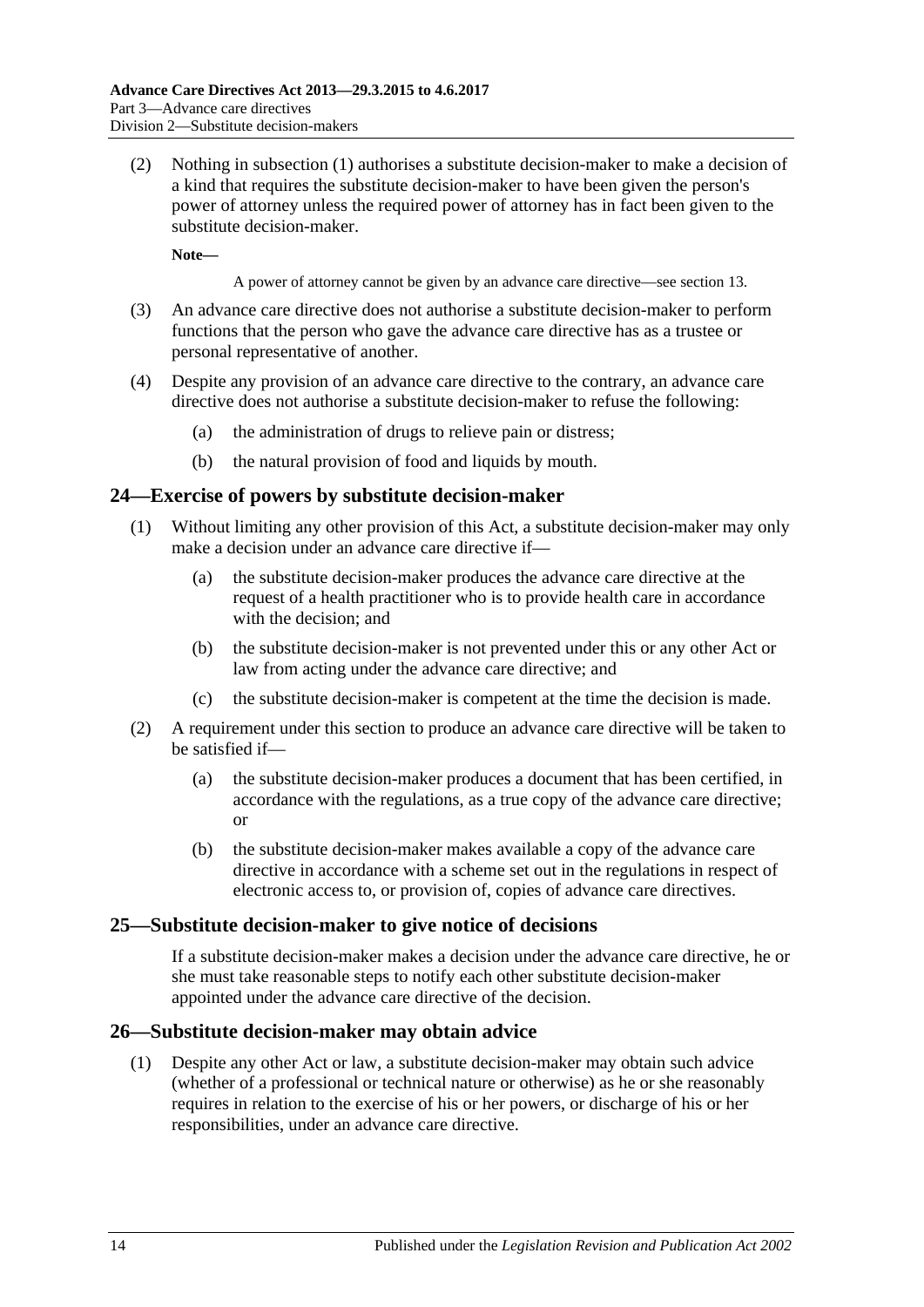(2) However, a substitute decision-maker must have regard to, and seek to protect, the privacy of the person who gave the advance care directive when obtaining such advice.

### <span id="page-14-5"></span><span id="page-14-0"></span>**27—Substitute decision-maker may renounce appointment**

- (1) Subject to this section, a substitute decision-maker appointed under an advance care directive may, by notice in writing given to the person who gave the advance care directive, renounce his or her appointment.
- (2) Subject to this Act and to any provision of the advance care directive to the contrary, the powers and responsibilities of another substitute decision-maker appointed under an advance care directive are not affected merely because a substitute decision-maker has renounced his or her appointment under [subsection](#page-14-5) (1).
- (3) If the sole substitute decision-maker appointed under an advance care directive wishes to renounce his or her appointment during a period in which the person who gave the advance care directive is not competent, the appointment may only be renounced with the permission of the Tribunal.

**Note—**

See also [section](#page-15-3) 32 (Revocation of advance care directives where person is not competent etc) and [section](#page-24-0) 51 (Orders of Tribunal in relation to substitute decision-makers).

## <span id="page-14-1"></span>**28—Death of substitute decision-maker does not affect validity of advance care directive**

The death of a substitute decision-maker appointed under an advance care directive does not, of itself, affect the validity of the advance care directive.

## <span id="page-14-3"></span><span id="page-14-2"></span>**Division 3—Revoking advance care directives**

#### **Subdivision 1—Revoking advance care directive where person competent**

#### <span id="page-14-4"></span>**29—Revoking advance care directive where person competent**

- (1) A person who has given an advance care directive and who—
	- (a) is competent; and
	- (b) understands the consequences of revoking the advance care directive,

may revoke the advance care directive at any time.

- (2) An advance care directive may only be revoked in the manner prescribed by the regulations.
- (3) On revoking an advance care directive, the person must, as soon as is reasonably practicable—
	- (a) advise each substitute decision-maker appointed under the advance care directive of the revocation; and
	- (b) take reasonable steps to notify each other person who has been given a copy of the advance care directive of the revocation.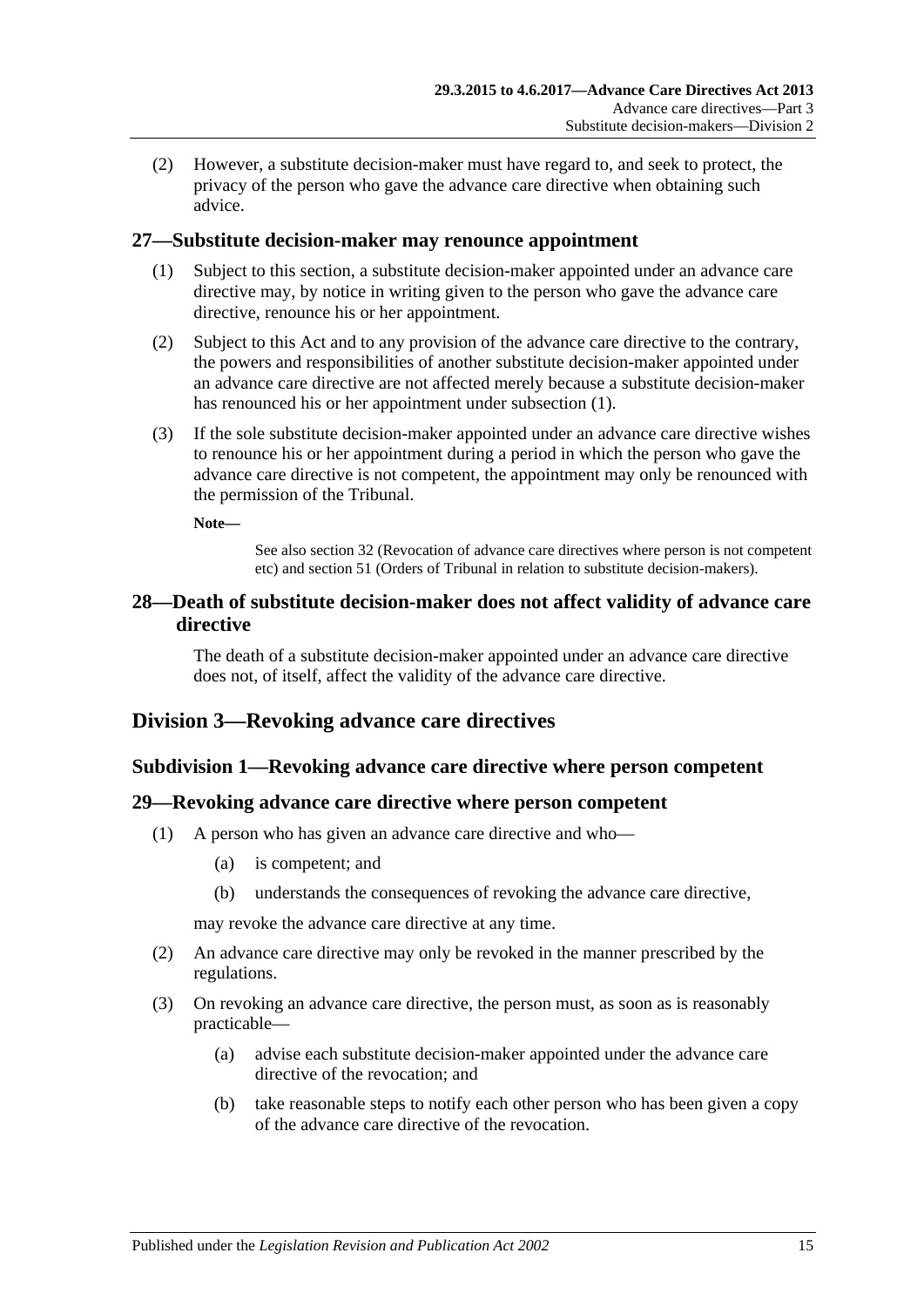#### **Example—**

Such persons might include family members, hospitals, accommodation providers and health practitioners.

#### <span id="page-15-0"></span>**Subdivision 2—Revoking advance care directive where person not competent**

## <span id="page-15-1"></span>**30—Application of Subdivision**

This Subdivision applies to a person who has given an advance care directive but who—

- (a) is not competent; or
- (b) does not appear to understand the consequences of revoking an advance care directive.

### <span id="page-15-2"></span>**31—Tribunal to be advised of wish for revocation**

- (1) A person who becomes aware that a person to whom this Subdivision applies wishes, or may wish, to revoke an advance care directive must, as soon as is practicable and in accordance with any requirement set out in the regulations, advise the Tribunal of that fact.
- <span id="page-15-4"></span>(2) The Tribunal, on being advised under this section, may give any directions to specified persons or bodies that the Tribunal thinks necessary or desirable in the circumstances of the case.
- <span id="page-15-5"></span>(3) A person who, without reasonable excuse, refuses or fails to comply with a direction under [subsection](#page-15-4) (2) is guilty of an offence.

Maximum penalty: \$20 000 or imprisonment for 6 months.

- (4) It is a defence to a charge of an offence against [subsection](#page-15-5) (3) if the defendant proves that he or she did not know, and could not reasonably have been expected to know, that his or her conduct amounted to a failure to comply with the direction.
- (5) A health practitioner or other person who advises the Tribunal that a person wishes, or may wish, to revoke an advance care directive—
	- (a) cannot, by virtue of doing so, be held to have breached any code of professional etiquette or ethics, or to have departed from any accepted form of professional conduct; and
	- (b) insofar as he or she has acted in good faith, incurs no civil or criminal liability in respect of the advice.
- (6) For the purposes of the *[South Australian Civil and Administrative Tribunal Act](http://www.legislation.sa.gov.au/index.aspx?action=legref&type=act&legtitle=South%20Australian%20Civil%20and%20Administrative%20Tribunal%20Act%202013) 2013*, a review under this section will be taken to come within the Tribunal's original jurisdiction.

#### <span id="page-15-6"></span><span id="page-15-3"></span>**32—Revoking advance care directives where person not competent**

- (1) An advance care directive of a person to whom this Subdivision applies may only be revoked by the Tribunal in accordance with this section.
- (2) Subject to [subsection](#page-16-2) (3), the Tribunal must revoke an advance care directive if—
	- $(a)$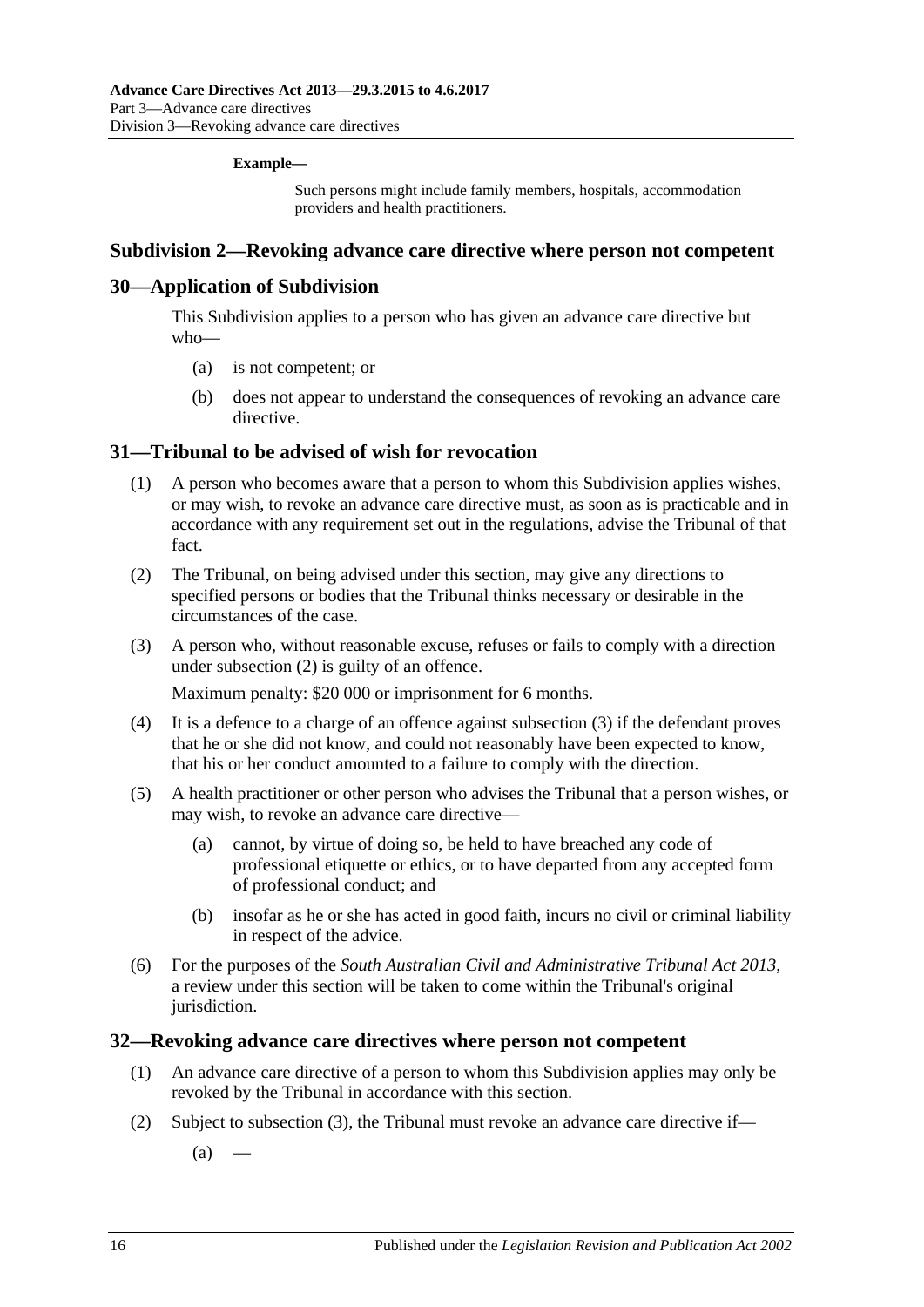- (i) the person who gave the advance care directive, or a person acting on his or her behalf, applies to the Tribunal for the revocation in a manner and form determined by the Tribunal; or
- (ii) the Tribunal is advised under [section](#page-15-2) 31 of a person's wish to revoke an advance care directive; and
- (b) the Tribunal (having made such inquiries as it thinks fit) is satisfied that—
	- (i) the person who gave the advance care directive understands the nature and consequences of the revocation; and
	- (ii) the revocation genuinely reflects the wishes of the person; and
	- (iii) the revocation is, in all the circumstances, appropriate.
- <span id="page-16-2"></span>(3) If an advance care directive expressly provides that the advance care directive is not to be revoked in the circumstances contemplated by this Subdivision, the Tribunal should not revoke the advance care directive unless satisfied that the current wishes of the person who gave the advance care directive indicate a conscious wish to override such a provision.
- (4) If the Tribunal revokes an advance care directive under this section, the Tribunal—
	- (a) must advise each substitute decision-maker appointed under the advance care directive of the revocation as soon as is reasonably practicable; and
	- (c) may give such advice and directions as the Tribunal considers necessary or desirable in the circumstances of the case.

## <span id="page-16-0"></span>**Part 4—Recognition of advance care directives from other jurisdictions**

## <span id="page-16-1"></span>**33—Advance care directives from other jurisdictions**

- (1) The Governor may, by regulation, declare a class of instruments made under a corresponding law to be an *interstate advance care directive*.
- (2) Subject to this section—
	- (a) for the purposes of the laws of this State, an interstate advance care directive has effect as if it were an advance care directive given under this Act; and
	- (b) this Act (other than [Part](#page-7-0) 3) applies to an interstate advance care directive as if it were an advance care directive given under this Act; and
	- (c) the powers and responsibilities of a substitute decision-maker under the interstate advance care directive will be determined in accordance with the corresponding law under which the interstate advance care directive was given.
- (3) For the purposes of this Act, a provision of an interstate advance care directive of a kind contemplated by [section](#page-4-2)  $6, 12(1)$  $6, 12(1)$  or [13](#page-9-0) will be taken to be void and of no effect (whether or not the provision was able to be included in the interstate advance care directive in the jurisdiction in which it was made).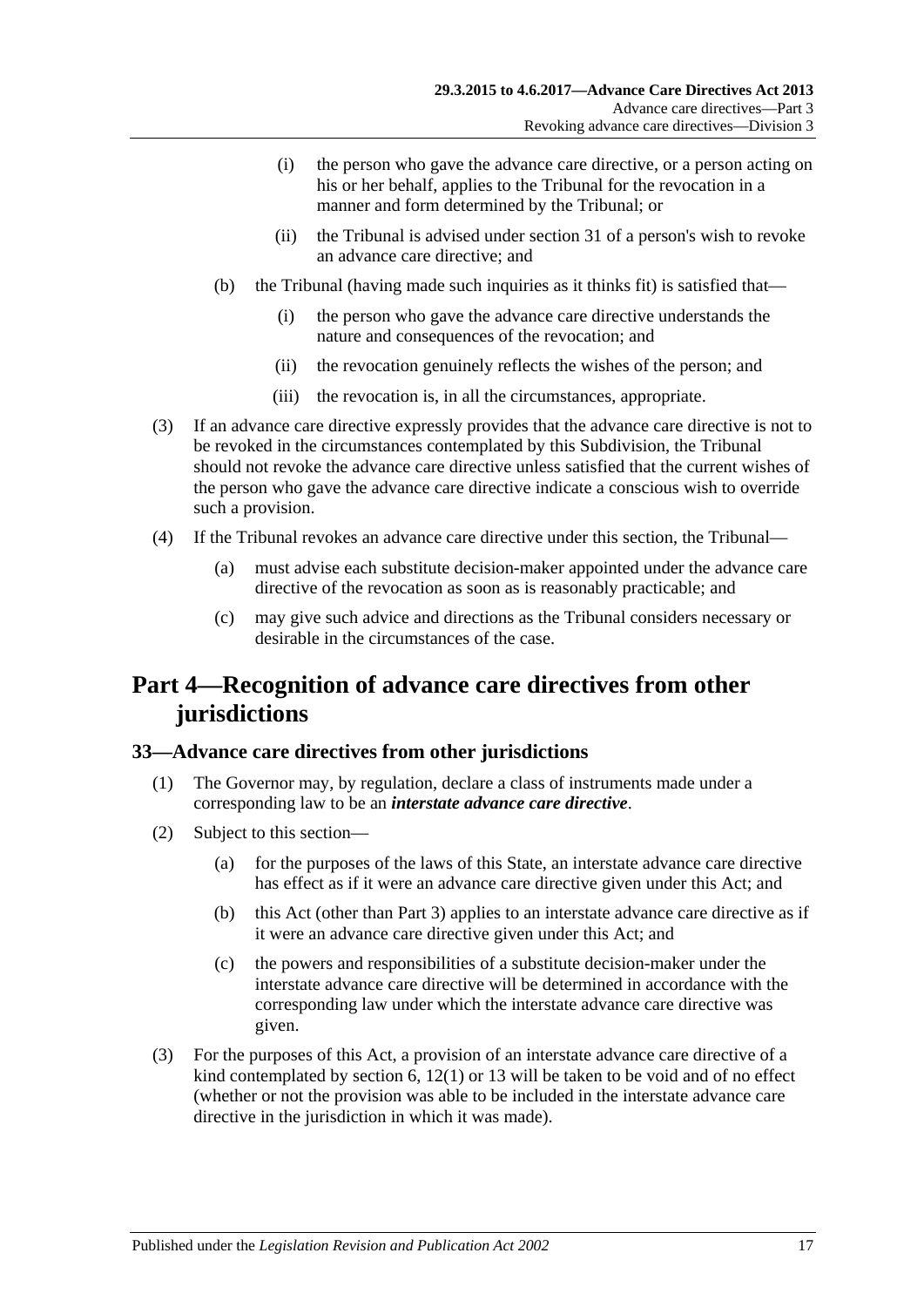(4) In this section—

*corresponding law* means a law of the Commonwealth, or of another State or Territory, that is declared by the regulations to be a corresponding law for the purposes of this section.

## <span id="page-17-0"></span>**Part 5—Giving effect to advance care directives**

### <span id="page-17-1"></span>**34—When things can happen under an advance care directive**

- (1) A substitute decision-maker may only make a decision under an advance care directive if, at the relevant time, the person who gave the advance care directive has impaired decision-making capacity in respect of the decision.
- (2) A health practitioner may only provide health care pursuant to a consent granted under an advance care directive (whether by a substitute decision-maker or otherwise) if, at the relevant time, the person who gave the advance care directive has impaired decision-making capacity in respect of a decision relevant to the provision of the health care.

**Note—**

This includes the withdrawal, or withholding the provision of, health care—see [section](#page-4-0) 4.

(3) Nothing in this section prevents a provision of an advance care directive being taken into account when determining the wishes of the person who gave the advance care directive.

#### <span id="page-17-2"></span>**35—Substitute decision-maker to give effect to advance care directive**

- (1) Subject to this Act, in making a decision under an advance care directive, a substitute decision-maker—
	- (a) must, as far as is reasonably practicable—
		- (i) give effect to any instructions or directions expressed in the advance care directive; and
		- (ii) seek to avoid any outcome or intervention that the person who gave the advance care directive would wish to be avoided (whether such wish is expressed or implied); and
		- (iii) obtain, and have regard to, the wishes of the person who gave the advance care directive (whether such wishes are expressed or implied); and
		- (iv) endeavour to make the decision in a manner that is consistent with the principles set out in [section](#page-6-0) 10; and
	- (b) must make the decision that he or she reasonably believes the person who gave the advance care directive would have made in the circumstances; and
	- (c) must act in good faith and with due diligence.
- (2) A failure to comply with this section does not, of itself, result in any civil or criminal liability on the part of the substitute decision-maker.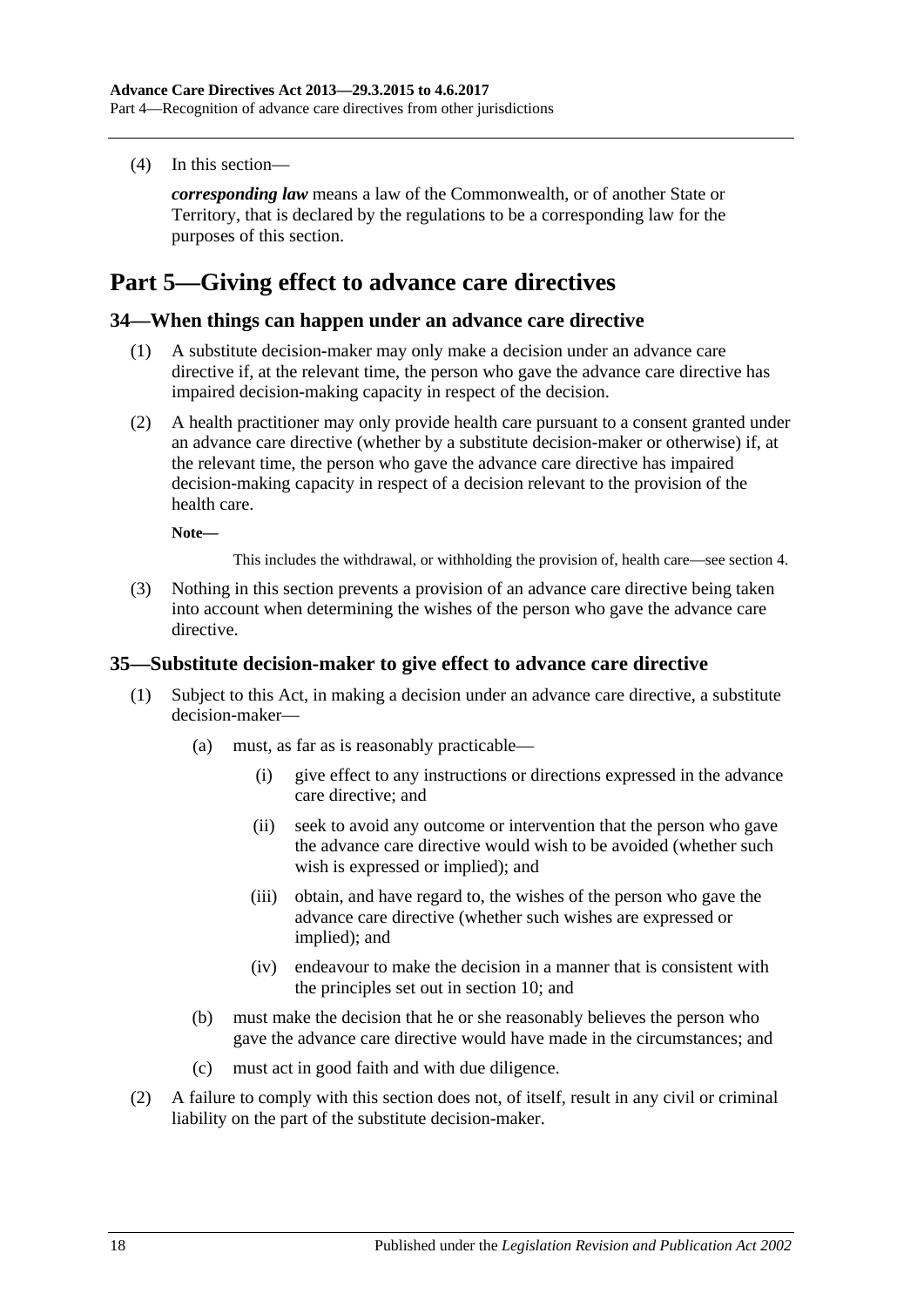## <span id="page-18-1"></span><span id="page-18-0"></span>**36—Health practitioners to give effect to advance care directives**

- (1) Subject to this Act, a health practitioner who is providing, or is to provide, health care to a person who has given an advance care directive and who has impaired decision-making capacity in respect of a decision that is required in relation to the health care—
	- (a) must comply with a binding provision of the advance care directive that relates to health care of the relevant kind; and
	- (b) should, as far as is reasonably practicable, comply with a non-binding provision of the advance care directive that relates to health care of the relevant kind; and
	- (c) must, as far as is reasonably practicable, seek to avoid any outcome or intervention that the person who gave the advance care directive would wish to be avoided (whether such wish is expressed or implied); and
	- (d) must endeavour to provide the health care in a manner that is consistent with the principles set out in [section](#page-6-0) 10.

**Note—**

This includes the provision of emergency medical treatment—see Division 5 of Part 2 of the *[Consent to Medical Treatment and Palliative Care Act](http://www.legislation.sa.gov.au/index.aspx?action=legref&type=act&legtitle=Consent%20to%20Medical%20Treatment%20and%20Palliative%20Care%20Act%201995) 1995*.

- (2) Despite [subsection](#page-18-1) (1), a health practitioner may refuse to comply with a provision of an advance care directive if the health practitioner believes on reasonable grounds that—
	- (a) the person who gave the advance care directive did not intend the provision to apply in the particular circumstances; or
	- (b) the provision does not reflect the current wishes of the person who gave the advance care directive.

**Note—**

This subsection does not, however, authorise a health practitioner to provide health care. If health care is to be provided, consent must be given in accordance with the *[Consent to](http://www.legislation.sa.gov.au/index.aspx?action=legref&type=act&legtitle=Consent%20to%20Medical%20Treatment%20and%20Palliative%20Care%20Act%201995)  [Medical Treatment and Palliative Care Act](http://www.legislation.sa.gov.au/index.aspx?action=legref&type=act&legtitle=Consent%20to%20Medical%20Treatment%20and%20Palliative%20Care%20Act%201995) 1995*—see, for example, Part 2A of that Act.

- <span id="page-18-2"></span>(3) Despite [subsection](#page-18-1) (1), a health practitioner may refuse to comply with a provision of an advance care directive that specifies the kind of health care that the person who gave the advance care directive wishes to receive if such health care—
	- (a) is not consistent with any relevant professional standards; or
	- (b) does not reflect current standards of health care in the State.
- (4) [Subsection](#page-18-2) (3) does not apply—
	- (a) to, or in relation to, a binding provision of an advance care directive; or
	- (b) if the specified health care comprises the withdrawal, or withholding, of health care to a person (including, to avoid doubt, the withdrawal or withholding of life-sustaining measures).

#### **Example—**

An example would be a "do not resuscitate" instruction in an advance care directive.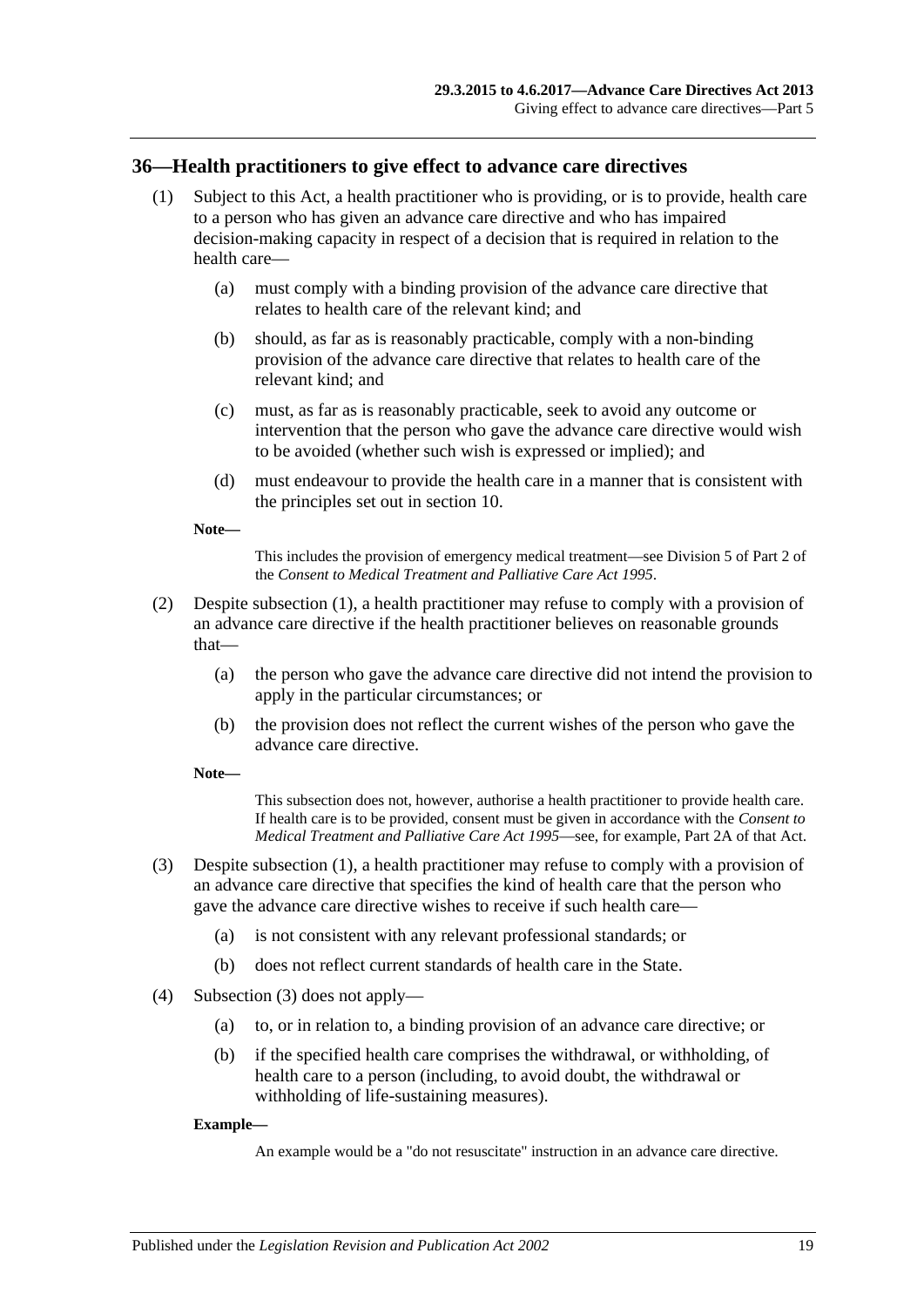(5) For the purposes of the *[Health Practitioner Regulation National Law \(South](http://www.legislation.sa.gov.au/index.aspx?action=legref&type=act&legtitle=Health%20Practitioner%20Regulation%20National%20Law%20(South%20Australia)%20Act%202010)  [Australia\) Act](http://www.legislation.sa.gov.au/index.aspx?action=legref&type=act&legtitle=Health%20Practitioner%20Regulation%20National%20Law%20(South%20Australia)%20Act%202010) 2010* and the *[Health Practitioner National Law](http://www.legislation.sa.gov.au/index.aspx?action=legref&type=act&legtitle=Health%20Practitioner%20National%20Law%20(South%20Australia)) (South Australia)*, and for any other Act declared by the regulations to be included in the ambit of this subsection, a contravention of [subsection](#page-18-1) (1) will be taken to amount to unprofessional conduct.

## <span id="page-19-0"></span>**37—Conscientious objection**

Despite any other provision of this Act, a health practitioner may refuse to comply with a provision of an advance care directive on conscientious grounds.

## <span id="page-19-1"></span>**38—Consent etc taken to be that of person who gave advance care directive**

For the purposes of the law of the State, a consent to particular health care given or refused pursuant to an advance care directive—

- (a) will be taken to be the consent or refusal of consent (as the case requires) of the person who gave the advance care directive; and
- (b) will be taken to have the same effect for all purposes as if the person were capable of giving such consent.

## <span id="page-19-6"></span><span id="page-19-2"></span>**39—Consent taken to be withdrawn in certain circumstances**

(1) If, at any time before particular health care is provided pursuant to a consent granted under an advance care directive (whether by a substitute decision-maker or otherwise), the person who gave the advance care directive expressly or implicitly withdraws his or her consent to the health care, the consent will, for the purposes of the law of the State, be taken to have been withdrawn.

**Note—**

The dispute resolution processes in [Part](#page-20-1) 7 may also be available in such circumstances.

- (2) [Subsection](#page-19-6) (1) does not apply in relation to particular health care, or health care of a particular kind—
	- (a) if the advance care directive expressly excludes its operation; or
	- (b) in any other circumstances prescribed by the regulations.
- (3) Any act or omission done or made in good faith, without negligence and in accordance with an advance care directive before consent was withdrawn under this section will be taken to be valid, and always to have been valid.

## <span id="page-19-3"></span>**Part 6—Validity and limitation of liability**

## <span id="page-19-4"></span>**40—Presumption of validity**

A health practitioner, substitute decision-maker or other person is entitled to presume that an apparently genuine advance care directive is valid and in force unless he or she knew, or ought reasonably to have known, that the advance care directive was not valid or in force (as the case requires).

## <span id="page-19-5"></span>**41—Protection from liability**

(1) A health practitioner, substitute decision-maker or other person incurs no criminal or civil liability for an act or omission done or made in good faith, without negligence and in accordance with, or purportedly in accordance with, an advance care directive.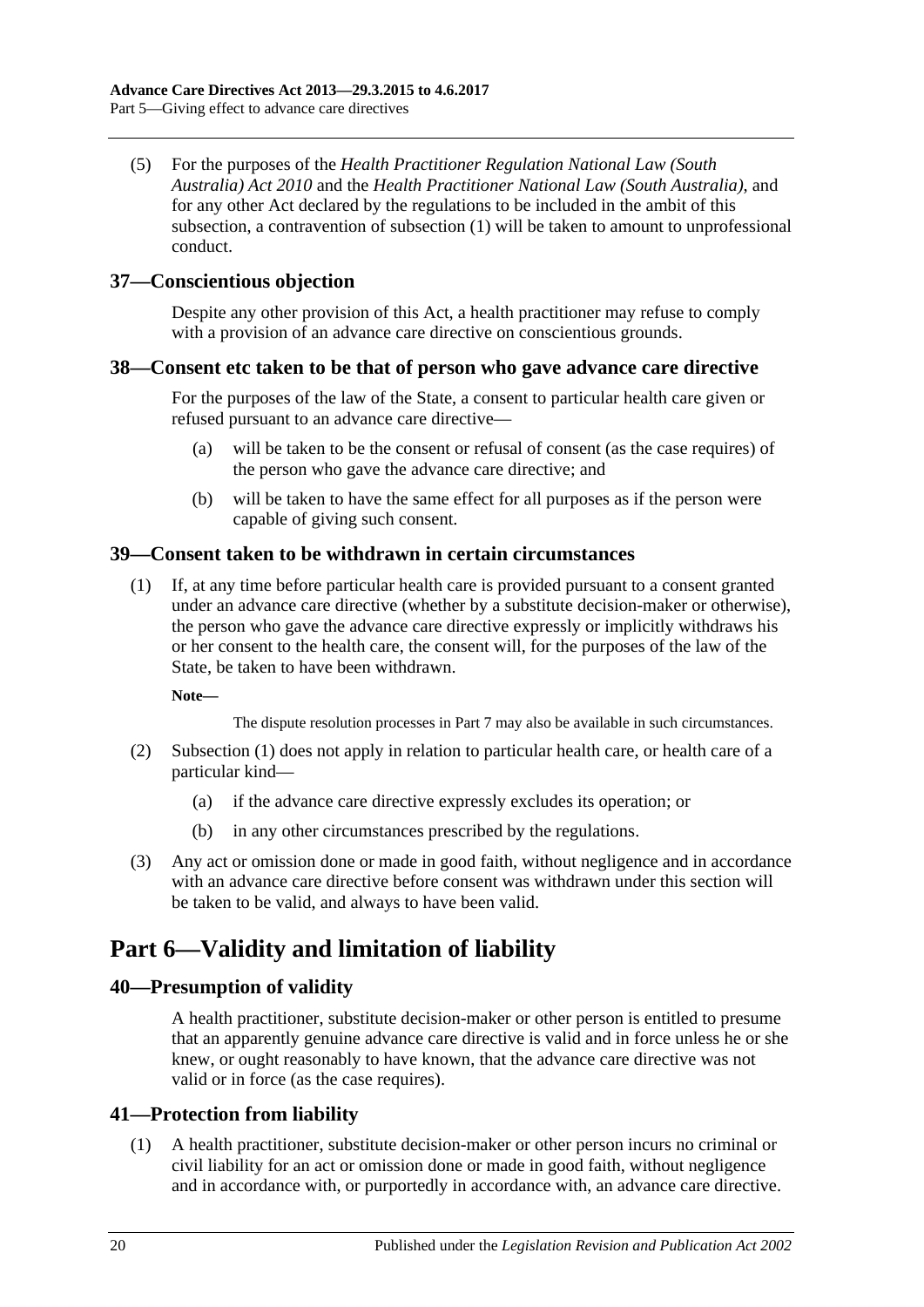(2) For the purposes of this section, a reference to the civil liability of a person includes a reference to liability arising under disciplinary proceedings or similar proceedings.

### <span id="page-20-0"></span>**42—Validity of acts etc under revoked or varied advance care directive**

Subject to this Act, the revocation or variation of an advance care directive under this Act does not affect the validity of any act done or decision made under the advance care directive before the revocation or variation.

## <span id="page-20-1"></span>**Part 7—Dispute resolution, reviews and appeals**

## <span id="page-20-2"></span>**Division 1—Preliminary**

### <span id="page-20-3"></span>**43—Interpretation**

In this Part—

*eligible person*, in respect of an advance care directive, means—

- (a) the person who gave the advance care directive; and
- (b) a substitute decision-maker appointed under the advance care directive; and
- (c) a health practitioner providing, or proposing to provide, health care to the person who gave the advance care directive; and
- (d) any other person who satisfies the Public Advocate that he or she has a proper interest in a particular matter relating to the advance care directive,

and, for the purposes of [section](#page-22-4) 48, includes each person who was a party to any mediation under [Division](#page-20-5) 2 arising out of the matter.

## <span id="page-20-4"></span>**44—Application of Part**

This Part applies to the following matters:

- (a) the giving or revoking of an advance care directive;
- (b) a decision, or proposed decision, under an advance care directive;
- (c) the provision, or proposed provision, of health care to a person who has given an advance care directive;

**Note—**

This includes the withdrawal or withholding of health care—see [section](#page-4-0) 4.

(d) any other matter specified by the regulations for the purposes of this section.

## <span id="page-20-5"></span>**Division 2—Resolution of disputes by Public Advocate**

## <span id="page-20-6"></span>**45—Resolution of disputes by Public Advocate**

- (1) The Public Advocate may, on application by an eligible person in respect of an advance care directive or on his or her own initiative, provide preliminary assistance in resolving a matter to which this Part applies, including by—
	- (a) ensuring that the parties to the matter are fully aware of their rights and obligations; and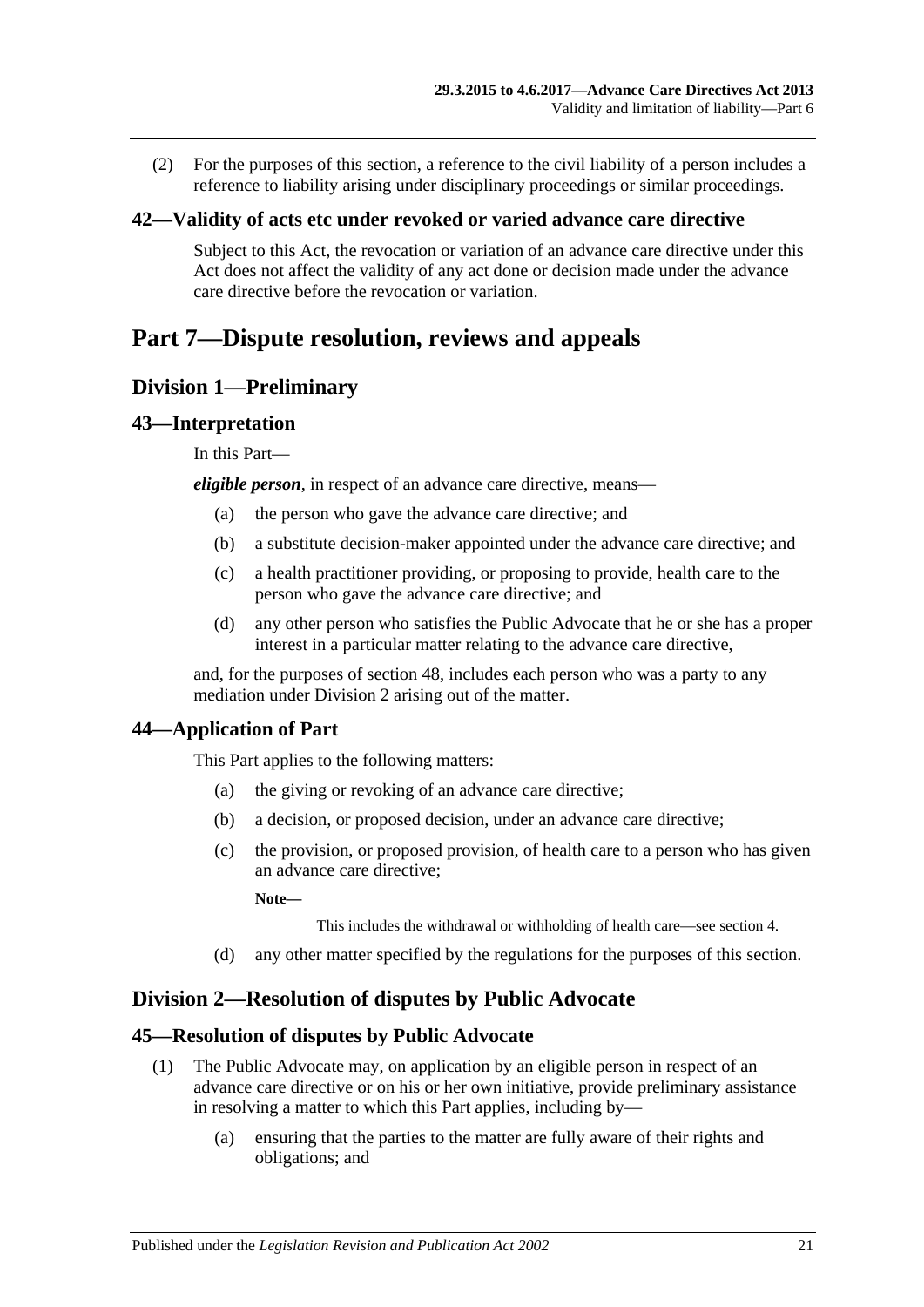- (b) identifying the issues (if any) that are in dispute between the parties; and
- (c) canvassing options that may obviate the need for further proceedings; and
- (d) where appropriate, facilitating full and open communication between the parties.
- (2) The Public Advocate may, on application by an eligible person in respect of an advance care directive, mediate a matter to which this Part applies.
- (3) The Public Advocate may bring a mediation to an end at any time—
	- (a) if, in the opinion of the Public Advocate, it is more appropriate that the matter be dealt with by the Tribunal; or
	- (b) at the request of a party to the mediation.
- (4) Evidence of anything said or done in the course of a mediation under this section is not admissible in subsequent proceedings except by consent of all parties to the proceedings.
- <span id="page-21-0"></span>(5) The Public Advocate may, on application by an eligible person in respect of an advance care directive or on his or her own initiative, or in relation to a mediation under this section—
	- (a) make such of the following declarations in respect of a matter to which this Part applies as the Public Advocate thinks necessary or desirable in the circumstances of the case:
		- (i) a declaration as to the nature and scope of a person's powers or responsibilities under the advance care directive;
		- (ii) a declaration as to whether or not a particular act or omission is within the powers, or discharges the responsibilities, of a person under the advance care directive;
		- (iii) a declaration as to whether or not the person who gave the advance care directive has impaired decision-making capacity in relation to a specified decision;
		- (iv) any other declaration prescribed by the regulations; and
	- (b) give any advice that the Public Advocate considers necessary or desirable in the circumstances of the case.
- <span id="page-21-1"></span>(6) The Public Advocate may vary or revoke a declaration under this section.
- (7) The Public Advocate may refuse to determine an application for a declaration or advice under this section if, in the opinion of the Public Advocate, it is more appropriate that the matter be dealt with by the Tribunal.
- (8) An application under this section—
	- (a) must be made in a manner and form determined by the Public Advocate; and
	- (b) must be accompanied by such information as the Public Advocate may reasonably require; and
	- (c) must be accompanied by the prescribed fee.
- (9) An application under this section may be determined by the Public Advocate despite the absence of any person who may be affected by the Public Advocate's decision.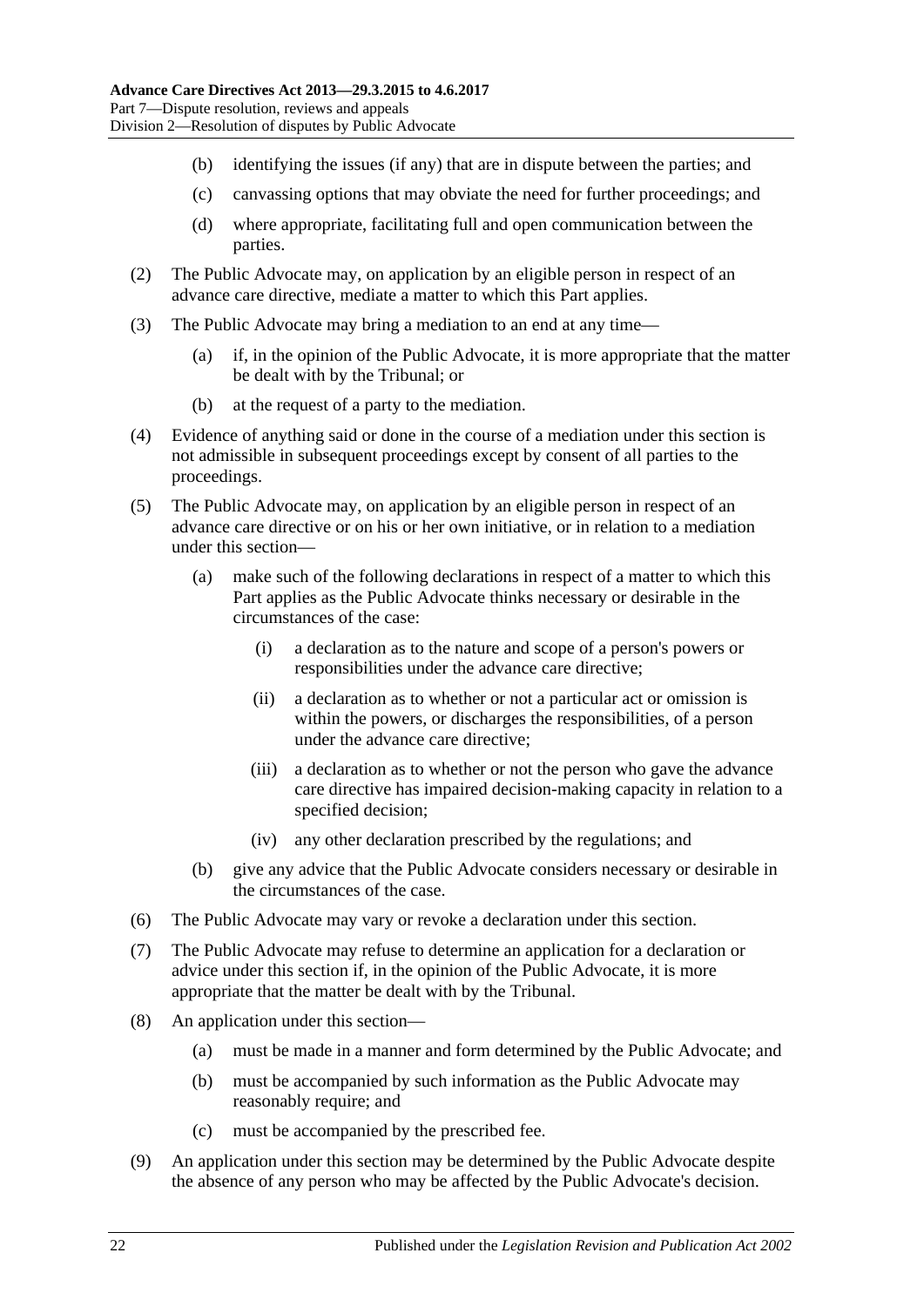- (10) The Public Advocate has, for the purposes of this section, the same privileges and immunities as a member of the Tribunal under the *[South Australian Civil and](http://www.legislation.sa.gov.au/index.aspx?action=legref&type=act&legtitle=South%20Australian%20Civil%20and%20Administrative%20Tribunal%20Act%202013)  [Administrative Tribunal Act](http://www.legislation.sa.gov.au/index.aspx?action=legref&type=act&legtitle=South%20Australian%20Civil%20and%20Administrative%20Tribunal%20Act%202013) 2013*.
- (11) Subject to this Act, the Public Advocate may conduct proceedings under this section in such manner as he or she thinks fit.
- (12) Despite section 23 of the *[Guardianship and Administration Act](http://www.legislation.sa.gov.au/index.aspx?action=legref&type=act&legtitle=Guardianship%20and%20Administration%20Act%201993) 1993*, the Public Advocate cannot delegate a power or function conferred on the Public Advocate under [subsection](#page-21-0)  $(5)(a)$  or  $(6)$ .
- (13) The regulations may make further provisions in relation to mediations under this section.

### <span id="page-22-0"></span>**46—Public Advocate may refer matter to Tribunal**

- (1) If the Public Advocate ends a mediation, or refuses to determine an application, under [section](#page-20-6) 45 on the grounds that it is more appropriate that the matter be dealt with by the Tribunal, the Public Advocate may refer the matter to the Tribunal.
- (2) The regulations may make further provision in respect of referrals under this section.

#### <span id="page-22-1"></span>**46A—Public Advocate may refer question of law to Supreme Court**

The Public Advocate may refer any question of law for the opinion of the Supreme Court.

## <span id="page-22-2"></span>**Division 3—Resolution of disputes by Tribunal**

### <span id="page-22-3"></span>**47—Tribunal to give priority to wishes of person who gave advance care directive**

Without limiting [Part](#page-5-2) 2, the Tribunal must, in performing a function or exercising a power under this Division—

(a) seek, as far as is reasonably practicable, to give full effect to the wishes of the person who gave the relevant advance care directive.

#### <span id="page-22-4"></span>**48—Resolution of disputes by Tribunal**

- <span id="page-22-5"></span>(1) An eligible person in respect of an advance care directive may apply to the Tribunal for—
	- (a) a review of a matter dealt with by the Public Advocate under [section](#page-20-6) 45; or
	- (b) a declaration or direction in relation to a matter to which this Part applies (including, to avoid doubt, a matter contemplated by [section](#page-20-6) 45).
- <span id="page-22-6"></span>(2) For the purposes of the *[South Australian Civil and Administrative Tribunal](http://www.legislation.sa.gov.au/index.aspx?action=legref&type=act&legtitle=South%20Australian%20Civil%20and%20Administrative%20Tribunal%20Act%202013)  Act [2013](http://www.legislation.sa.gov.au/index.aspx?action=legref&type=act&legtitle=South%20Australian%20Civil%20and%20Administrative%20Tribunal%20Act%202013)*
	- (a) a review contemplated by [subsection](#page-22-5)  $(1)(a)$  will be taken to come within the Tribunal's review jurisdiction; and
	- (b) a declaration or direction contemplated by [subsection](#page-22-6) (1)(b) will be taken to come within the Tribunal's original jurisdiction.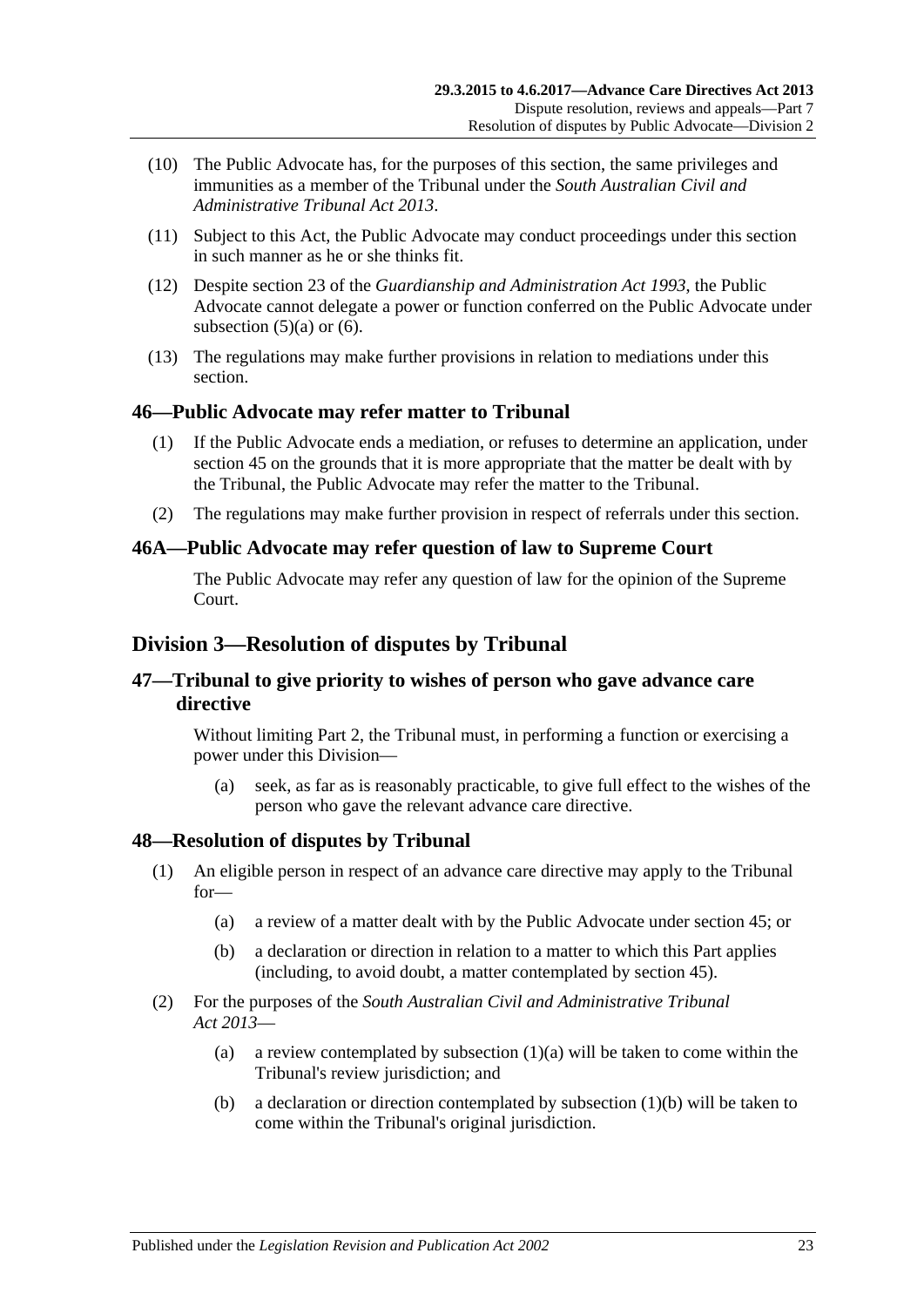- (3) The Tribunal may, on determining an application under this section—
	- (a) in the case of a review of a matter dealt with by the Public Advocate under [section](#page-20-6) 45—
		- (i) confirm, cancel or reverse a decision that is the subject of the review;
		- (ii) confirm, vary or revoke a declaration given under [section](#page-20-6) 45; and
	- (b) in any case—
		- (i) make any declarations that the Tribunal thinks necessary or desirable in the circumstances of the case; and
		- (ii) give any directions that the Tribunal thinks necessary or desirable in the circumstances of the case (including a direction that the provision of particular health care to a person be withdrawn or withheld); and

**Note—**

The Tribunal cannot compel a health practitioner to provide particular health care to a patient—se[e section](#page-4-2) 6.

- (iii) give any advice that the Tribunal considers necessary or desirable in the circumstances of the case.
- (4) The Tribunal may vary or revoke a declaration or direction under this section.
- (5) The person who gave the advance care directive to which proceedings under this section relate is (if he or she is not the applicant) a party to the proceedings.
- (6) Section 51 of the *[South Australian Civil and Administrative Tribunal Act](http://www.legislation.sa.gov.au/index.aspx?action=legref&type=act&legtitle=South%20Australian%20Civil%20and%20Administrative%20Tribunal%20Act%202013) 2013* does not apply to, or in relation to, proceedings under this section.
- (8) The regulations may make further provisions in relation to proceedings under this section.

#### <span id="page-23-0"></span>**49—Tribunal may refer matter to Public Advocate**

- (1) If the Tribunal is of the opinion that it is more appropriate that a particular application under section [48\(1\)\(b\)](#page-22-6) be dealt with by the Public Advocate, the Tribunal may refer the matter to the Public Advocate.
- (2) The regulations may make further provision in respect of referrals under this section.

#### <span id="page-23-2"></span><span id="page-23-1"></span>**50—Failing to comply with direction of Tribunal**

(1) Subject to this Act, a person who fails to comply with a direction of the Tribunal under [section](#page-22-4) 48 is guilty of an offence.

Maximum penalty: \$20 000 or imprisonment for 6 months.

(2) It is a defence to a charge of an offence against [subsection](#page-23-2) (1) if the defendant proves that he or she did not know, and could not reasonably have been expected to know, that his or her conduct amounted to a failure to comply with the relevant direction.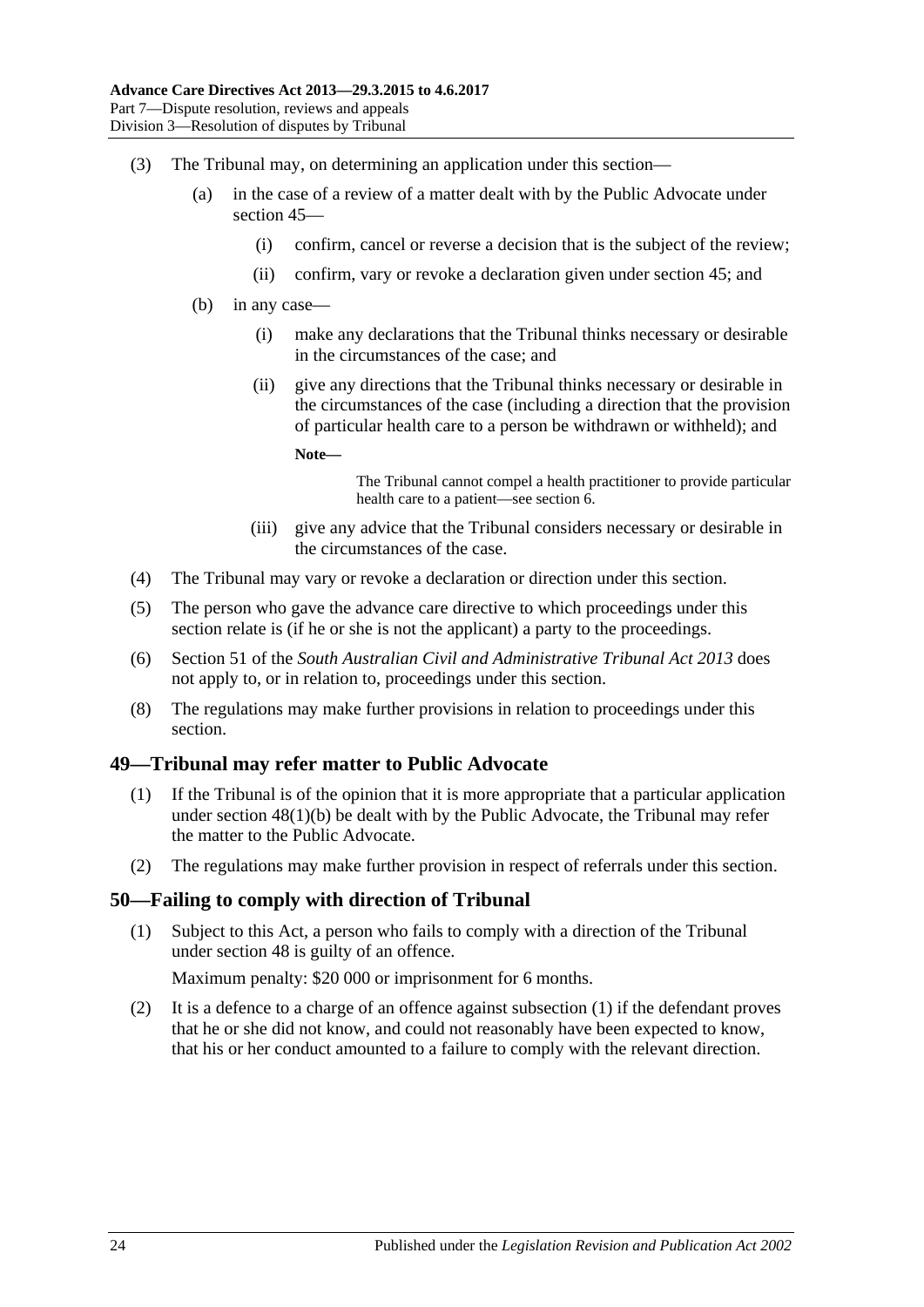## <span id="page-24-0"></span>**51—Orders of Tribunal in relation to substitute decision-makers**

- (1) If, on the application of an eligible person in respect of an advance care directive, the Tribunal is satisfied that a person appointed as a substitute decision-maker under the advance care directive—
	- (a) is a person who cannot be a substitute decision-maker pursuant to [section](#page-12-6)  $21(2)$ ; or
	- (b) is no longer willing to act as a substitute decision-maker under the advance care directive; or
	- (c) has been negligent in the exercise of his or her powers under the advance care directive.

<span id="page-24-2"></span><span id="page-24-1"></span>the Tribunal may—

- (d) revoke the appointment of the substitute decision-maker; or
- (e) if the person who gave the advance care directive is competent—with the consent of the person, make any variation to the advance care directive the Tribunal thinks appropriate (including by appointing another substitute decision-maker); or
- (f) if the person who gave the advance care directive is not competent, and if no other substitute decision-maker was appointed under the advance care directive—revoke the advance care directive.
- <span id="page-24-3"></span>(2) If, on the application of the Public Advocate, the Tribunal is satisfied that, because of a change in the personal circumstances of—
	- (a) the person who gave the advance care directive; or
	- (b) a substitute decision-maker under the advance care directive,

it is no longer appropriate that a particular person be a substitute decision-maker under the advance care directive, the Tribunal may make any of the orders contemplated by [subsection](#page-24-1)  $(1)(d)$ ,  $(e)$  or  $(f)$ .

(5) However, the Tribunal should not revoke an advance care directive under this section if there are provisions in the advance care directive that can continue to have effect despite the fact that there is no substitute decision-maker appointed under the advance care directive.

**Note—**

Such provisions include, for example, an expression of the wishes of the person who gave the advance care directive in respect of specified health care, or accommodation or personal matters.

In the circumstances contemplated by [subsection](#page-24-3) (1)(f) of this section, the Tribunal may also make an order placing the person who gave the advance care directive under limited or full guardianship—see Part 4 Division 2 of the *[Guardianship and Administration](http://www.legislation.sa.gov.au/index.aspx?action=legref&type=act&legtitle=Guardianship%20and%20Administration%20Act%201993)  Act [1993](http://www.legislation.sa.gov.au/index.aspx?action=legref&type=act&legtitle=Guardianship%20and%20Administration%20Act%201993)*. If such an order is made, section 31A of that Act requires the guardian to seek to give effect to the instructions and wishes of the person as set out in the revoked advance care directive.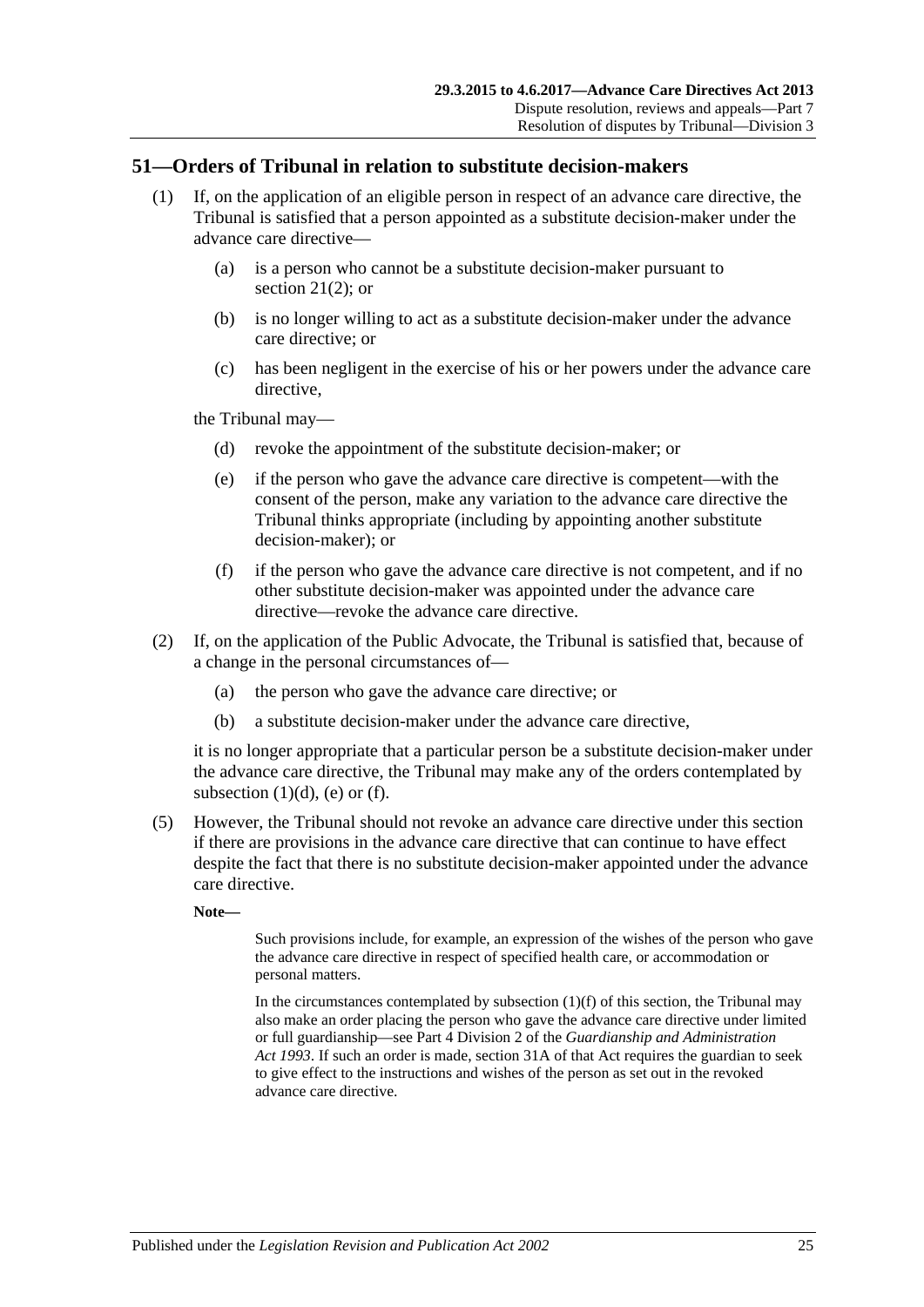## <span id="page-25-0"></span>**Division 4—Urgent review by Supreme Court of substitute decision-maker's decision**

## <span id="page-25-1"></span>**52—Urgent review by Supreme Court**

- (1) The Supreme Court may, on the application of—
	- (a) a health practitioner responsible (whether solely or with others) for the health care of a person who has given an advance care directive; or
	- (b) any person who has, in the opinion of the Court, a proper interest in the exercise of powers by the substitute decision-maker,

review the decision of a substitute decision-maker appointed under an advance care directive.

- (2) A review under this section—
	- (a) is limited to ensuring that the substitute decision-maker's decision is in accordance with the advance care directive and this Act; and
	- (b) cannot be undertaken in respect of a decision to withdraw or withhold health care if the person who gave the advance care directive is in the advanced stages of an illness without any real prospect of recovery and the effect of the health care would be merely to prolong the person's life.
- (3) On completion of a review, the Supreme Court may—
	- (a) confirm, cancel or reverse the decision of the substitute decision-maker; and
	- (b) make such other orders, and give such advice and directions, as the Court thinks necessary or desirable in the circumstances of the case.
- (4) The Supreme Court must conduct a review under this section as expeditiously as possible.

## <span id="page-25-2"></span>**Division 5—Reviews and appeals**

## <span id="page-25-4"></span><span id="page-25-3"></span>**53—Reviews and appeals**

The following provisions operate in connection with the application of Part 5 of the *[South Australian Civil and Administrative Tribunal Act](http://www.legislation.sa.gov.au/index.aspx?action=legref&type=act&legtitle=South%20Australian%20Civil%20and%20Administrative%20Tribunal%20Act%202013) 2013* in relation to this Act:

- (a) a decision of the Tribunal not to authorise publication of a report of proceedings before the Tribunal may not be the subject of an application for internal review;
- (b) subject to [paragraph](#page-25-4) (a), an application for internal review may be made by—
	- (i) the applicant in proceedings before the Tribunal in the exercise of its original jurisdiction (within the meaning of the *[South Australian](http://www.legislation.sa.gov.au/index.aspx?action=legref&type=act&legtitle=South%20Australian%20Civil%20and%20Administrative%20Tribunal%20Act%202013)  [Civil and Administrative Tribunal Act](http://www.legislation.sa.gov.au/index.aspx?action=legref&type=act&legtitle=South%20Australian%20Civil%20and%20Administrative%20Tribunal%20Act%202013) 2013*) for the purposes of this Act; or
	- (ii) a person to whom the proceedings relate (if not the applicant under [paragraph](#page-25-4) (a)); or
	- (iii) the Public Advocate; or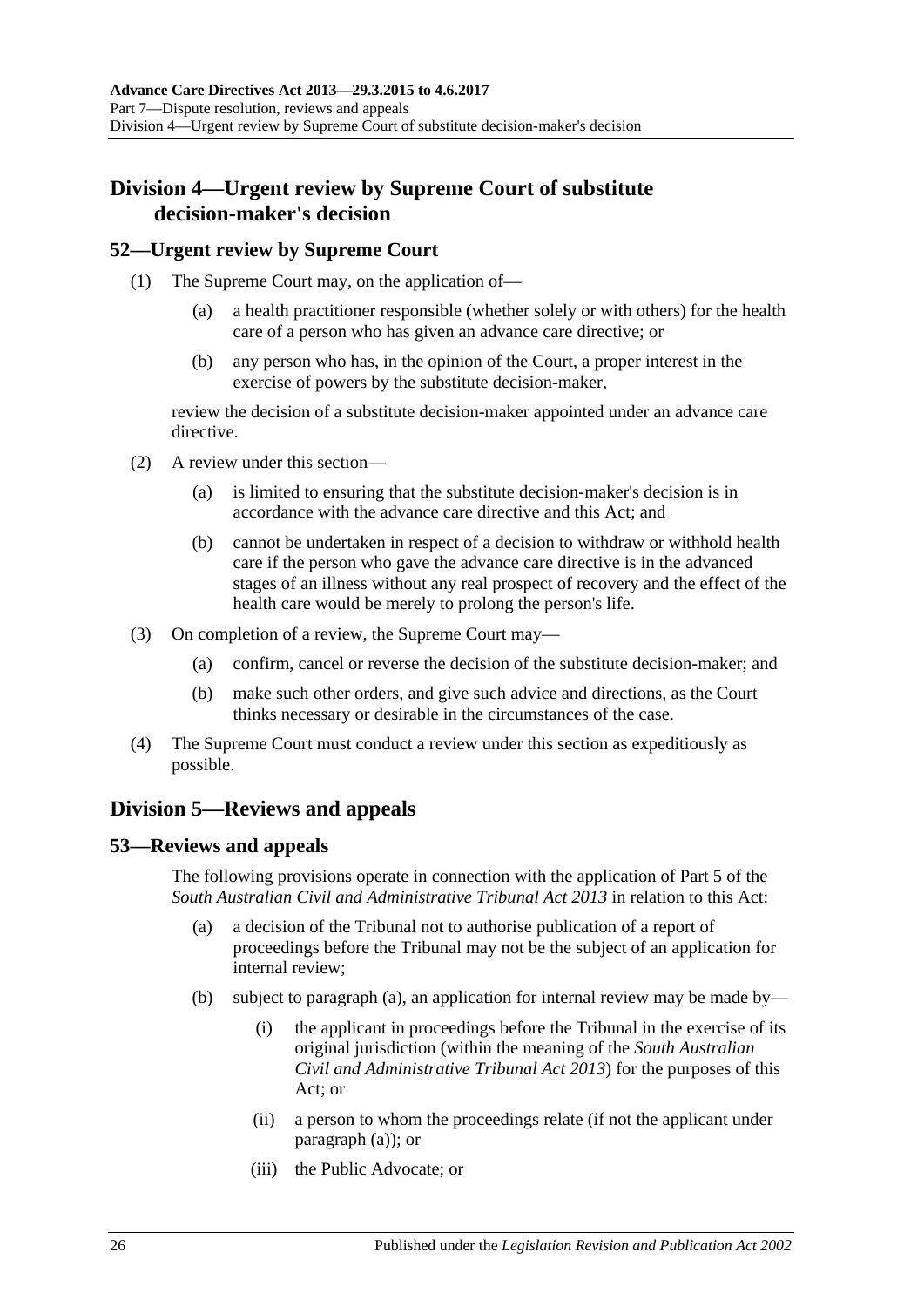- (iv) any person who presented evidence or material before, or made submissions to, the Tribunal in the relevant proceedings; or
- (v) any other person who satisfies the Tribunal that he or she has a proper interest in the matter;
- (c) the person to whom an application for internal review relates (if he or she is not the applicant) will be a party to those proceedings;
- (d) the Tribunal may make an order for costs against a party to proceedings for internal review, but only if the Tribunal is satisfied that the institution of the proceedings, or the party's conduct in relation to the proceedings, was frivolous, vexatious or calculated to cause delay;
- (e) an appeal under section 71 of the *[South Australian Civil and Administrative](http://www.legislation.sa.gov.au/index.aspx?action=legref&type=act&legtitle=South%20Australian%20Civil%20and%20Administrative%20Tribunal%20Act%202013)  [Tribunal Act](http://www.legislation.sa.gov.au/index.aspx?action=legref&type=act&legtitle=South%20Australian%20Civil%20and%20Administrative%20Tribunal%20Act%202013) 2013* must be instituted within 14 days—
	- (i) after the making of the decision to which the appeal relates; or
	- (ii) after being furnished with the reasons for that decision,

whichever is the later (but the Supreme Court may, if it is satisfied that it is just and reasonable in the circumstances to do so, dispense with the requirement that the appeal should be instituted within that period (even if the time for instituting the appeal has expired));

(f) no order for costs may be made against an applicant in an appeal under section 71 of the *[South Australian Civil and Administrative Tribunal](http://www.legislation.sa.gov.au/index.aspx?action=legref&type=act&legtitle=South%20Australian%20Civil%20and%20Administrative%20Tribunal%20Act%202013)  Act [2013](http://www.legislation.sa.gov.au/index.aspx?action=legref&type=act&legtitle=South%20Australian%20Civil%20and%20Administrative%20Tribunal%20Act%202013)* if he or she is the person to whom the decision appealed against relates.

## <span id="page-26-0"></span>**Part 7A—Special provisions relating to Tribunal**

#### <span id="page-26-2"></span><span id="page-26-1"></span>**54—Tribunal must give notice of proceedings**

- (1) Tribunal must give the following persons reasonable notice of the time and place of the hearings of proceedings before the Tribunal:
	- (a) the applicant;
	- (b) the person to whom the proceedings relate;
	- (c) the Public Advocate;
	- (d) such other persons as the Tribunal considers have a proper interest in the matter.
- (2) Despite [subsection](#page-26-2) (1)—
	- (a) the Tribunal is not obliged to give notice of proceedings to a person if the person's whereabouts cannot, after reasonable enquiries, be ascertained; and
	- (b) the Tribunal may, if satisfied that urgent action is required in proceedings before the Tribunal, make an order (or any other decision) as a matter of urgency without complying with [subsection](#page-26-2) (1), with effect as follows:
		- (i) in the case of an order under [section](#page-15-6)  $32(1)$ —for a period not exceeding 14 days as directed by the Tribunal;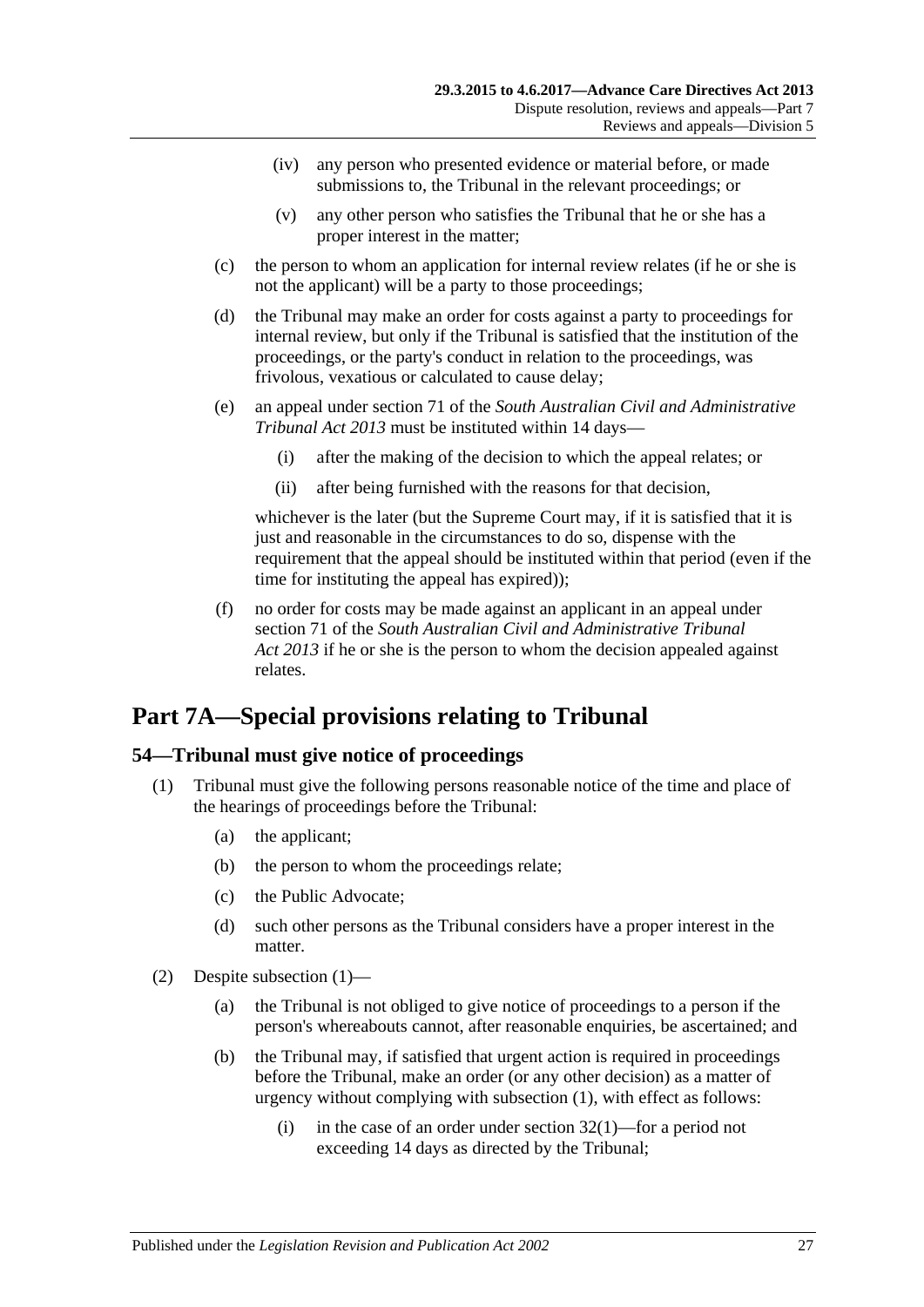(ii) in any other case—for a period not exceeding 21 days as directed by the Tribunal.

## <span id="page-27-0"></span>**54A—Reasons for decisions**

The Tribunal must, on request by a person who has a right of internal review of a decision of the Tribunal or who satisfies the Tribunal that he or she has a proper interest in the matter, furnish the person with a written statement of the Tribunal's reasons for the decision, but not—

- (a) if the request is made after the period for the review has expired; or
- (b) if a review has been instituted—after the review has been decided.

## <span id="page-27-5"></span><span id="page-27-1"></span>**54B—Representation of person who is subject of proceedings**

- (1) A person who is the subject of proceedings before the Tribunal is entitled to appear before the Tribunal by—
	- (a) the Public Advocate; or
	- (b) except in the case of an internal review—by a recognised advocate.
- (2) [Subsection](#page-27-5) (1) applies in addition to section 56(1) of the *[South Australian Civil and](http://www.legislation.sa.gov.au/index.aspx?action=legref&type=act&legtitle=South%20Australian%20Civil%20and%20Administrative%20Tribunal%20Act%202013)  [Administrative Tribunal Act](http://www.legislation.sa.gov.au/index.aspx?action=legref&type=act&legtitle=South%20Australian%20Civil%20and%20Administrative%20Tribunal%20Act%202013) 2013*.
- (3) In this section—

*recognised advocate* means a person who is, by instrument in writing, recognised by the Tribunal as a person who is qualified to act as an advocate in proceedings before the Tribunal for the person to whom the proceedings relate.

## <span id="page-27-2"></span>**Part 8—Offences**

## <span id="page-27-6"></span><span id="page-27-3"></span>**55—False or misleading statements**

(1) A person who knowingly makes a false or misleading statement in, or in relation to, an advance care directive is guilty of an offence.

Maximum penalty:

- (a) if the defendant is a substitute decision-maker appointed under the advance care directive—\$20 000 or imprisonment for 2 years;
- (b) in any other case—\$10 000.
- (2) A person who knowingly makes a false or misleading statement in relation to an attempt to give an advance care directive is guilty of an offence. Maximum penalty: \$10 000.
- (3) For the purposes of [subsection](#page-27-6) (1), a reference to a substitute decision-maker includes a reference to a person who is not but who was, at the relevant time, a substitute decision-maker appointed under the advance care directive.

## <span id="page-27-4"></span>**56—Fraud, undue influence etc**

(1) A person who, by dishonesty or undue influence, induces another to give an advance care directive is guilty of an offence.

Maximum penalty: Imprisonment for 10 years.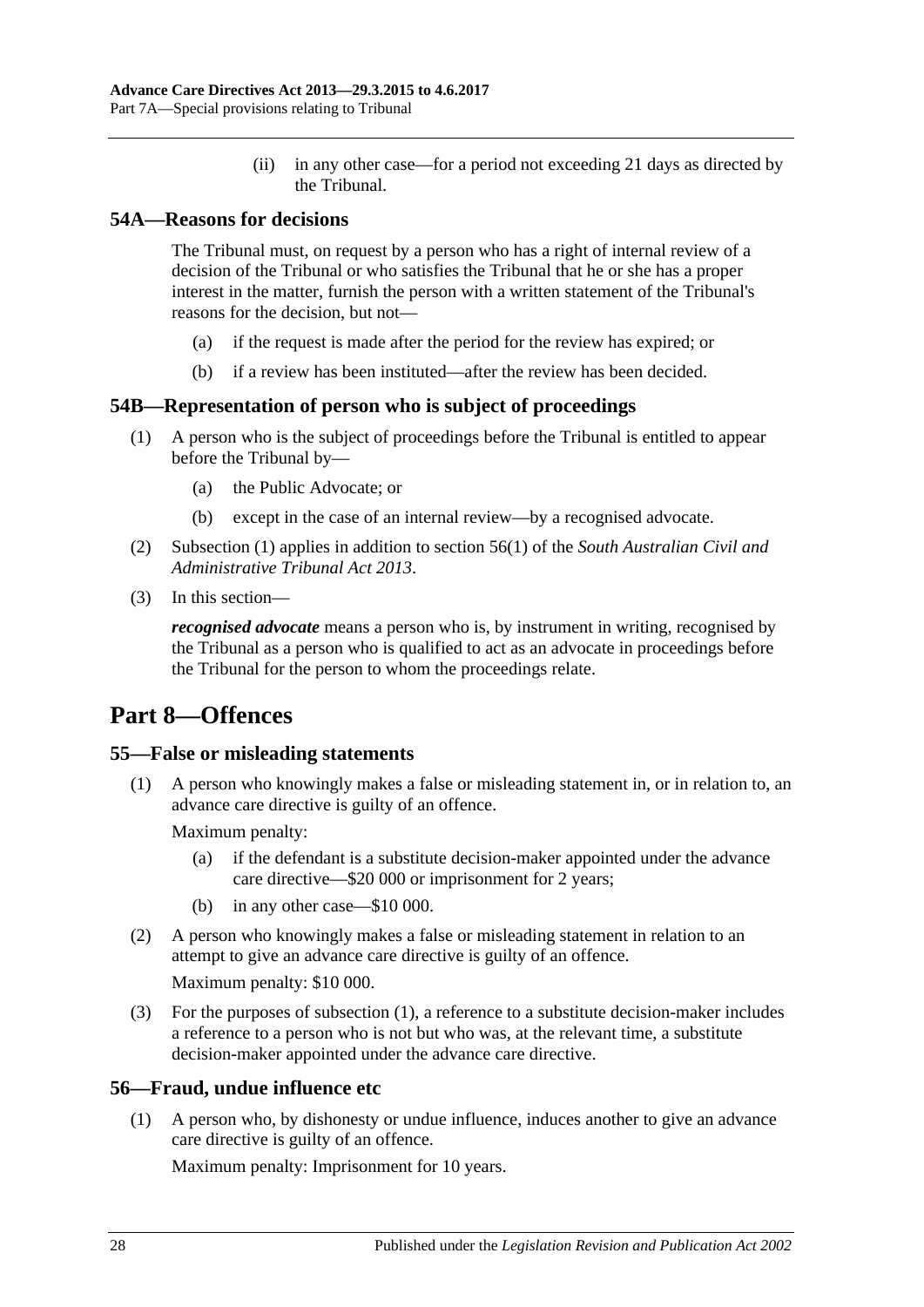- (2) A person who purports to act as a substitute decision-maker appointed under an advance care directive knowing that—
	- (a) the advance care directive has been revoked; or
	- (b) he or she is not a substitute decision-maker appointed under the advance care directive,

is guilty of an offence.

Maximum penalty: Imprisonment for 10 years.

- (3) If a person is convicted or found guilty of an offence against this section, the court sentencing the person may, if satisfied it is appropriate to do so in the circumstances—
	- (a) revoke the relevant advance care directive; or
	- (b) if the person is a substitute decision-maker appointed under the relevant advance care directive—revoke the person's appointment as a substitute decision-maker; or
	- (c) make any other order the court thinks appropriate.

## <span id="page-28-0"></span>**Part 9—Miscellaneous**

#### <span id="page-28-1"></span>**57—Giving notice to substitute decision-makers**

- <span id="page-28-3"></span>(1) If a person or body is required under this or any other Act or law to give notice to a substitute decision-maker, that requirement will be taken to be satisfied if the person gives such notice to—
	- (a) if a particular substitute decision-maker is specified in the advance care directive as being the person to whom such notice is to be given—that substitute decision-maker; or
	- (b) in any other case—the substitute decision-maker who is appointed first in the advance care directive.

**Note—**

This paragraph does not require a person to give notice to or otherwise contact a substitute decision-maker, rather it applies where a provision of this Act or another Act requires such notice to be given.

- (2) If the first-appointed substitute decision-maker is given notice in accordance with [subsection](#page-28-3) (1)(b), he or she must give each other substitute decision-maker appointed under the advance care directive—
	- (a) if the notice is a written notice—a copy of the notice; or
	- (b) in any other case—information setting out the effect of the notice.

#### <span id="page-28-2"></span>**58—Prohibition of publication of reports of proceedings**

(1) Subject to this section, a person must not publish a report of any proceedings under this Act.

Maximum penalty: \$10 000.

<span id="page-28-4"></span>(2) The body or court before which proceedings under this Act are heard may, on application by a person who it is satisfied has a proper interest in the matter, authorise the publication of a report of those proceedings.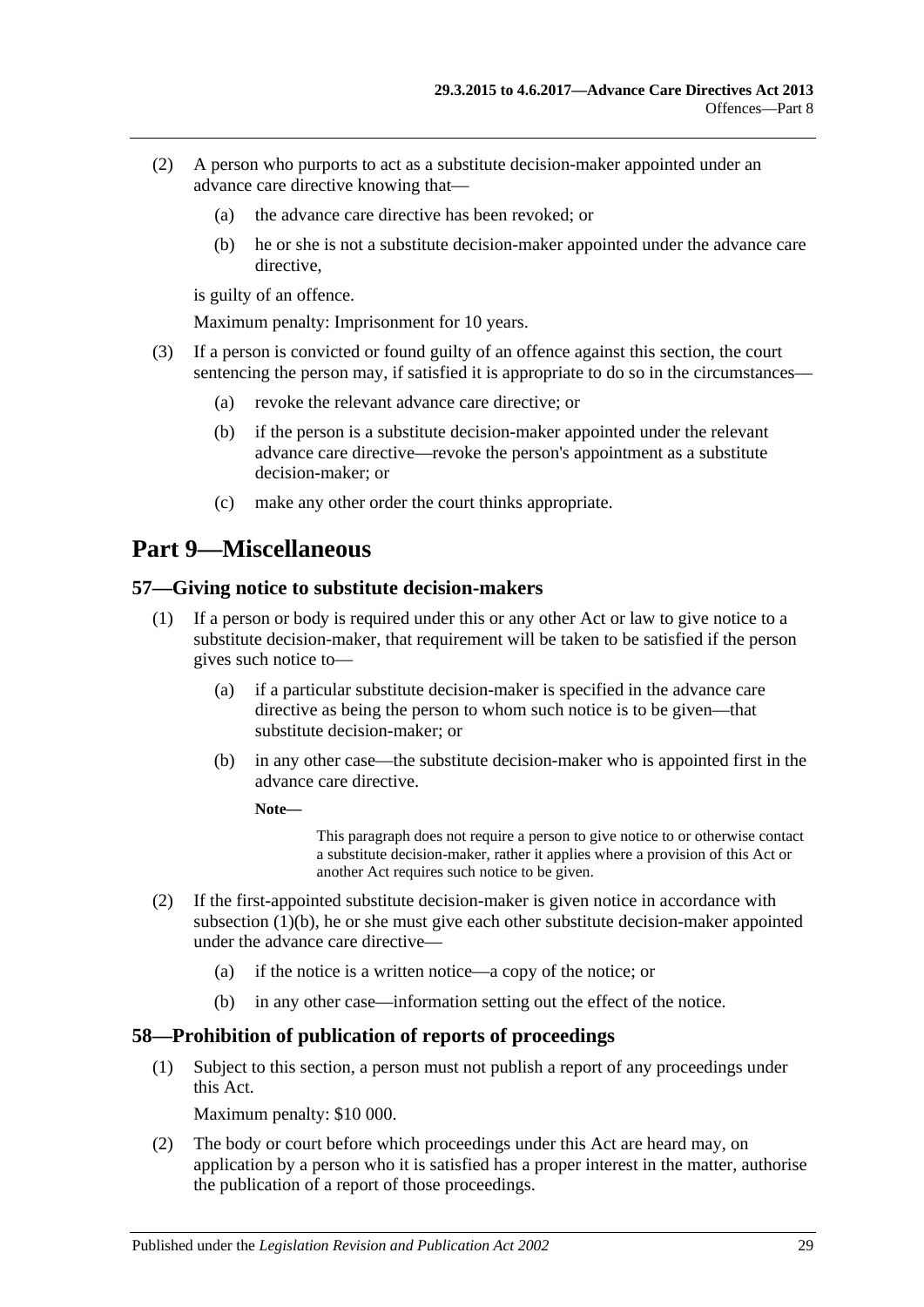- (3) A person who publishes a report pursuant to an authorisation given under [subsection](#page-28-4) (2) must not disclose any information in the report that identifies, or could tend to identify, the person to whom the proceedings relate. Maximum penalty: \$10 000.
- (4) This section does not apply if the person who gave the relevant advance care directive consents to the publication of the report or information.

### <span id="page-29-0"></span>**59—Service of documents**

A notice or document required or authorised to be given or sent to, or served on, a person for the purposes of this Act may—

- (a) be given to the person personally; or
- (b) be posted in an envelope addressed to the person—
	- (i) at the person's last known address; or
	- (ii) at the person's address for service; or
- (c) be left for the person at the address for service with someone apparently over the age of 16 years; or
- (d) be transmitted by fax or email to a fax number or email address provided by the person (in which case the notice or document will be taken to have been given or served at the time of transmission).

#### <span id="page-29-1"></span>**60—Victimisation**

- (1) A person commits an act of victimisation against another person (the *victim*) if he or she causes detriment to the victim on the ground, or substantially on the ground, that the victim—
	- (a) has made, or wishes to make an advance care directive; or
	- (b) is a substitute decision-maker appointed under an advance care directive; or
	- (c) is otherwise involved in relation to an advance care directive.
- (2) An act of victimisation under this Act may be dealt with—
	- (a) as a tort; or
	- (b) as if it were an act of victimisation under the *[Equal Opportunity Act](http://www.legislation.sa.gov.au/index.aspx?action=legref&type=act&legtitle=Equal%20Opportunity%20Act%201984) 1984*,

but, if the victim commences proceedings in a court seeking a remedy in tort, he or she cannot subsequently lodge a complaint under the *[Equal Opportunity Act](http://www.legislation.sa.gov.au/index.aspx?action=legref&type=act&legtitle=Equal%20Opportunity%20Act%201984) 1984* and, conversely, if the victim lodges a complaint under that Act, he or she cannot subsequently commence proceedings in a court seeking a remedy in tort.

(3) If a complaint alleging an act of victimisation under this Act has been lodged with the Commissioner for Equal Opportunity and the Commissioner is of the opinion that the subject matter of the complaint has already been adequately dealt with by a competent authority, the Commissioner may decline to act on the complaint or to proceed further with action on the complaint.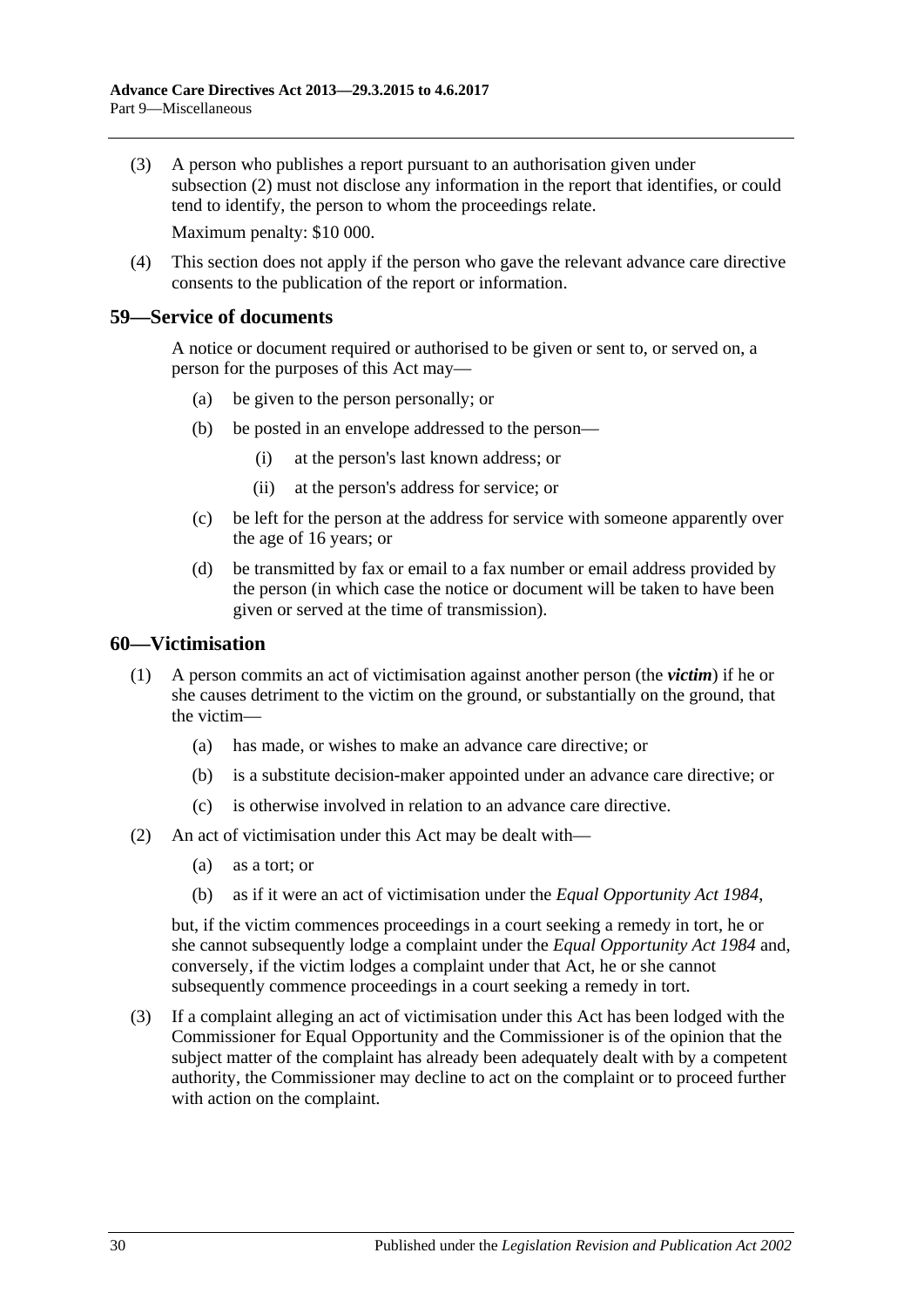(4) In this section—

*detriment* includes—

- (a) injury, damage or loss; or
- (b) intimidation or harassment; or
- (c) discrimination, disadvantage or adverse treatment in relation to the victim's employment or business; or
- (d) threats of reprisal.

### <span id="page-30-2"></span><span id="page-30-0"></span>**61—Confidentiality**

- (1) A person engaged or formerly engaged in the administration of this Act must not divulge or communicate personal information obtained (whether by that person or otherwise) in the course of official duties except—
	- (a) as required or authorised by or under this Act or any other Act or law; or
	- (b) with the consent of the person to whom the information relates; or
	- (c) in connection with the administration of this Act; or
	- (d) as may be required to give effect to the provisions of an advance care directive to which the information relates; or
	- (e) to an authority responsible under the law of a place outside this State, where the information is required for the proper administration of that law; or
	- (f) to an agency or instrumentality of this State, the Commonwealth or another State or a Territory of the Commonwealth for the purposes of the proper performance of its functions.

Maximum penalty: \$10 000.

- (2) [Subsection](#page-30-2) (1) does not prevent disclosure of statistical or other data that could not reasonably be expected to lead to the identification of any person to whom it relates.
- (3) Information that has been disclosed under [subsection](#page-30-2) (1) for a particular purpose must not be used for any other purpose by—
	- (a) the person to whom the information was disclosed; or
	- (b) any other person who gains access to the information (whether properly or improperly and whether directly or indirectly) as a result of that disclosure.

Maximum penalty: \$10 000.

#### <span id="page-30-3"></span><span id="page-30-1"></span>**62—Review of Act**

- (1) The Minister must cause a review of the operation of this Act to be conducted and a report on the results of the review to be submitted to him or her.
- (2) The review and the report must be completed before the fifth anniversary of the commencement of this Act.
- (3) The Minister must cause a copy of the report submitted under [subsection](#page-30-3) (1) to be laid before both Houses of Parliament within 6 sitting days after receiving the report.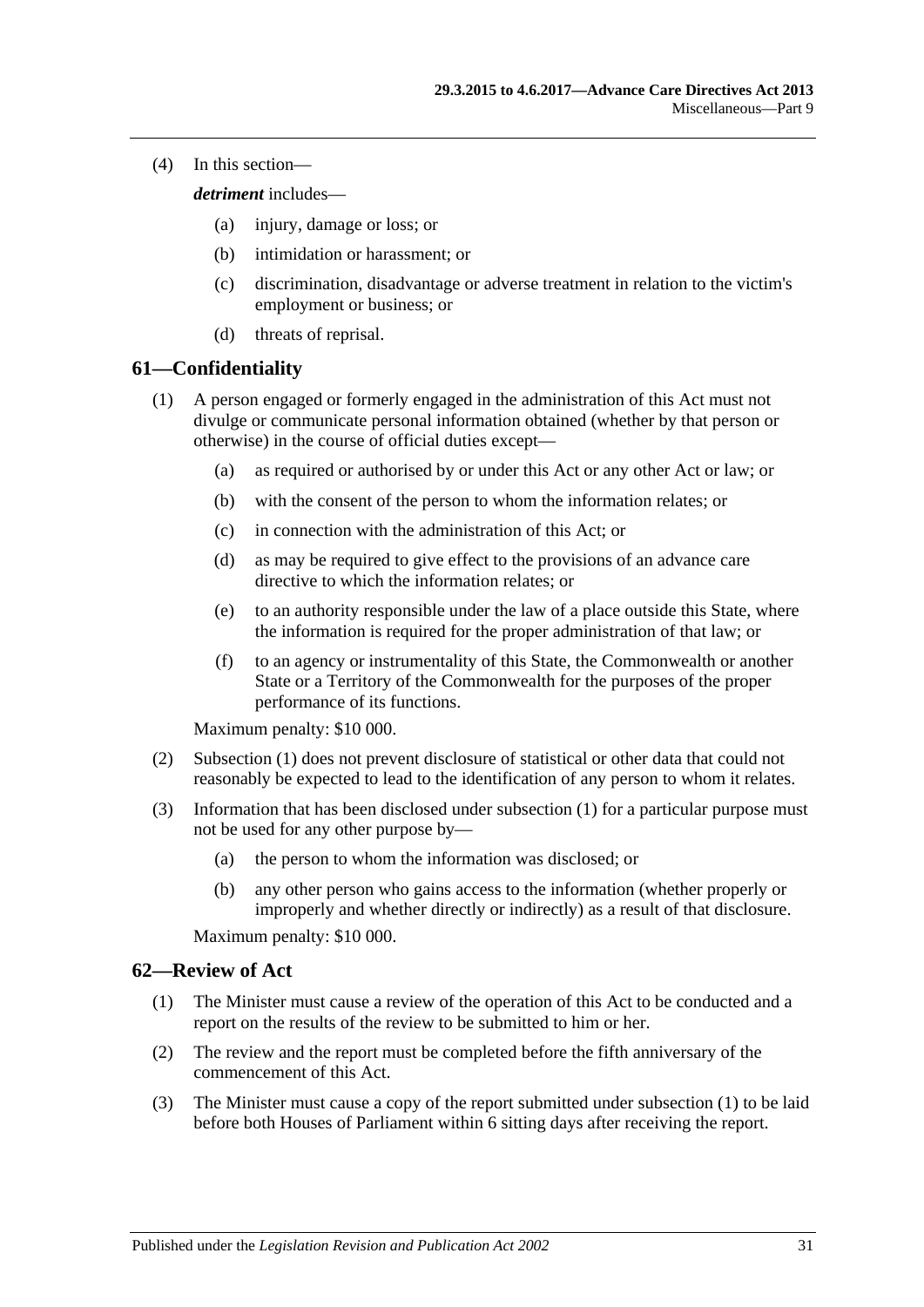## <span id="page-31-3"></span><span id="page-31-0"></span>**63—Regulations**

- (1) The Governor may make such regulations as are contemplated by, or necessary or expedient for the purposes of, this Act.
- (2) Without limiting [subsection](#page-31-3) (1), the regulations may—
	- (a) exempt (conditionally or unconditionally) a specified person or class of persons from a specified provision or provisions of this Act; and
	- (b) prescribe fees in respect of any matter under this Act and their payment, recovery or waiver; and
	- (c) prescribe fines, not exceeding \$5 000, for offences against the regulations; and
	- (d) make provisions for the facilitation of proof of the commission of offences against the regulations; and
	- (e) make provisions of a saving or transitional nature.
- (3) The regulations may—
	- (a) be of general application or vary in their application according to prescribed factors; and
	- (b) provide that a matter or thing in respect of which regulations may be made is to be determined according to the discretion of the Minister or a specified person or body.

## <span id="page-31-1"></span>**Schedule 1—Transitional provisions**

## **Part 8—Transitional provisions**

## <span id="page-31-2"></span>**32—Transitional provisions relating to anticipatory directions under** *Consent to Medical Treatment and Palliative Care Act 1995*

(1) A direction given by a person under section 7 of the *[Consent to Medical Treatment](http://www.legislation.sa.gov.au/index.aspx?action=legref&type=act&legtitle=Consent%20to%20Medical%20Treatment%20and%20Palliative%20Care%20Act%201995)  [and Palliative Care Act](http://www.legislation.sa.gov.au/index.aspx?action=legref&type=act&legtitle=Consent%20to%20Medical%20Treatment%20and%20Palliative%20Care%20Act%201995) 1995* that is in force immediately before the commencement of clause 7 of this Schedule will, on the commencement of that clause, be taken to be an advance care directive given in accordance with this Act.

**Note—**

See also [clause](#page-34-1) 36.

- <span id="page-31-4"></span>(2) A provision of such a direction of a kind contemplated by [section](#page-4-2) 6 or [12\(1\)](#page-8-1) of this Act will be taken to be void and of no effect.
- <span id="page-31-5"></span>(3) An advance care directive contemplated by this clause—
	- (a) will be taken to have been given by the person who gave the direction; and
	- (b) will be taken to contain such provisions as may be necessary to give effect to the direction (but no other provision); and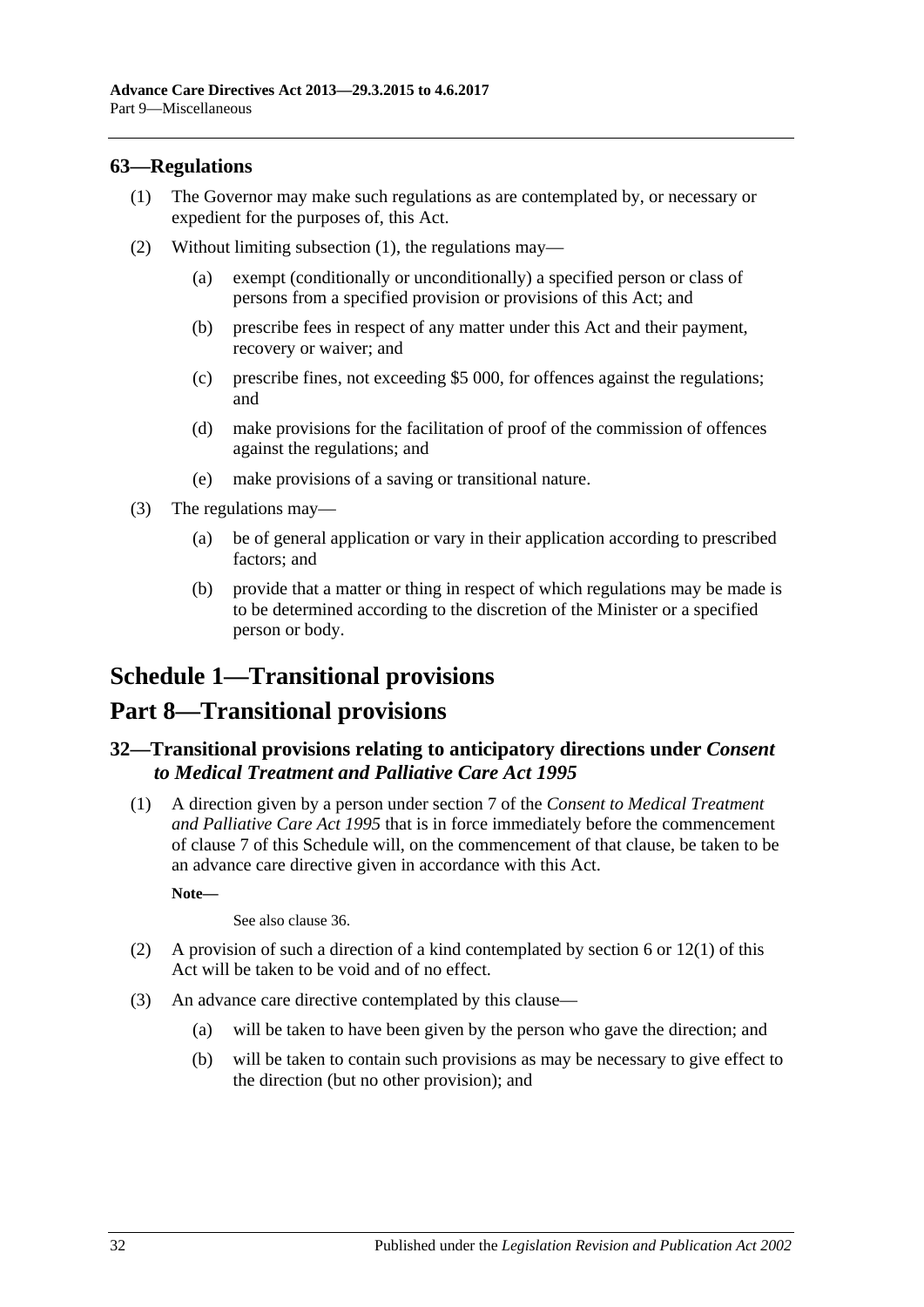(c) will be taken to contain a provision limiting the circumstances in which the advance care directive has effect to the circumstances contemplated by section 7(1) of the *[Consent to Medical Treatment and Palliative Care](http://www.legislation.sa.gov.au/index.aspx?action=legref&type=act&legtitle=Consent%20to%20Medical%20Treatment%20and%20Palliative%20Care%20Act%201995)  Act [1995](http://www.legislation.sa.gov.au/index.aspx?action=legref&type=act&legtitle=Consent%20to%20Medical%20Treatment%20and%20Palliative%20Care%20Act%201995)* (as in force immediately before the commencement of clause 7 of this Schedule).

**Note—**

Those circumstances are limited to where the person is in the terminal phase of a terminal illness, or in a persistent vegetative state, and is incapable of making decisions about medical treatment when the question of administering the treatment arises.

- <span id="page-32-1"></span>(4) Any relevant condition or limitation contained in the direction will be taken to apply to an advance care directive contemplated by this section.
- (5) The prescribed form by which the direction under section 7 of the *[Consent to Medical](http://www.legislation.sa.gov.au/index.aspx?action=legref&type=act&legtitle=Consent%20to%20Medical%20Treatment%20and%20Palliative%20Care%20Act%201995)  [Treatment and Palliative Care Act](http://www.legislation.sa.gov.au/index.aspx?action=legref&type=act&legtitle=Consent%20to%20Medical%20Treatment%20and%20Palliative%20Care%20Act%201995) 1995* was given will, for all purposes, be taken to be an advance care directive form.
- (6) A reference in any instrument or document to a direction under section 7 of the *[Consent to Medical Treatment and Palliative Care Act](http://www.legislation.sa.gov.au/index.aspx?action=legref&type=act&legtitle=Consent%20to%20Medical%20Treatment%20and%20Palliative%20Care%20Act%201995) 1995* (however described) will be taken to be a reference to the advance care directive contemplated by this clause.

## <span id="page-32-0"></span>**33—Transitional provisions relating to medical agents under** *Consent to Medical Treatment and Palliative Care Act 1995*

(1) A medical power of attorney appointing an agent under section 8 of the *[Consent to](http://www.legislation.sa.gov.au/index.aspx?action=legref&type=act&legtitle=Consent%20to%20Medical%20Treatment%20and%20Palliative%20Care%20Act%201995)  [Medical Treatment and Palliative Care Act](http://www.legislation.sa.gov.au/index.aspx?action=legref&type=act&legtitle=Consent%20to%20Medical%20Treatment%20and%20Palliative%20Care%20Act%201995) 1995* that is in force immediately before the commencement of clause 7 of this Schedule will, on the commencement of that clause, be taken to be an advance care directive given in accordance with this Act.

**Note—**

See also [clause](#page-34-1) 36.

- <span id="page-32-2"></span>(2) A provision of such a medical power of attorney of a kind contemplated by [section](#page-4-2) 6 or [12\(1\)](#page-8-1) of this Act will be taken to be void and of no effect.
- <span id="page-32-3"></span>(3) An advance care directive contemplated by this clause—
	- (a) will be taken to have been given by the person who gave the medical power of attorney; and
	- (b) will be taken to appoint each agent appointed by the medical power of attorney as a substitute decision-maker under the advance care directive; and
	- (c) will be taken to contain such provisions as may be necessary to enable each substitute decision-maker to make any decision he or she could have made as the person's agent (but no other provision).
- <span id="page-32-4"></span>(4) Any relevant condition or limitation contained in the medical power of attorney will be taken to apply to an advance care directive contemplated by this section.
- (5) The prescribed form by which the medical power of attorney was given will, for all purposes, be taken to be an advance care directive form.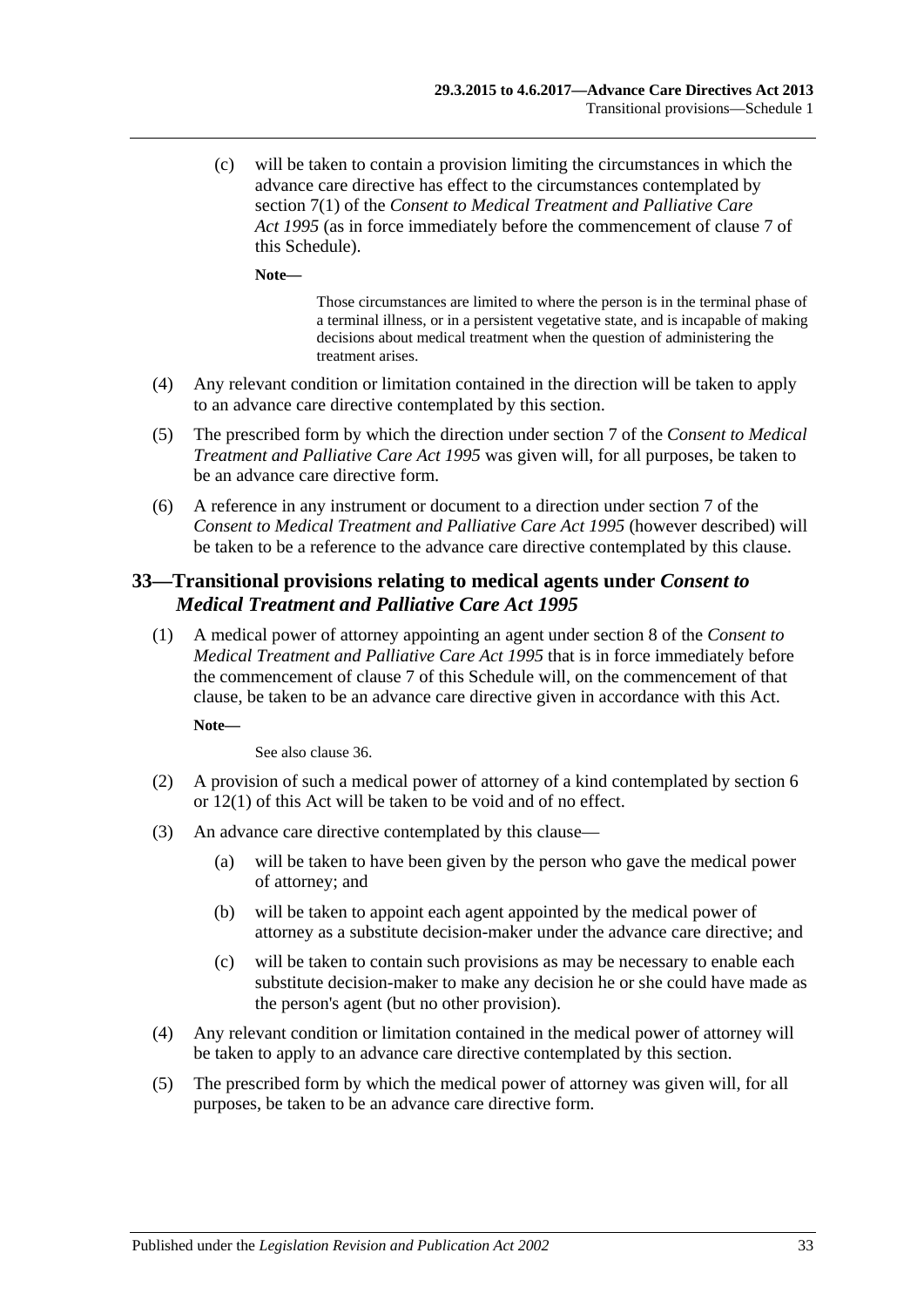(6) A reference in any instrument or document to a medical power of attorney or agent under section 8 of the *[Consent to Medical Treatment and Palliative Care Act](http://www.legislation.sa.gov.au/index.aspx?action=legref&type=act&legtitle=Consent%20to%20Medical%20Treatment%20and%20Palliative%20Care%20Act%201995) 1995* (however described) will be taken to be a reference to the advance care directive or substitute decision-maker contemplated by this clause (as the case requires).

## <span id="page-33-0"></span>**34—Transitional provisions relating to other instruments continued under**  *Consent to Medical Treatment and Palliative Care Act 1995*

(1) A direction or enduring power of attorney continued in force pursuant to Schedule 3 of the *[Consent to Medical Treatment and Palliative Care Act](http://www.legislation.sa.gov.au/index.aspx?action=legref&type=act&legtitle=Consent%20to%20Medical%20Treatment%20and%20Palliative%20Care%20Act%201995) 1995* and that is in force immediately before the commencement of this clause will, on the commencement of Part 2 of this Schedule, be taken to be an advance care directive given in accordance with this Act.

**Note—**

See also [clause](#page-34-1) 36.

- <span id="page-33-1"></span>(2) A provision of such a direction or enduring power of attorney of a kind contemplated by [section](#page-4-2) 6 or [12\(1\)](#page-8-1) of this Act will be taken to be void and of no effect.
- <span id="page-33-2"></span>(3) An advance care directive contemplated by this clause—
	- (a) will be taken to have been given by the person who gave the direction or enduring power of attorney (as the case requires); and
	- (b) in the case of an advance care directive related to a direction—will be taken to contain such provisions as may be necessary to give effect to the direction (but no other provision); and
	- (c) in the case of an advance care directive related to an enduring power of attorney—will be taken to appoint each agent appointed by the enduring power of attorney as a substitute decision-maker under the advance care directive; and
	- (d) will be taken to contain such provisions as may be necessary to enable each substitute decision-maker to make any decision he or she could have made as the person's agent under the enduring power of attorney (but no other provision).
- <span id="page-33-3"></span>(4) Any condition or limitation contained in the direction or enduring power of attorney (as the case requires) will be taken to apply to an advance care directive contemplated by this section.
- (5) Any instrument by which the direction or enduring power of attorney was given will, for all purposes, be taken to be an advance care directive form.
- (6) A reference in any instrument or document to a direction or enduring power of attorney to which this clause relates (however described) will be taken to be a reference to the advance care directive contemplated by this clause.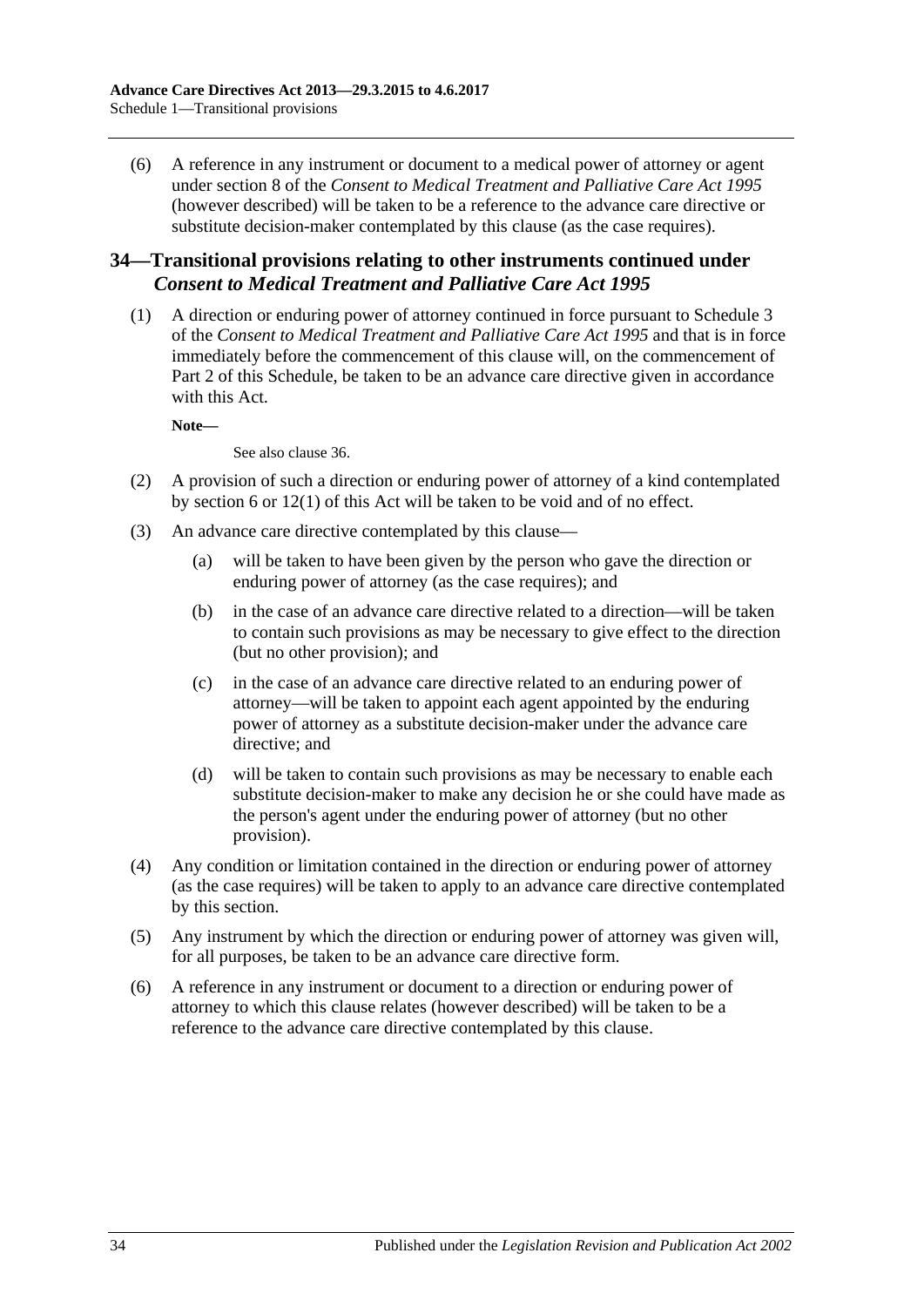## <span id="page-34-0"></span>**35—Transitional provisions relating to enduring guardians under**  *Guardianship and Administration Act 1993*

(1) An instrument appointing an enduring guardian under section 25 of the *[Guardianship](http://www.legislation.sa.gov.au/index.aspx?action=legref&type=act&legtitle=Guardianship%20and%20Administration%20Act%201993)  [and Administration Act](http://www.legislation.sa.gov.au/index.aspx?action=legref&type=act&legtitle=Guardianship%20and%20Administration%20Act%201993) 1993* that is in force immediately before the commencement of clause 18 of this Schedule will, on the commencement of that clause, be taken to be an advance care directive given in accordance with this Act.

**Note—**

See also [clause](#page-34-1) 36.

- <span id="page-34-2"></span>(2) A provision of such an instrument appointing an enduring guardian of a kind contemplated by [section](#page-4-2) 6 or [12\(1\)](#page-8-1) of this Act will be taken to be void and of no effect.
- <span id="page-34-3"></span>(3) An advance care directive contemplated by this clause—
	- (a) will be taken to have been given by the person who appointed the enduring guardian; and
	- (b) will be taken to appoint each enduring guardian appointed by the instrument as a substitute decision-maker under the advance care directive; and
	- (c) will be taken to contain such provisions as may be necessary to enable each substitute decision-maker to make any decision he or she could have made as the person's enduring guardian (but no other provision).
- <span id="page-34-4"></span>(4) Any condition or limitation contained in the instrument appointing the enduring guardian will be taken to apply to an advance care directive contemplated by this section.
- (5) The instrument by which the enduring guardian was appointed will, for all purposes, be taken to be an advance care directive form.
- (6) A reference in any instrument or document to an enduring guardian appointed under section 25 of the *[Guardianship and Administration Act](http://www.legislation.sa.gov.au/index.aspx?action=legref&type=act&legtitle=Guardianship%20and%20Administration%20Act%201993) 1993* (however described) will be taken to be a reference to the advance care directive contemplated by this clause.

## <span id="page-34-1"></span>**36—Only 1 advance care directive to be created**

- (1) If 2 or more of [clauses](#page-31-2) 32, [33,](#page-32-0) [34](#page-33-0) or [35](#page-34-0) apply in respect of a particular person, the person will, for the purposes of this or any other Act, be taken to have given 1 advance care directive containing, or subject to, the relevant provisions (in addition to any other applicable provisions under this Act).
- (2) In this clause—

#### *relevant provisions* means—

- (a) if [clause](#page-31-2) 32 applies in respect of the person[—clause](#page-31-4) 32(2), [\(3\)](#page-31-5) and [\(4\);](#page-32-1) and
- (b) if [clause](#page-32-0) 33 applies in respect of the person[—clause](#page-32-2) 33(2), [\(3\)](#page-32-3) and [\(4\);](#page-32-4) and
- (c) if [clause](#page-33-0) 34 applies in respect of the person[—clause](#page-33-1)  $34(2)$ , [\(3\)](#page-33-2) and [\(4\);](#page-33-3) and
- (d) if [clause](#page-34-0) 35 applies in respect of the person[—clause](#page-34-2) 35(2), [\(3\)](#page-34-3) and [\(4\).](#page-34-4)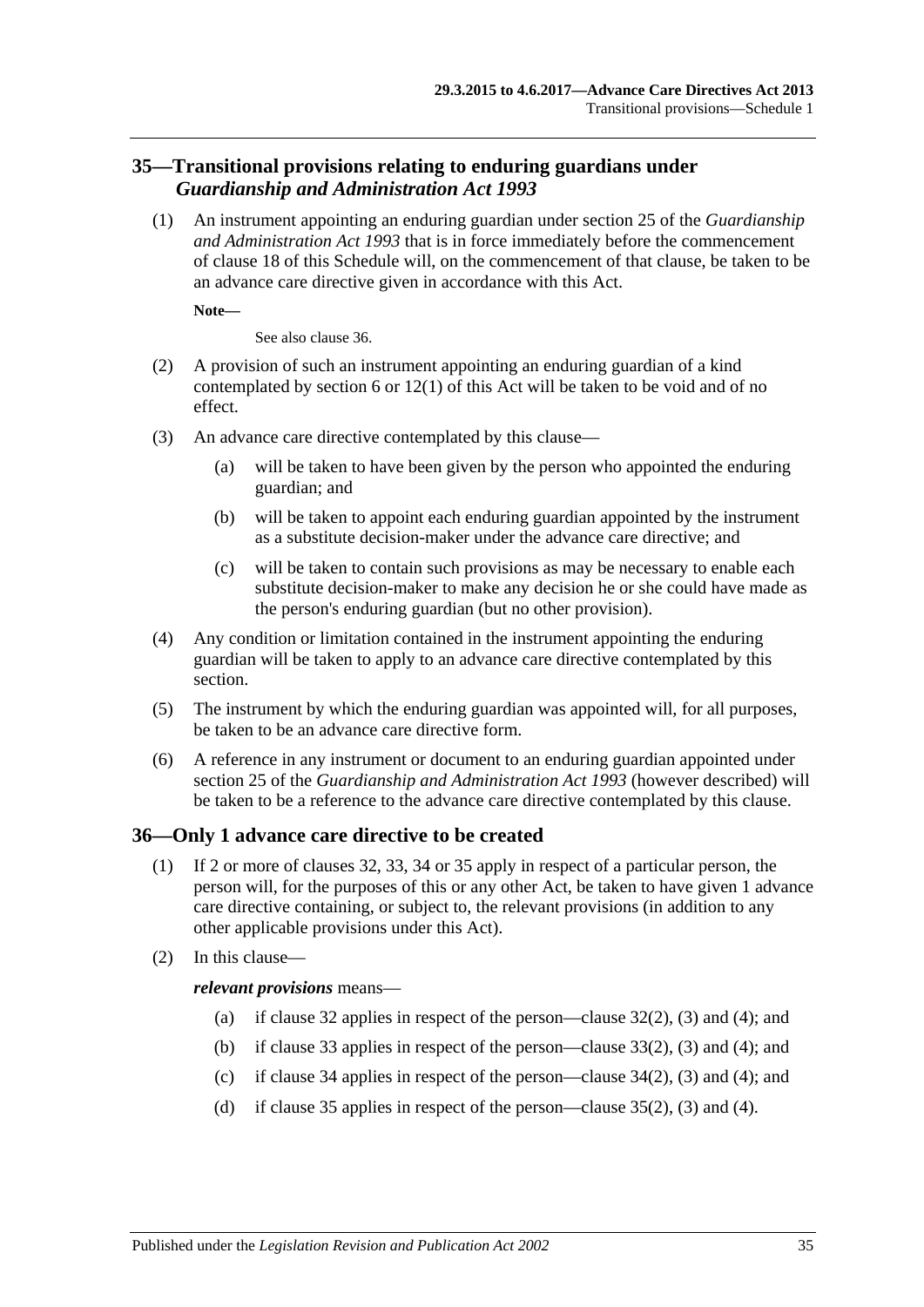## <span id="page-35-0"></span>**37—Disputes**

A dispute arising out of the operation of this Schedule will be taken to be a matter to which [Part](#page-20-1) 7 of this Act applies.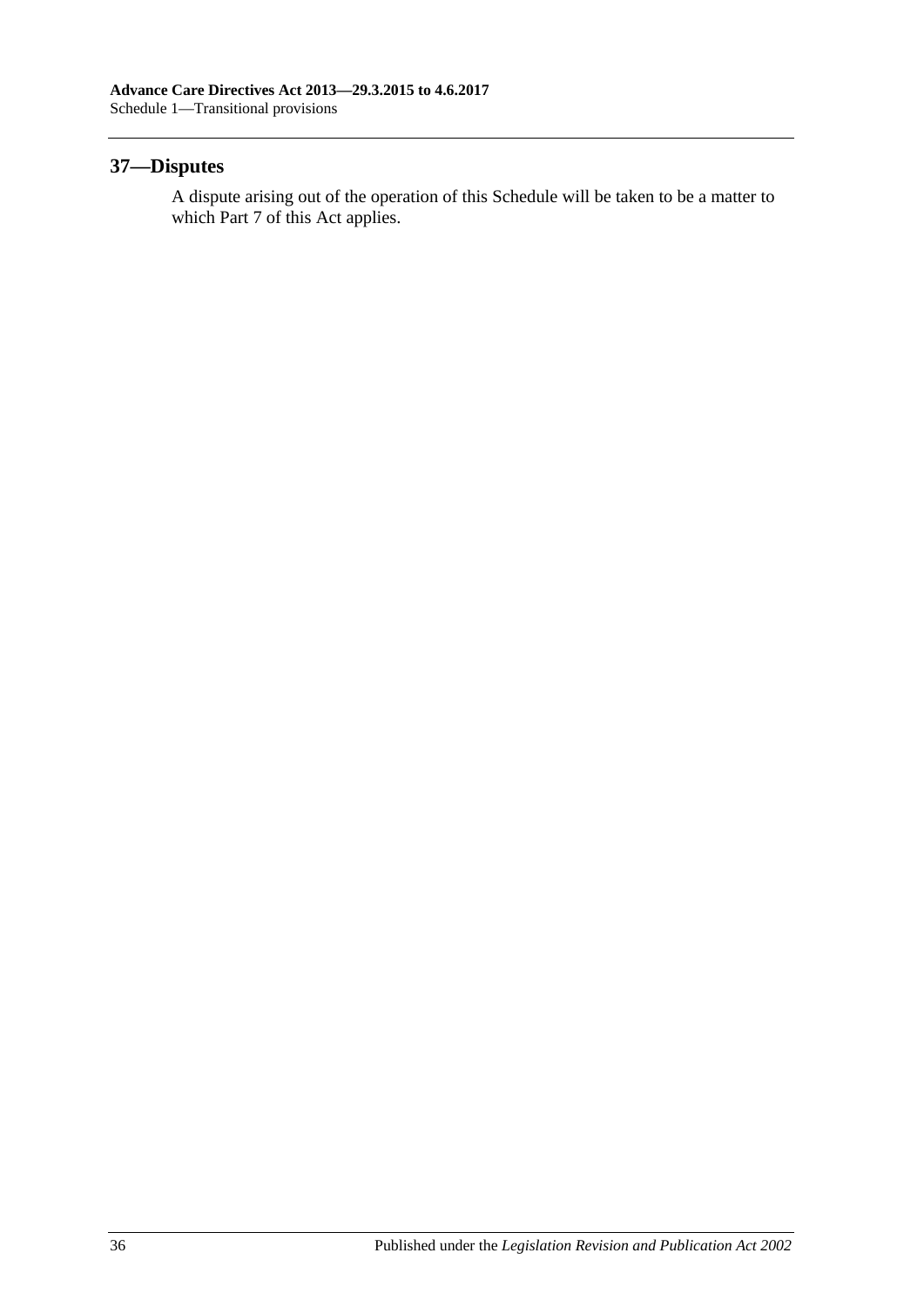## <span id="page-36-0"></span>**Legislative history**

## **Notes**

- Amendments of this version that are uncommenced are not incorporated into the text.
- For further information relating to the Act and subordinate legislation made under the Act see the Index of South Australian Statutes or www.legislation.sa.gov.au.

## **Legislation amended by principal Act**

The *Advance Care Directives Act 2013* amended the following:

*Consent to Medical Treatment and Palliative Care Act 1995 Coroners Act 2003 Fair Work Act 1994 Guardianship and Administration Act 1993 Health and Community Services Complaints Act 2004 Wills Act 1936*

## **Principal Act and amendments**

New entries appear in bold.

| Year No | Title                                                  | Assent    | Commencement                                                     |
|---------|--------------------------------------------------------|-----------|------------------------------------------------------------------|
| 2013 12 | Advance Care Directives Act 2013                       | 18.4.2013 | 1.7.2014 ( <i>Gazette</i> 6.2.2014 p546)                         |
| 2014 26 | <b>Statutes Amendment (SACAT)</b><br>Act 2014          |           | 11.12.2014 Pt 2 (ss $4-20$ )-29.3.2015 (Gazette<br>5.3.2015 p883 |
| 2016 34 | Mental Health (Review) Amendment 14.7.2016<br>Act 2016 |           | Sch 1 (cl 1)–5.6.2017 ( <i>Gazette</i><br>30.5.2017 p1982)       |

## **Provisions amended**

New entries appear in bold.

Entries that relate to provisions that have been deleted appear in italics.

| Provision                    | How varied                                                                   | Commencement |  |
|------------------------------|------------------------------------------------------------------------------|--------------|--|
| Long title                   | amended under <i>Legislation Revision and</i><br><b>Publication Act 2002</b> | 29.3.2015    |  |
| Pt1                          |                                                                              |              |  |
| s <sub>2</sub>               | omitted under Legislation Revision and<br><b>Publication Act 2002</b>        | 29.3.2015    |  |
| s <sub>3</sub>               |                                                                              |              |  |
| s(1)                         |                                                                              |              |  |
| decision                     | inserted by $26/2014$ s $4(1)$                                               | 29.3.2015    |  |
| Guardianship<br><b>Board</b> | deleted by $26/2014$ s $4(2)$                                                | 29.3.2015    |  |
| internal review              | inserted by $26/2014$ s $4(3)$                                               | 29.3.2015    |  |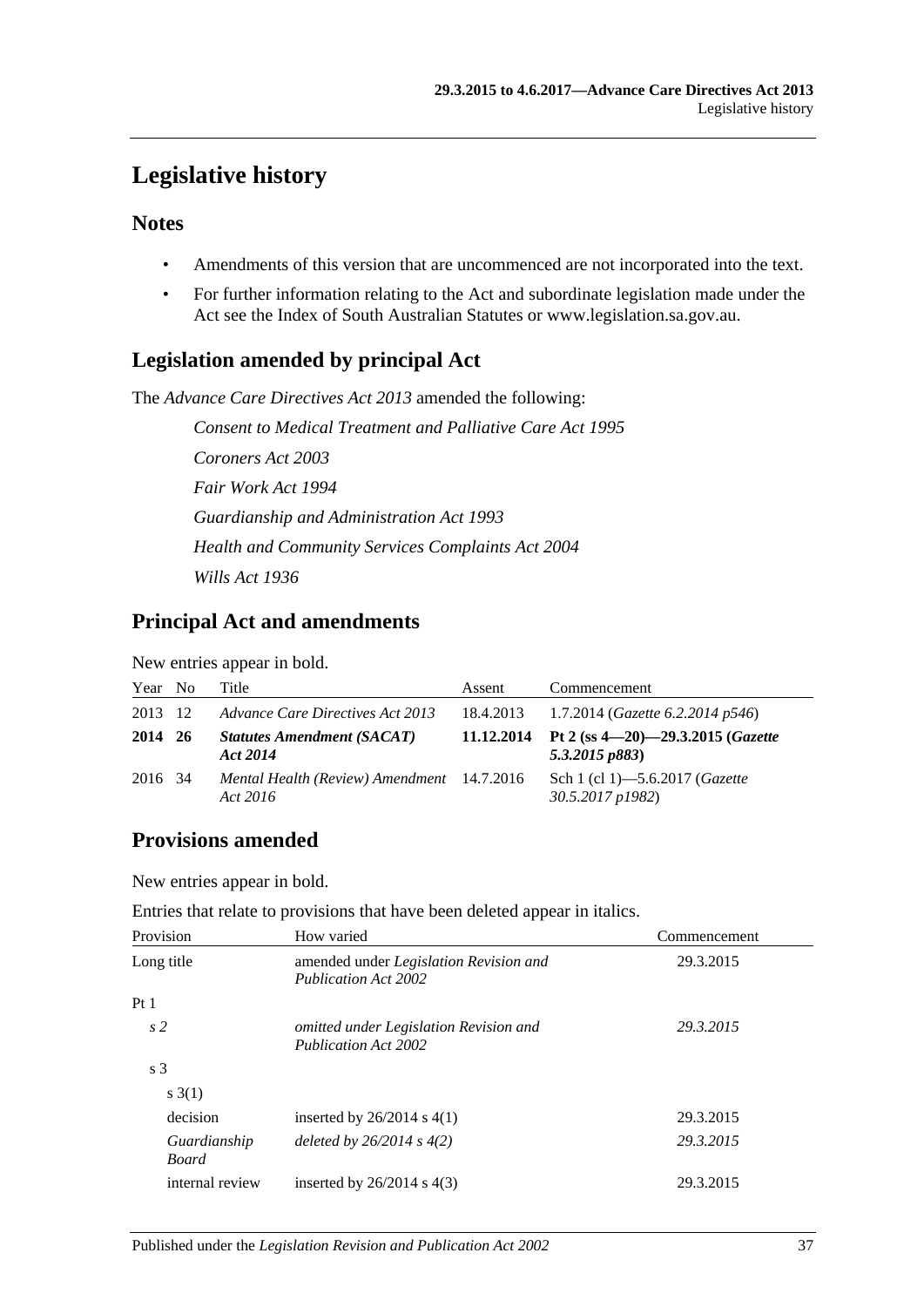#### **Advance Care Directives Act 2013—29.3.2015 to 4.6.2017** Legislative history

| Tribunal             | inserted by $26/2014$ s $4(4)$                        | 29.3.2015 |  |  |  |  |
|----------------------|-------------------------------------------------------|-----------|--|--|--|--|
| Pt <sub>3</sub>      |                                                       |           |  |  |  |  |
| s 27                 |                                                       |           |  |  |  |  |
| $s\,27(3)$           | amended by 26/2014 s 5                                | 29.3.2015 |  |  |  |  |
| s 31                 |                                                       |           |  |  |  |  |
|                      | s $31(1)$ , (2) and (5) amended by $26/2014$ s $6(1)$ | 29.3.2015 |  |  |  |  |
| $s \, 31(6)$         | inserted by $26/2014$ s $6(2)$                        | 29.3.2015 |  |  |  |  |
| s 32                 |                                                       |           |  |  |  |  |
|                      |                                                       | 29.3.2015 |  |  |  |  |
| s $32(1)$ (3)        | amended by $26/2014$ s $7(1)$                         | 29.3.2015 |  |  |  |  |
| $s \frac{32(4)}{2}$  | amended by 26/2014 s 7(1)                             |           |  |  |  |  |
|                      | (b) deleted by $26/2014$ s $7(2)$                     | 29.3.2015 |  |  |  |  |
| Pt 7                 |                                                       |           |  |  |  |  |
| Pt 7 Div 2           |                                                       |           |  |  |  |  |
| s 45                 |                                                       |           |  |  |  |  |
| $s\ 45(3)$ and (7)   | amended by $26/2014$ s $8(1)$                         | 29.3.2015 |  |  |  |  |
| $s\,45(10)$          | amended by 26/2014 s 8(1), (2)                        | 29.3.2015 |  |  |  |  |
| $s\,46$              |                                                       |           |  |  |  |  |
| $s\,46(1)$           | amended by 26/2014 s 9                                | 29.3.2015 |  |  |  |  |
| s 46A                | inserted by 26/2014 s 10                              | 29.3.2015 |  |  |  |  |
| Pt 7 Div 3           |                                                       |           |  |  |  |  |
| heading              | substituted by 26/2014 s 11                           | 29.3.2015 |  |  |  |  |
| s 47                 | amended by 26/2014 s 12(1)                            | 29.3.2015 |  |  |  |  |
|                      | (b) deleted by $26/2014$ s $12(2)$                    | 29.3.2015 |  |  |  |  |
| s 48                 |                                                       |           |  |  |  |  |
| $s\,48(1)$           | amended by 26/2014 s 13(1)                            | 29.3.2015 |  |  |  |  |
| $s\,48(2)$           | substituted by $26/2014$ s 13(2)                      | 29.3.2015 |  |  |  |  |
| $s\ 48(3)$ and (4)   | amended by 26/2014 s 13(1)                            | 29.3.2015 |  |  |  |  |
| $s\,48(6)$           | substituted by 26/2014 s 13(3)                        | 29.3.2015 |  |  |  |  |
| $s\,48(7)$           | deleted by $26/2014$ s $13(3)$                        | 29.3.2015 |  |  |  |  |
| $s\,48(9)$           | deleted by $26/2014 s 13(4)$                          | 29.3.2015 |  |  |  |  |
| s 49                 |                                                       |           |  |  |  |  |
| $s\,49(1)$           | amended by 26/2014 s 14                               | 29.3.2015 |  |  |  |  |
| s 50                 |                                                       |           |  |  |  |  |
| s 50(1)              | amended by 26/2014 s 15                               | 29.3.2015 |  |  |  |  |
| s 51                 |                                                       |           |  |  |  |  |
| s $51(1)$ and (2)    | amended by 26/2014 s 16(1)                            | 29.3.2015 |  |  |  |  |
| $s \, 51(3)$ and (4) | deleted by 26/2014 s 16(2)                            | 29.3.2015 |  |  |  |  |
| s 51(5)              | amended by 26/2014 s 16(1)                            | 29.3.2015 |  |  |  |  |
| Pt 7 Div 4           |                                                       |           |  |  |  |  |
| heading              | substituted by 26/2014 s 17                           | 29.3.2015 |  |  |  |  |
| Pt 7 Div 5           | substituted by 26/2014 s 18                           | 29.3.2015 |  |  |  |  |
| Pt 7A                | inserted by 26/2014 s 19                              | 29.3.2015 |  |  |  |  |
| Sch 1                |                                                       |           |  |  |  |  |